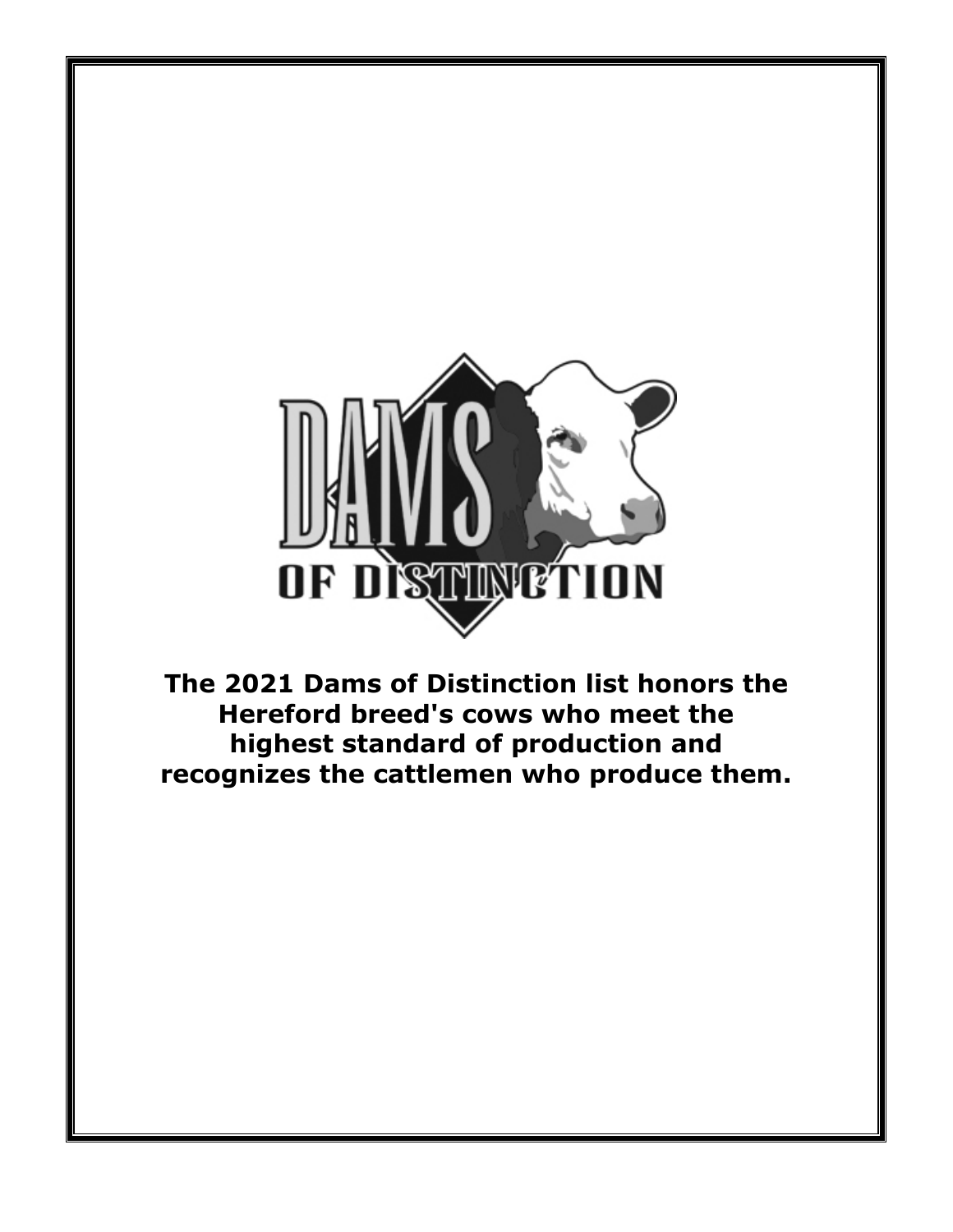## **2021 Dams of Distinction Honored**

The job description for an ideal Hereford cow could be as follows: She should produce a healthy, growthy calf every year; she should calve as a two-year-old, and she should cause her owner absolutely no problems. These ideal cows are recognized as Dams of Distinction. A Dam of Distinction is the standard by which all Hereford cows can be judged.

In order to be honored as a Dam of Distinction, a cow must have

- 1) Weaned a calf born since January 1, 2020.
- 2) Produced at least 3 calves.
- 3) Initially calved at 30 months of age or less.
- 4) Had an interval between the first and second calves of no greater than 400 days. In addition, a 370-day calving interval must have been maintained after her second calf. The longer initial calving interval allows breeders to calve two-year-old heifers prior to the mature cow herd.
- 5) Every calf produced that was born before June 30, 2021 must have weaning records submitted to the Hereford Performance Program.
- 6) A progeny average 205-day adjusted weaning weight ratio of at least 105.

These are the cows that meet the highest standards of commercial cattle production. The cow must do her job, but also her owner must manage the herd correctly to give her the opportunity to excel. Only a small portion of active cows is recognized. All heifers have the potential of being a Dam of Distinction, but only a small percentage fit the job description of an ideal cow year in and year out.

The following 2020 Dams of Distinction list recognizes 2,596 Hereford cows from 736 Hereford performance herds in 40 different states. The top twenty states and breeders of Dams of Distinction are listed below. An article reviewing the 2021 Dams of Distinction will be published in the April issue of the *Hereford World* Magazine.

|      | Top 20 States- Dams of Distinction |               |    | Top 20 Breeders - Dams of Distinction         |     |
|------|------------------------------------|---------------|----|-----------------------------------------------|-----|
| Rank | State                              | <b>Number</b> |    | <b>Number of Dams</b><br>Rank Owner           |     |
|      | South Dakota                       | 402           |    | RAUSCH HEREFORDS, HOVEN, SD                   | 122 |
|      | Kansas                             | 297           | 2  | ALEXANDER D MIH, CHANUTE, KS                  | 81  |
| 3    | Nebraska                           | 281           | 3  | VAN NEWKIRK HEREFORDS, OSHKOSH, NE            | 66  |
| 4    | Missouri                           | 155           | 4  | RIDDER HEREFORD RANCH, CALLAWAY, NE           | 30  |
| 5    | North Dakota                       | 150           | 4  | OLEEN BROTHERS, DWIGHT, KS                    | 30  |
| 6    | Texas                              | 128           | 6  | HARRELL HEREFORD RANCH, BAKER CITY, OR        | 27  |
|      | Montana                            | 116           |    | THORSTENSON HEREFORD RANCH, SELBY, SD         | 25  |
| 8    | Iowa                               | 109           | 8  | KEITH CARMICHAEL, MEADOW, SD                  | 24  |
| 9    | Idaho                              | 99            | 8  | KNOLL CREST FARM, RED HOUSE, VA               | 24  |
| 10   | Oklahoma                           | 84            | 10 | JOURNAGAN RANCH - MO ST UNIV, MOUNTAIN GROVE, | 22  |
| 11   | Oregon                             | 76            | 10 | MONAHAN CATTLE CO, HYANNIS, NE                | 22  |
| 11   | Wisconsin                          | 76            | 10 | VJS POLLED HEREFORDS, HAYS, KS                | 22  |
| 13   | Minnesota                          | 74            | 10 | SHAW CATTLE CO INC, CALDWELL, ID              | 22  |
| 14   | Wyoming                            | 66            | 14 | BAR JZ POLLED HEREFORDS, HOLABIRD, SD         | 21  |
| 15   | Colorado                           | 52            | 14 | FAWCETTS ELM CREEK RANCH, REE HEIGHTS, SD     | 21  |
| 16   | Virginia                           | 43            | 16 | HUWALDTS HEREFORDS, RANDOLPH, NE              | 20  |
| 17   | Georgia                            | 41            | 17 | JP FAMILY LIMITED PARTNERSHIP, SAN ANGELO, TX | 19  |
| 18   | Tennessee                          | 31            | 17 | UPSTREAM RANCH, TAYLOR, NE                    | 19  |
| 19   | California                         | 30            | 17 | MIDWAY POLLED HFDS, SHEYENNE, ND              | 19  |
| 20   | <b>Illinois</b>                    | 29            | 20 | LARSON HEREFORD FARM, SPRING VALLEY, WI       | 18  |
|      |                                    |               | 20 | MRNAK HEREFORDS, BOWMAN, ND                   | 18  |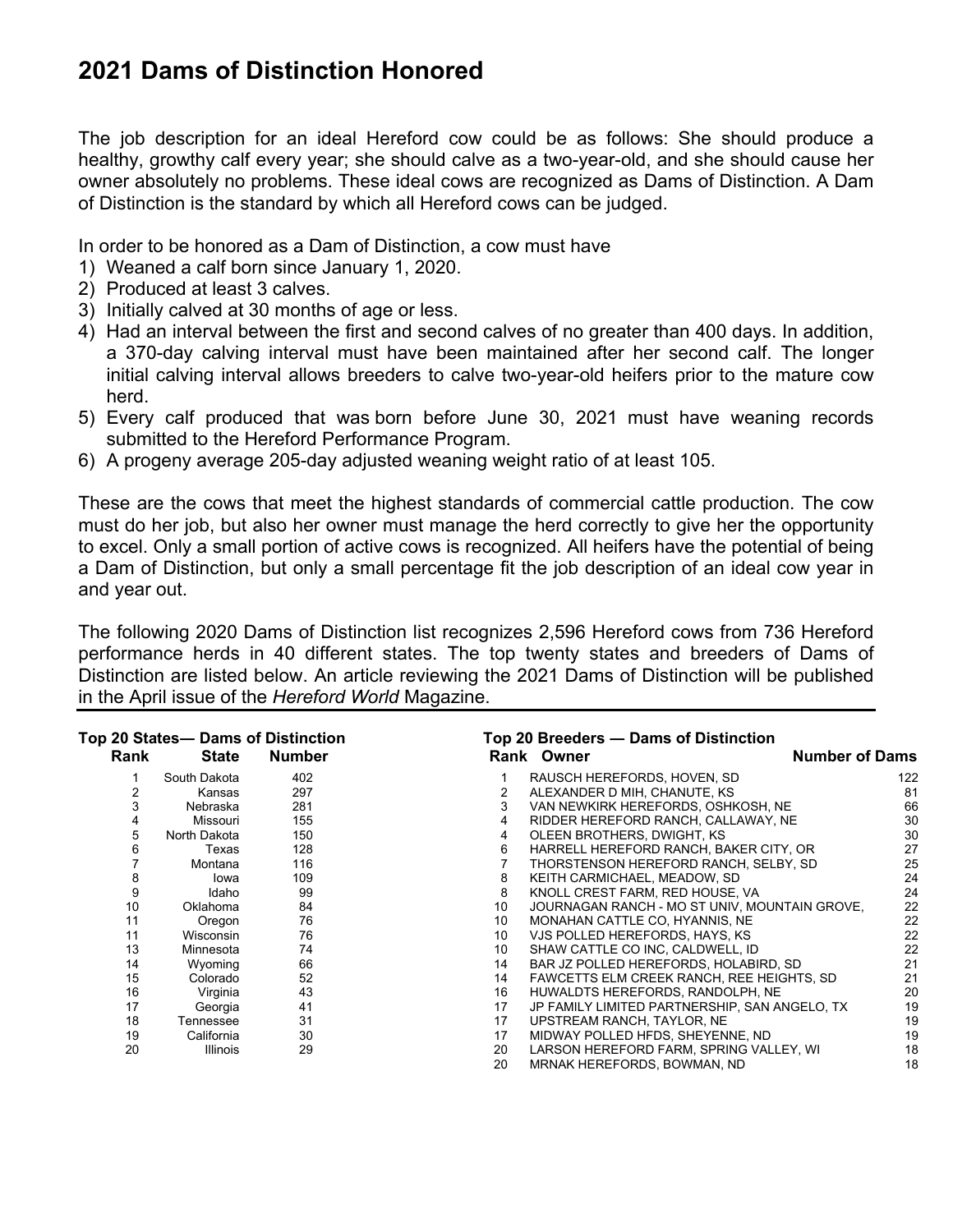| Owner                                                 | No.    |            | 205 Calving<br>Calves Ratio Interval | Owner                                                     | No.           |            | 205 Calving<br><b>Calves</b> Ratio Interval | Owner<br>Dam's Name                              | No.      |     | 205 Calving<br><b>Calves</b> Ratio Interval |
|-------------------------------------------------------|--------|------------|--------------------------------------|-----------------------------------------------------------|---------------|------------|---------------------------------------------|--------------------------------------------------|----------|-----|---------------------------------------------|
| Dam's Name                                            |        |            |                                      | Dam's Name                                                |               |            |                                             |                                                  |          |     |                                             |
| 4B HEREFORDS, HENNESSEY, OK                           |        |            |                                      | JODY & BRANDON ANDERSON, COMFREY, MN                      |               |            |                                             | <b>BAR JZ SLEEPOVER 800E</b>                     | 3        | 109 | 353                                         |
| 4B MISS ACCELERATOR 5183                              | 5      | 108        | 367                                  | J&J 8A HONEY MAID 11X 3C                                  | 5             | 108        | 367                                         | BAR JZ SLEEPOVER 811E                            | 3        | 106 | 359                                         |
| 4J CATTLE COMPANY, GLENBURN, ND                       |        |            |                                      | BILLY C ASHE, SELMER, TN                                  |               |            |                                             | <b>BAR JZ TAPPEN 252B</b>                        | 6        | 107 | 365                                         |
| 4JC 27C MORGAN 36E                                    | 3      | 109        | 366                                  | AW DAINTY 714E                                            | 3             | 110        | 352                                         | BAR JZ TOPAZ 020E                                | 3        | 107 | 362                                         |
| DRS MIDWAY HARLAND LADY 948C                          | 5      | 105        | 351                                  | AW GEMSTONE 46B                                           | 6             | 105        | 361                                         | BAR JZ TOPAZ 746D                                |          | 106 | 359                                         |
| WJS MIDWAY PRIME LADY 921C                            | 5      | 105        | 367                                  | AW WHITNEY 710E                                           | 3             | 108        | 343                                         | <b>BAR JZ VIRGINIA 340Y</b>                      | g        | 107 | 363                                         |
| 4S FARMS LLC, DENISON, TX                             |        |            |                                      | WILLIAM WESLEY ASHE, SELMER, TN                           |               |            |                                             | BAR STAR CATTLE, MUSSELSHELL, MT                 |          |     |                                             |
| /S LADY BOOMTOWN 7158E                                | 3      | 110        | 366                                  | WW LADY DOMINO 98                                         | 11            | 108        | 361                                         | ERNST 8619 MS DOMINETTTE 320                     | 6        | 105 | 366                                         |
| 4V DOUTHIT HEREFORD RANCH, SAINT FRANCIS, KS          |        |            |                                      | ASHWOOD CATTLE COMPANY, HASKELL, OK                       |               |            |                                             | RYLEE BARBER, CHANNING, TX                       |          |     |                                             |
| 4V 8 HD MS HUNTRESS C11                               |        | 105        | 359                                  | ASHWOOD 6435                                              | 3             | 109        | 355                                         | BR BROOKE RIELLE 6635 ET                         | 4        | 105 | 337                                         |
| 4V H 62 MS X2 B36                                     | 5      | 111        | 370                                  | BIG Z414 LAUREN 3D                                        | 3             | 112        | 356                                         | BR BRYANNA E028 ET                               | 3        | 105 | 347                                         |
| 4V J G HARLET Y77                                     | 8<br>3 | 109        | 370                                  | TH 105S 475Z GEMINI 628D ET                               | 3<br>3        | 105        | 366                                         | BR MACI 6830 ET                                  | 3        | 109 | 359                                         |
| 4V MS G HD ZEUS D04                                   |        | 113        | 366                                  | TH 29Z 427 VERONICA 328D                                  |               | 112        | 357                                         | BRYDEN BARBER, CHANNING, TX                      |          |     | 337                                         |
| 6D LAND & CATTLE, FALLON, NV                          |        | 106        | 363                                  | B&D HEREFORDS, CLAFLIN, KS                                | 5             |            |                                             | BR BROOKE RIELLE 6635 ET                         | 4        | 105 |                                             |
| 6D 100W ENDURETTE 7004 319<br>6D 100W LEANNE 7152 312 | 6<br>6 | 107        | 368                                  | B&D L1 DOMINET 5151C<br>B&D L1 DOMINET 6498               | 3             | 107<br>107 | 363<br>370                                  | BARBER RANCH, CHANNING, TX<br><b>BR AVA 7101</b> | 3        | 112 | 342                                         |
| 6D MS X51 ENDURETTE 303 506                           | 4      | 107        | 368                                  | B&D L1 DOMINET 7468                                       | 3             | 112        | 349                                         | BR CAITLIN D614                                  | 4        | 108 | 349                                         |
| 6D MS X51 LEANNE 6053 516                             | 4      | 106        | 370                                  | B&D L1 DOMINET 7735 ET                                    | 3             | 105        | 369                                         | BR SHYLYNN D609                                  | 3        | 106 | 327                                         |
| R&R S109 LEANNE 1206 3016                             | 6      | 110        | 368                                  | <b>B&amp;D MISS ADVANCE 144</b>                           | 8             | 110        | 358                                         | BR VERA E024 ET                                  |          | 110 | 351                                         |
| 7 LAKES RANCH, TALIHINA, OK                           |        |            |                                      | <b>B&amp;D MISS ADVANCE 2160</b>                          | 8             | 109        | 370                                         | BR VERA E043 ET                                  | 3        | 109 | 362                                         |
| INNISFAIL NO WORRIES 483B                             | 6      | 108        | 368                                  | <b>B&amp;D MISS ADVANCE 4166</b>                          | 6             | 107        | 369                                         | AIDYN BARBER, CHANNING, TX                       |          |     |                                             |
| 7 OAKS PLANTATION AND CATTLE COMPANY, SENOIA, GA      |        |            |                                      | <b>B&amp;D MISS ADVANCE 433</b>                           | 5             | 112        | 365                                         | BR BROOKE RIELLE 6635 ET                         | 4        | 105 | 337                                         |
| INNISFAIL B262 618D                                   | 3      | 108        | 340                                  | <b>B&amp;D MISS ADVANCE 6508</b>                          |               | 105        | 366                                         | ROY E BARNES, MARIETTA, GA                       |          |     |                                             |
| 9 OAKS FARMS, HOPE, AR                                |        |            |                                      | <b>B&amp;D MISS ADVANCE 6528</b>                          |               | 110        | 358                                         | GERBER Z088 GRACIOUS E082                        | 3        | 107 | 346                                         |
| MISS ADV DOM 615                                      | 3      | 112        | 367                                  | <b>B&amp;D MISS ADVANCE 7424</b>                          | 3             | 109        | 356                                         | RMB 4020 SOUTHERN BELLE 037E                     | 3        | 106 | 370                                         |
| MISS ADVANCE 556                                      | 4      | 113        | 360                                  | B&H HEREFORDS, MESILLA, NM                                |               |            |                                             | BAUER BROTHERS, SUGAR CITY, CO                   |          |     |                                             |
| A&H HEREFORDS, PLYMOUTH, IN                           |        |            |                                      | BH 9024 DOMINETTE 5025                                    | 5             | 109        | 364                                         | BA L1 DOMINETTE 414B                             | 6        | 105 | 366                                         |
| A&H MISS ERIN 620                                     | 3      | 108        | 337                                  | BH MISS SENSATION 6115                                    | 4             | 109        | 370                                         | BA L1 DOMINETTE 611                              | 4        | 108 | 370                                         |
| ABRAKADABRA CATTLE COMPANY, COLUMBIA, MO              |        |            |                                      | BH MISS SENSATION 705                                     | 3             | 110        | 358                                         | JAKE WILLIAM BAUMGARTEN, BELFIELD, ND            |          |     |                                             |
| ABRA 57G DIAMOND 10C ET                               | 5      | 107        | 365                                  | BADE'S POLLED HEREFORDS, AUGUSTA, MO                      |               |            |                                             | <b>BCC MISS ADVANCE 554C</b>                     | 5        | 112 | 370                                         |
| ADDISON ACHESON, HOPE, KS                             |        |            |                                      | BADE ACO 68A SARA 1622                                    |               | 106        | 368                                         | BAUMGARTEN CATTLE CO, BELFIELD, ND               |          |     |                                             |
| APH 430B DIXIE 606D                                   | 4      | 108        | 361                                  | SFCC TRM JADE 6124 ET                                     | $\Delta$      | 119        | 353                                         | BCC ABOUT MAYBARRY 656 ET                        | 4        | 106 | 368                                         |
| COOPER GENE ACHESON, ELK POINT, SD                    |        |            |                                      | ROBERT & TONYA BAGNELL, SLATER, MO                        |               |            |                                             | BCC ADVANCE 541C                                 | 5        | 108 | 354                                         |
| ALA 7449 MISS LAMBEAU 504                             | 5      | 106        | 360                                  | LBB CFF 38Y TILLY 04D ET                                  | 3             | 105        | 341                                         | BCC BETSY 745E                                   | 3        | 111 | 349                                         |
| EMMETT ACHESON, ELK POINT, SD                         |        |            |                                      | TERRY W BAILEY, TOWNER, ND                                |               |            |                                             | BCC BOBBI 216Z                                   | 8        | 106 | 366                                         |
| ALA 7449 MISS LAMBEAU 504                             | 5      | 106        | 360                                  | SBTB 485T DUTCHES C39                                     | 5             | 105        | 369                                         | BCC DAFNEE 661D                                  |          | 108 | 365                                         |
| ADE POLLED HEREFORDS, QUANTICO, MD                    |        |            |                                      | BAKER HEREFORD FARMS, RAPID CITY, SD                      |               |            |                                             | BCC L1 DOMINETTE 566C                            | 5        | 105 | 366                                         |
| HYALITE 331 LASS 518                                  | 4      | 106        | 364                                  | JA L1 DOMINETTE 7901E                                     | 3             | 113        | 367                                         | BCC L1 LILLY 339A                                |          | 107 | 362                                         |
| KATHY ALBERTSON, ASHTON, ID                           |        |            |                                      | BAKER POLLED HEREFORDS, ELKHORN, WI                       |               |            |                                             | <b>BCC SCARLET 421B</b>                          | 6        | 111 | 366                                         |
| DD MISS GENTRY 534                                    | 5      | 107        | 363                                  | BPH 068 PURPLE SERENADE 411B                              | 6             | 105        | 361                                         | BCC TARA 689D                                    | $\Delta$ | 107 | 363                                         |
| SHANE ALDER, MELBA, ID                                |        |            |                                      | BPH 411 BRITE SERENADE 761E                               | 3<br>$\Delta$ | 110        | 365                                         | BAY BROOK FARM, DABNEYS, VA                      |          |     |                                             |
| AL 27ET SUNSHINE M326 32B                             | 6<br>6 | 108        | 366                                  | <b>BPH 4R 064 KACIE 6222 ET</b>                           |               | 108        | 366                                         | HHF MISS SUPREME Z311 2216                       | 3        | 107 | 325                                         |
| AL 911 BENNETT 44B<br>AL MISS WAYNE 27ET              | 8      | 107<br>108 | 355<br>365                           | BAKERVILLE CATTLE CO, TIMEWELL, IL<br>LD 17A P115 LISA 5B |               | 106        | 358                                         | BAYERS HEREFORD RANCH, REVA, SD<br>ANCHOR 30C    | 5        | 106 | 368                                         |
|                                                       | 4      | 105        | 354                                  | BAR JZ POLLED HEREFORDS, HOLABIRD, SD                     |               |            |                                             | BAYOU PIERRE FARM. WESSON. MS                    |          |     |                                             |
| AL T14 MISS ADVISOR 61C<br>CASH ALLEN, ELGIN, AZ      |        |            |                                      | BAR JZ BRYNN 605D                                         |               | 106        | 352                                         | BPF 1323 MAPLE VICTRA 1636                       | 3        | 111 | 354                                         |
| MV GG JANIE HH 0002X 1401                             | 5      | 108        | 350                                  | <b>BAR JZ CORABELLE 014E</b>                              | 3             | 105        | 352                                         | BPF 9163 DUCHESS DOMINO 1620                     | 3        | 109 | 367                                         |
| CASSIE ALLSCHEID. WATERLOO. IL                        |        |            |                                      | BAR JZ FERN 781Z                                          | 8             | 105        | 364                                         | WILL BECKLEY, IRVINE, KY                         |          |     |                                             |
| SULL HARLEY 6542D ET                                  |        |            | 4 107 364                            | BAR JZ GLIMMER 484C                                       | 5             | 111        | 362                                         | BECKLEY 3007 MS ADVANCE 6019 4 107 357           |          |     |                                             |
| KRISTA ALLSCHEID, WATERLOO, IL                        |        |            |                                      | BAR JZ GLIMMER 659D                                       |               | 108        | 356                                         | BECKLEYS HEREFORDS, RAVENNA, KY                  |          |     |                                             |
| OAKS FOX TROT 115E                                    | 4      | 113        | 341                                  | <b>BAR JZ GLIMMER 672D</b>                                |               | 108        | 358                                         | BECKLEY 3007 MS ADVANCE 6019                     |          | 107 | 357                                         |
| SULL HARLEY 6542D ET                                  | 4      | 107        | 364                                  | BAR JZ GLIMMER 685D                                       |               | 105        | 355                                         | BECKLEYS ELLA 541C                               | 4        | 114 | 346                                         |
| AMDAHL HEREFORD RANCH, PIEDMONT, SD                   |        |            |                                      | BAR JZ GLORY 319C                                         | 5             | 106        | 361                                         | <b>BECKLEYS TILLY 411B</b>                       | 6        | 105 | 359                                         |
| KB L1 DOMINETTE 3157 A                                | 6      | 105        | 360                                  | BAR JZ HANNAH 158B                                        | 6             | 105        | 370                                         | BEEF RESOURCES PARTNERSHIP, TABOR, IA            |          |     |                                             |
| TA L1 DOMINETTE 704E                                  | 3      | 105        | 351                                  | BAR JZ JASMINE 706D                                       |               | 105        | 362                                         | <b>BRP DOMINET 322</b>                           | 6        | 112 | 368                                         |
| BRUCE ANDERSON, VALLEY CITY, ND                       |        |            |                                      | BAR JZ LOVE LETTER 155X                                   | 10            | 105        | 369                                         | <b>BRP MARTHA X3</b>                             | 14       | 110 | 366                                         |
| KB L1 DOMINETTE 371 A                                 | 6      | 106        | 357                                  | <b>BAR JZ PAISLEY 159B</b>                                | 6             | 105        | 367                                         | BRP MISSY 404                                    | 6        | 110 | 366                                         |
| ANDERSON LIVESTOCK, GOODING, ID                       |        |            |                                      | BAR JZ RENE 872W                                          | 11            | 106        | 365                                         | BEERY LAND & LIVESTOCK CO, VIDA, MT              |          |     |                                             |
| AL CLASSY LADY 244                                    | 7      | 105        | 367                                  | <b>BAR JZ SAPPHIRE 806E</b>                               | 3             | 105        | 361                                         | BLL 0220 LADY MASTERPIECE 118E                   | 3        | 107 | 357                                         |
| AL MS 2809 THOR 7073                                  | 3      | 107        | 327                                  | BAR JZ SLEEPOVER 783E                                     | 3             | 109        | 361                                         | BLL 028X LADY SENSATION 12E                      | 3        | 106 | 364                                         |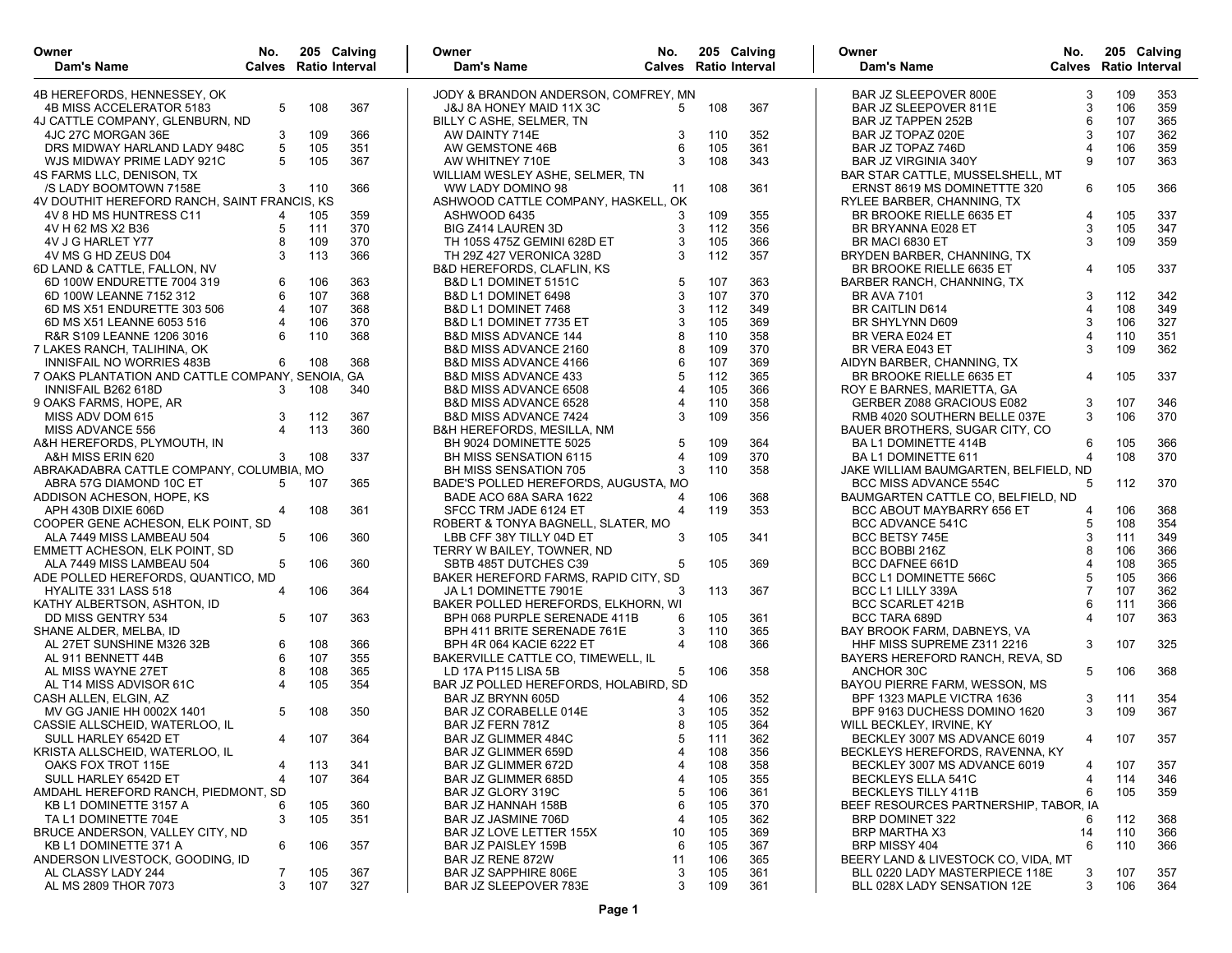| Owner<br>Dam's Name                                       | No.<br><b>Calves</b> Ratio Interval |     | 205 Calving | Owner<br>Dam's Name                                                  | No.            |            | 205 Calving<br><b>Calves</b> Ratio Interval | Owner<br>Dam's Name                                       | No.<br><b>Calves</b> Ratio Interval |            | 205 Calving |
|-----------------------------------------------------------|-------------------------------------|-----|-------------|----------------------------------------------------------------------|----------------|------------|---------------------------------------------|-----------------------------------------------------------|-------------------------------------|------------|-------------|
| BLL 028X LADY SENSATION 1C                                | 5                                   | 112 | 364         | B & B L1 DOMINETTE 6191                                              | 3              | 116        | 362                                         | LJR MSU ANNA VICTORIA 280A                                | 7                                   | 108        | 355         |
| BLL 028X LADY SENSATION 3E                                | 3                                   | 110 | 360         | B & B L1 DOMINETTE 6244                                              | 3              | 105        | 335                                         | LJR MSU TRACY 192B                                        | 5                                   | 112        | 356         |
| BLL 028X LADY SENSATION 40D                               | 4                                   | 105 | 360         | BLAIRS.AG CATTLE COMPANY, BOWDEN, AB                                 |                |            |                                             | RHF 260A PETUNIA 6029D                                    | 3                                   | 107        | 361         |
| BLL 028X LADY SENSATION 42E                               | 3                                   | 107 | 362         | ABRA 57G DIAMOND 10C ET                                              | 5              | 107        | 365                                         | GARY & KATHY BUCHHOLZ, WAXAHACHIE, TX                     |                                     |            |             |
| BLL 3B LADY BADGER 154E                                   | 3                                   | 109 | 354         | BLUEBERRY HILL FARMS INC, NORFOLK, NE                                |                |            |                                             | 2TK 1122 COPPER LADY 5045                                 | 5                                   | 107        | 357         |
| BLL LADY DIAMOND 14U 30Y                                  | 9                                   | 109 | 366         | AH VACA BLOSSOM 716E                                                 | 3              | 107        | 367                                         | C 5192 LADY VIC 7268                                      | 3                                   | 106        | 359         |
| BLL LADY DIAMOND 27W 146Z                                 | 8                                   | 105 | 365         | GAVIN BOETTCHER, LAKE MILLS, WI                                      |                |            |                                             | C MISS MILES MCKEE 7327 ET                                | 3                                   | 110        | 338         |
| BLL LADY SENSATION 028X 4B                                | 6                                   | 105 | 365         | BROOKVIEW 100W BURGUNDY 10B                                          | 6              | 109        | 363                                         | BUFORD RANCHES, HOMINY, OK                                |                                     |            |             |
| BLL LADY SENSATION 028X 6B                                | 6                                   | 108 | 362         | <b>GRETTA BOETTCHER, LAKE MILLS, WI</b>                              |                |            |                                             | BUFORD LADY 524C                                          | 5                                   | 105        | 358         |
| BLL LADY STANDARD 13U 94A                                 | $\overline{7}$                      | 105 | 365         | BROOKVIEW 100W BURGUNDY 10B                                          | 6              | 109        | 363                                         | BUFORD LADY 800A                                          | 6                                   | 110        | 364         |
| BLL LADY TRAVELLER 185Y 74B                               | 6                                   | 105 | 362         | <b>GREYLEN BOETTCHER, LAKE MILLS, WI</b>                             |                |            |                                             | CHURCHILL LADY 6311D                                      | $\overline{\mathcal{A}}$            | 107        | 342         |
| LADY STANDARD 4U                                          | 12                                  | 106 | 367         | BROOKVIEW 100W BURGUNDY 10B                                          | 6              | 109        | 363                                         | F MS HOMETOWN 604                                         | 4<br>5                              | 111        | 355         |
| LADY STANDARD 7U                                          | $12 \overline{ }$                   | 110 | 366         | <b>BOOKCLIFF HEREFORDS, RUSSELL, KS</b><br>RAFTER K MISS LEGEND 2056 |                |            |                                             | F MS HOMETOWN 669                                         |                                     | 111<br>109 | 368<br>365  |
| LOGAN BEHM, BEULAH, ND<br><b>FH 242 MISS AVA 784</b>      | 3                                   | 108 | 358         | RAFTER K MS 10 X KING TEN 5068                                       | 8<br>5         | 106<br>105 | 366<br>366                                  | F MS HOMETOWN 670<br>F MS Z311 ENCORE 664                 | 3                                   | 107        | 361         |
| LARRY J BEHM & FAMILY, BEULAH, ND                         |                                     |     |             | LYLA BOTHE, AURORA, SD                                               |                |            |                                             | JOE BURDEN, WEST PLAINS, MO                               |                                     |            |             |
| BEHM 026X SAGE 540C                                       | 5                                   | 105 | 365         | <b>GR MISS MOMENTUM 2285</b>                                         | 4              | 105        | 358                                         | JTB MS CLASSIC 1316                                       | 6                                   | 107        | 363         |
| BEHM 104Y SYDNEY 710E                                     | 3                                   | 106 | 365         | STAN BOYLE & SON, IDAHO FALLS, ID                                    |                |            |                                             | JTB MS RIGHT TIME 1416                                    | 5                                   | 110        | 359         |
| BEHM OT SYDNEY 519C                                       | 5                                   | 110 | 364         | SB MISS WALKER 4                                                     | 5              | 105        | 351                                         | BURDEN BROTHERS, WEST PLAINS, MO                          |                                     |            |             |
| <b>BEHM TG SABRINA 736E</b>                               | 3                                   | 107 | 367         | SB MISS WOODEN STOCK 4D                                              | 4              | 107        | 351                                         | BURDEN BROS MS ENDURO 0832                                | 11                                  | 105        | 368         |
| BEHRENDS FARMS, MASON CITY, IL                            |                                     |     |             | WHITEHAWK 0102 BEEFMAID 607B                                         | 6              | 108        | 362                                         | BRENNEN AND JOANNA BURKHART, AUSTIN, NV                   |                                     |            |             |
| IFH TM ORALEE O1D ET                                      | 4                                   | 107 | 366         | HEATHER LYNN BRADFORD, SAINT MARYS, OH                               |                |            |                                             | LBH 003K TESTA 737                                        | 3                                   | 108        | 341         |
| BELL RANCH, PARADISE VALLEY, NV                           |                                     |     |             | HLB DANICA B40                                                       | 6              | 105        | 351                                         | LBH 044 TESTA 738                                         | 3                                   | 110        | 339         |
| BRD ECHO 041B                                             | 5                                   | 108 | 367         | BRADSHAW RANCH, LA BELLE, MO                                         |                |            |                                             | LBH 116 TESTA 743                                         | 3                                   | 107        | 341         |
| BRL ENVY 12B                                              | 5                                   | 107 | 357         | H MS LADY RIBEYE 6084                                                | 4              | 106        | 355                                         | LBH STAR LEGEND 602 823                                   | 12                                  | 105        | 365         |
| BRL ENVY 41Y                                              | 9                                   | 108 | 370         | BRAGG RANCH, EMERSON, AR                                             |                |            |                                             | LBH U001 PUCKER UP 629                                    | $\overline{4}$                      | 105        | 364         |
| BRL MIDDY 530B                                            | 6                                   | 109 | 369         | TFL X651 JEWEL Z128                                                  | $\overline{7}$ | 105        | 355                                         | LBH U001 PUCKER UP 635                                    | $\overline{4}$                      | 110        | 358         |
| JOLENE MICHELLE BENNETT, CONNELL, WA                      |                                     |     |             | <b>BLAKE BRANCEL, ENDEAVOR, WI</b>                                   |                |            |                                             | RACHAEL LAUREN BUZANOWSKI, ARTHUR, NE                     |                                     |            |             |
| <b>BB MS 1050 ADVANCE 4080</b>                            | 5                                   | 107 | 353         | <b>NEXT GEN IMPRESSION 86 ET</b>                                     | 4              | 107        | 365                                         | SNOWSHOE 90X BREEZE A05 E86                               | 3                                   | 107        | 370         |
| BB MS 3007 MARK DONALD 2004                               | $\overline{7}$                      | 105 | 364         | BRAND FARMS, MORGANTOWN, WV                                          |                |            |                                             | BERNARD & STACIE BUZANOWSKI, ARTHUR, NE                   |                                     |            |             |
| W T BENNETT, CONNELL, WA                                  |                                     |     |             | BF RJ KRAFT OF PARIS D5                                              | 7              | 105        | 356                                         | SNOWSHOE 483T LADY U03 B51                                | 6                                   | 110        | 356         |
| <b>BB MS 018 DOMINO 2032</b>                              | 7                                   | 106 | 362         | BF RJ KRAFT OF PARIS G11                                             | $\overline{4}$ | 105        | 359                                         | SNOWSHOE 6Z MYSTIC 34R C32                                | 5                                   | 108        | 365         |
| BB MS 4209 MARK DON 6033                                  | 3                                   | 106 | 326         | BRANNAMAN CATTLE CO., MOUNT VERNON, IA                               |                |            |                                             | C&W HEREFORDS, BURDICK, KS                                |                                     |            |             |
| BB MS PINSTRIPE 3079                                      | 6                                   | 105 | 343         | JHF 65U PRIMROSE J116                                                | 8              | 110        | 366                                         | C RED LADY 6169                                           | 3                                   | 106        | 354         |
| <b>BB MS PINSTRIPE 3100</b>                               | 6                                   | 105 | 360         | BRANNAN & REINHARDT, BISON, KS                                       |                |            |                                             | CANDY MEADOW FARMS INC, LEXINGTON, TN                     |                                     |            |             |
| BENT CREEK LLC (A), GLADSTONE, VA                         |                                     |     |             | <b>B&amp;R MISS KENNEDY X36 RE03</b>                                 | 3              | 105        | 350                                         | 3S LADY CHURCHILLSENATION423S                             | 6                                   | 108        | 364         |
| <b>BENT CREEK KEYSHA T290</b>                             | 5                                   | 106 | 348         | <b>B&amp;R MISS KYLEE X36 RD35</b>                                   | $\overline{4}$ | 105        | 353                                         | CMF 33X RHONDA 83B                                        | 6                                   | 105        | 355         |
| DAVID & LYNDA BIRD, HALFWAY, OR                           |                                     |     |             | <b>B&amp;R MISS PROGRESSION RW10</b>                                 | 10             | 107        | 366                                         | CMF 64X SARA 8A                                           | 7                                   | 105        | 366         |
| BIRD 028X MS SHOWERS 226                                  | 8                                   | 105 | 361         | <b>B&amp;R MISS TARGET RZ11</b>                                      | 8<br>3         | 106        | 367                                         | <b>CMF 829S ANN 97B</b>                                   |                                     | 107        | 367         |
| <b>BIRD YANKEE SARA LASS 011</b>                          | 10                                  | 105 | 362         | <b>B&amp;R MISS VISION RA04 RE25</b>                                 |                | 105        | 352                                         | CARDINAL CREEK CATTLE CO., WILLMAR, MN                    |                                     |            |             |
| SAMUEL C BIRDSALL, TORRINGTON, WY<br>HPH ACHIEVER 919 573 | 4                                   | 105 | 345         | BRANTLEY FARMS, MONROE, NC<br>KCF MISS ENCORE C433                   | $\overline{4}$ | 106        | 369                                         | C 88X 1008X CANDY 7106 ET<br>RRFF 321 CHRISONIA 384M R530 | 3<br>5                              | 105<br>106 | 362<br>364  |
| SARAH GRACE BIRDSALL, TORRINGTON, WY                      |                                     |     |             | <b>KCF MISS S252 Z437</b>                                            | $\overline{7}$ | 106        | 368                                         | CARMICHAEL HEREFORDS, MEADOW, SD                          |                                     |            |             |
| HPH ACHIEVER 919 573                                      | 4                                   | 105 | 345         | BREMER POLLED HEREFORDS, ZUMBRO FALLS, MN                            |                |            |                                             | JC L1 DOMETT 5011C                                        | 5                                   | 105        | 366         |
| J M BIRDWELL, FLETCHER, OK                                |                                     |     |             | BREMER 21B MERCI 1116                                                | 4              | 105        | 370                                         | JC L1 DOMETT 6023D                                        | 4                                   | 107        | 352         |
| BR BENNETT 5265 3291                                      | 6                                   | 106 | 355         | JOE BROCKMAN, LAWRENCE, NE                                           |                |            |                                             | JC L1 DOMETT 6037D                                        |                                     | 110        | 359         |
| BR MAGIC Z146 2167 5040                                   | 5                                   | 109 | 356         | 1 GINGER O MAGGIE 49Z                                                | 7              | 107        | 356                                         | JC L1 DOMETT 6056D                                        | $\overline{\mathcal{A}}$            | 105        | 360         |
| JOEL BENJAMIN BIRDWELL, KINGFISHER, OK                    |                                     |     |             | 1 MARVELOUS GRACE 37B                                                | 6              | 109        | 366                                         | KEITH CARMICHAEL, MEADOW, SD                              |                                     |            |             |
| BR REVOLUTION OF 9185 1202                                | 8                                   |     | 109 363     | 1 OLIVIA TEDDY T 20U                                                 | 12             | 108        | 367                                         | KC L1 DOMETT 12011                                        |                                     | 7 113      | 366         |
| PEYTON BISCHOFF, HURON, SD                                |                                     |     |             | CLAYTON J BROWN, POWELL, WY                                          |                |            |                                             | KC L1 DOMETT 12063                                        | 8                                   | 105        | 370         |
| RV HOMETOWN GAL 6367                                      | 4                                   | 110 | 369         | LB 65S 36W MISS 31Z                                                  | 8              | 107        | 365                                         | KC L1 DOMETT 12075                                        | 8                                   | 105        | 367         |
| BITTERSWEET FARM, HOUSTONIA, MO                           |                                     |     |             | LLOYD L BROWN, POWELL, WY                                            |                |            |                                             | <b>KC L1 DOMETT 13055</b>                                 | 6                                   | 105        | 365         |
| BSF ELSA 85A 725E                                         | 3                                   | 105 | 351         | LB 22R 22U MISS 14B                                                  | 6              | 109        | 362                                         | <b>KC L1 DOMETT 13101</b>                                 |                                     | 106        | 369         |
| BJK HEREFORDS, VINTON, IA                                 |                                     |     |             | LB 26Y 15X MISS 78B                                                  | 6              | 114        | 367                                         | KC L1 DOMETT 13106                                        | 6                                   | 105        | 357         |
| KB MISS HARLAND 312                                       | 6                                   | 106 | 368         | LB 27Y 15X MISS 71B                                                  | 6              | 107        | 348                                         | KC L1 DOMETT 14004                                        | 5                                   | 105        | 368         |
| <b>BLACKTOP FARMS, MITCHELL, SD</b>                       |                                     |     |             | LB 29Y 15X MISS 21B                                                  | 6              | 109        | 366                                         | <b>KC L1 DOMETT 14013</b>                                 | 6                                   | 105        | 361         |
| <b>BLACKTOP FRAPPE 631</b>                                | 4                                   | 106 | 362         | LB 36S 22U MISS 29Y                                                  | 9              | 105        | 369                                         | KC L1 DOMETT 14018                                        | 5                                   | 106        | 370         |
| <b>BLACKTOP HANNAH 738</b>                                | 3                                   | 107 | 352         | LB 77Y 58B MISS 98E                                                  | 3              | 113        | 362                                         | KC L1 DOMETT 14025                                        | 6                                   | 106        | 362         |
| BLACKWATER CATTLE COMPANY, LAKE PARK, GA                  |                                     |     |             | LB 7Z 82A MISS 61E                                                   | 3              | 109        | 359                                         | KC L1 DOMETT 14045                                        | 6                                   | 114        | 364         |
| B & B L1 DOMINETTE 6154                                   | 3                                   | 112 | 331         | KENNETH & CARLEEN BUCHANAN, HIGGINSVILLE, MO                         |                |            |                                             | KC L1 DOMETT 14060                                        | 6                                   | 108        | 370         |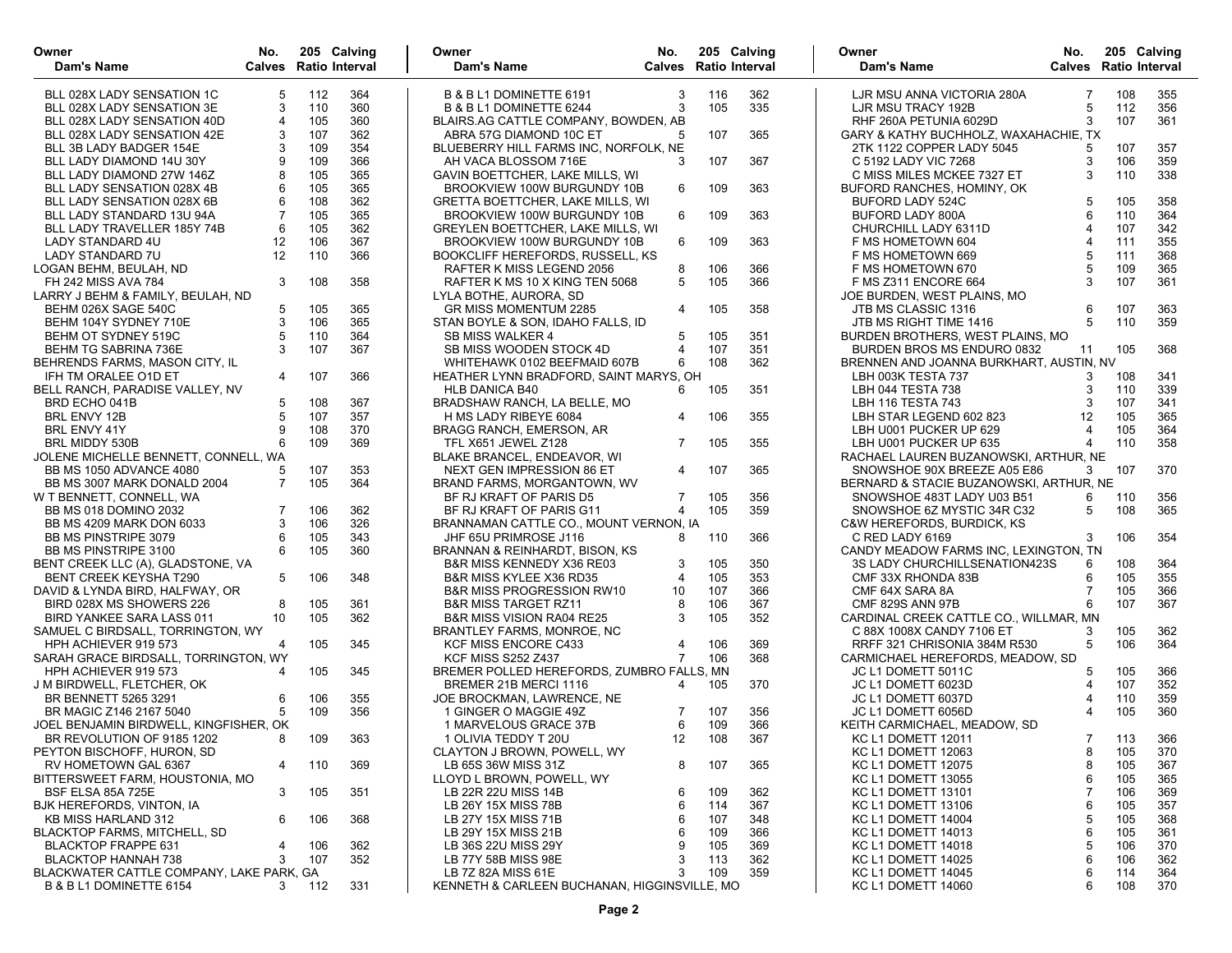| Owner<br>Dam's Name                                     | No.            |            | 205 Calving<br><b>Calves</b> Ratio Interval | Owner<br>Dam's Name                          | No.            |            | 205 Calving<br><b>Calves</b> Ratio Interval | Owner<br>Dam's Name                               | No.<br><b>Calves</b> Ratio Interval | 205 Calving |            |
|---------------------------------------------------------|----------------|------------|---------------------------------------------|----------------------------------------------|----------------|------------|---------------------------------------------|---------------------------------------------------|-------------------------------------|-------------|------------|
| KC L1 DOMETT 14104                                      | 5              | 111        | 360                                         | CIRCLE Y HEREFORDS, RICH HILL, MO            |                |            |                                             | C 88X RIBEYE LADY 2076                            | 7                                   | 105         | 364        |
| KC L1 DOMETT 15001                                      | 5              | 110        | 368                                         | Y 100 Z0033 GLORIA 170                       | $\overline{4}$ | 106        | 362                                         | C 88X RIBEYE LADY 6053                            | 4                                   | 111         | 361        |
| KC L1 DOMETT 15022                                      | 5              | 106        | 357                                         | Y GOLD DOM 191 KATIE 192                     | $\overline{4}$ | 105        | 364                                         | C 88X RIBEYE LADY 6210                            | $\overline{4}$                      | 113         | 351        |
| KC L1 DOMETT 15047                                      | 5              | 105        | 370                                         | Y MAX DOM 191 GABBY 188                      | $\overline{4}$ | 119        | 367                                         | C GOLDEN LADY 5106                                | 5                                   | 105         | 363        |
| KC L1 DOMETT 16085                                      |                | 112        | 370                                         | CLARENCE BOETTCHER FAMILY, FAIRCHILD, WI     |                |            |                                             | C LADY MILES 5203                                 |                                     | 105         | 363        |
| KC L1 DOMETT 16142                                      |                | 105        | 358                                         | BROOKVIEW 100W BUFFY 25B                     | 6              | 106        | 370                                         | C MISS MILES 4011                                 | 6                                   | 106         | 365        |
| KC L1 DOMETT 17143                                      | 3              | 110        | 358                                         | BROOKVIEW 200Z DENISE 14D                    | $\overline{4}$ | 111        | 364                                         | C MISS MILES 4240                                 |                                     | 108         | 355        |
| KC MISS FRECKLES 16111                                  |                | 106        | 366                                         | LBB 4115 ELISA 21D                           | 3              | 107        | 350                                         | C MISS MILES MCKEE 7199                           |                                     | 108         | 361        |
| KC MISS FRECKLES 17032                                  | 3              | 110        | 343                                         | <b>LBB SPARKLE 72C</b>                       | .5             | 113        | 364                                         | C NOTICE DOMINETTE 5235                           |                                     | 105         | 359        |
| KC MISS RIBSTONE 11042                                  | 9              | 111        | 365                                         | CLINTON CLARK, KARVAL, CO                    |                |            |                                             | C X325 REGAL QUEEN 6214                           | 3                                   | 107         | 368        |
| KC MISS RIBSTONE 13017                                  | 7              | 108        | 370                                         | C MS 884Y 9132 16E                           | 3              | 108        | 368                                         | COMANCHE STAR FARM, HELTONVILLE, IN               |                                     |             |            |
| KC MISS RIBSTONE 13075                                  | $\overline{7}$ | 105        | 367                                         | LINCOLN CLIFFORD, CYNTHIANA, KY              |                |            |                                             | GR MISS FELT 354                                  | 6                                   | 105         | 358        |
| CASE RANCH, MERTZON, TX                                 |                |            |                                             | CHF DAKARI X69 37D                           | $\overline{4}$ | 105        | 363                                         | CONSOLIDATED CATTLE RANCH, OAK RIDGE, MO          |                                     |             |            |
| CR MS 349 NEON DRIVE 595                                | 4              | 105        | 365                                         | CML HEREFORDS, ABERDEEN, SD                  |                |            |                                             | LPH 4R RUBY 88B                                   | 5                                   | 108         | 359        |
| CR MS HARLAND NEON 732                                  | 3              | 108        | 329                                         | R MISS AMAYA 43                              | -7             | 105        | 369                                         | COOPER POLLED HEREFORDS, MONDAMIN, IA             |                                     |             |            |
| COLTON CASTOR, VICI, OK                                 |                |            |                                             | SHF SOLDIER 001A E202                        | 3              | 108        | 361                                         | CPH 120Y DAYZEE 502C                              | 5                                   | 106         | 366        |
| 7C 200Z MISS RED MOM 555 754                            | 3              | 115        | 365                                         | COATES RANCH CO, MERTZON, TX                 |                |            |                                             | CPH 40T MS BOULDER 008X                           | 9                                   | 105         | 360        |
| 7C 200Z MS RED MAMA 556 750                             | 3              | 111        | 357                                         | CRC DAINTY 14219                             | 5              | 106        | 367                                         | CPH 71Y BUTTERCUP 612D                            | 4                                   | 106         | 370        |
| TRAVIS MORGAN DBA CEDAR BUTTE LAND & LIVESTOCK.         |                |            |                                             | CRC DAINTY 15093                             | 5              | 115        | 369                                         | CT MISS BOOKER 74B                                | 6                                   | 112         | 358        |
| <b>BLACKFOOT, ID</b>                                    |                |            |                                             | CRC DAINTY 16268                             | 3              | 105        | 363                                         | MARK W COOPER, WILLOW CREEK, MT                   |                                     |             |            |
| CB 10H 7W MISS 308A                                     | 6              | 105        | 359                                         | CRC GRATIA 15145                             |                | 110        | 361                                         | CL 1 DOMINETTE 1163Y                              | 8                                   | 109         | 365        |
| CB 4200 315A MISS VISION 610D                           | $\overline{4}$ | 105        | 368                                         | CRC LADY STANWAY 14139                       |                | 107        | 364                                         | CL 1 DOMINETTE 7133E                              | 3                                   | 106         | 363        |
| CODY & SHAWNA CHABOT, SUNDANCE, WY                      |                |            |                                             | CRC LADY STANWAY 14208                       |                | 105        | 358                                         | CL1 DOMINETTE 521C                                | 5                                   | 110         | 357        |
| CSC 135U 10Y VACA 602 ET                                | 3              | 109        | 363                                         | CRC LADY STANWAY 15227                       | $\overline{4}$ | 109        | 364                                         | COPELAND & SONS LLC, NARA VISA, NM                |                                     |             |            |
| CSC 135U 10Y VACA 603 ET                                | $\overline{4}$ | 111        | 364                                         | CRC LADY STANWAY 15233                       | $\overline{4}$ | 109        | 360                                         | JCS 0144 DOMINETTTE 4612                          | 6                                   | 106         | 367        |
| DUANE H CHANDLER, BAKER CITY, OR                        |                |            |                                             | CRC MODESTY 16279                            | 3              | 105        | 359                                         | JCS 240 DOMINETTE 7165                            | 3                                   | 105         | 364        |
| CHAN LADY HARLAND 3 T326                                | 8              | 107        | 365                                         | COFFIN BUTTE FARM & RANCH, NEW LEIPZIG, ND   |                |            |                                             | CORNERSTONE RANCH, INC, FORT SUMNER, NM           |                                     |             |            |
| CHAN LADY HARLAND 5 A418                                | 3              | 105        | 370                                         | <b>CBFR PRAIRIE 51</b>                       | 4              | 108        | 366                                         | TRL DOMINET RANCHER 6041                          | 4                                   | 106         | 360        |
| CHANDLER HEREFORDS INC, BAKER CITY, OR                  |                |            |                                             | COLE POLLED HEREFORDS, ORANGE GROVE, TX      |                |            |                                             | COTTLE BROTHERS, SUMMERSVILLE, WV                 |                                     |             |            |
| CHAN LADY 0100 A305                                     |                | 108        | 360                                         | CPH B202-Y1269 JAZMINE D204                  | 5              | 106        | 365                                         | CB HIGHWAY VIGOR 464                              | $\overline{7}$                      | 107         | 368        |
| CHAN LADY 0100 T235                                     | 8              | 108        | 363                                         | COLEMAN HEREFORDS, WESTCLIFFE, CO            |                |            |                                             | WILLIAM P COX, POMEROY, WA                        |                                     |             |            |
| CHAN LADY 0100 Z338                                     |                | 105        | 363                                         | CO L1 DOMINETTE 124Y                         | 9              | 113        | 366                                         | CX MISS 2185 ADVANCE 1624                         | 4                                   | 107         | 366        |
| CHAN LADY HARLAND 3 T250                                |                | 106        | 365                                         | CO L1 DOMINETTE 151Y                         | 9              | 106        | 365                                         | CX MISS 4043 ADVANCE 1672                         | 3                                   | 105         | 366        |
| CHAN MS BRIGHT GOLD V445                                | 6              | 106        | 367                                         | CO L1 DOMINETTE 441B                         | 6<br>6         | 106        | 367                                         | COYOTE RIDGE RANCH, LA SALLE, CO                  |                                     |             |            |
| CHAN MS BRIGHT GOLD W355                                | 3              | 105<br>105 | 365<br>361                                  | CO L1 DOMINETTE 461B                         | $\overline{4}$ | 109<br>106 | 365<br>349                                  | CRR 028X ANDREA 504                               | 5<br>$\overline{4}$                 | 113<br>115  | 365<br>368 |
| CHAN MS CMR STRONG Y449 A375<br>CHAN MS POWER PLAY W323 |                | 106        | 367                                         | CO L1 DOMINETTE 646D<br>CO L1 DOMINETTE 678D | $\overline{4}$ | 108        | 350                                         | CRR 028X ECLIPSE 510<br><b>CRR 028X KELLY 721</b> |                                     | 105         | 365        |
| CHAN MS RADIANT GOLD 6                                  | 9              | 105        | 365                                         | CO L1 DOMINETTE 777E                         | 3              | 109        | 333                                         | <b>CRR 109 KELLY 3100</b>                         | 7                                   | 109         | 356        |
| CHAN MS SECRET WEAPON 13 W443                           |                | 109        | 370                                         | CO L1 DOMINETTE 784E                         | 3              | 108        | 340                                         | <b>CRR 109 KELLY 530 ET</b>                       | 5                                   | 109         | 362        |
| CHAN MS SUPER NATURAL A228                              | 3              | 117        | 365                                         | JIM COLEY, LAFAYETTE, TN                     |                |            |                                             | CRR 156T ECLIPSE 554ET                            | 5                                   | 105         | 359        |
| CHAN MS SUPER NATURAL A423                              | 3              | 106        | 345                                         | JC L1 LADY 3053 632D                         | $\overline{4}$ | 112        | 356                                         | CRR 156T ECLIPSE 558 ET                           |                                     | 107         | 367        |
| MAXWELL CHERRY, WINTHROP, IA                            |                |            |                                             | JC L1 LADY 699 130Y                          | 9              | 106        | 362                                         | CRR 200Z NADEAN 402                               | 6                                   | 106         | 367        |
| CHRY MARY 17D                                           | 3              | 105        | 330                                         | JC VICTORIA ENCORE Z311 533C                 | 5              | 105        | 368                                         | CRR 322 HONEY 619                                 | $\overline{4}$                      | 110         | 365        |
| MIKE OR CATHY CHOATE, PLEASANT HOPE, MO                 |                |            |                                             | COLLEGE OF THE OZARKS, POINT LOOKOUT, MO     |                |            |                                             | <b>CRR 427 AMBER 602</b>                          |                                     | 108         | 355        |
| CPH 10Y CINDY 21A ET                                    |                | 7 110      | 369                                         | COFO MS DOMINOS CLOVER C679                  | $\overline{4}$ | 105        | 370                                         | CRR 8Y JULIA 793 ET                               | 3                                   | 112         | 350        |
| CHRIST THE ROCK CREEK FARM, ST CROIX FALLS, WI          |                |            |                                             | COFO MS TESTED CAITLYN C638                  | 5              | 108        | 365                                         | CROUCH POLLED HEREFORD FARM, MCMINNVILLE, TN      |                                     |             |            |
| CTR 743 MITTENS SUE 009X                                | 9              | 106        | 369                                         | COLO STATE UNIVERSITY, FT COLLINS, CO        |                |            |                                             | BW HOMETOWN GIRL 01C                              | 5                                   | 105         | 367        |
| CHURCHILL CATTLE CO, MANHATTAN, MT                      |                |            |                                             | <b>CSU 10Y MISS 7221</b>                     | 3              | 108        | 361                                         | CROUCH ELIZABETH 200Z 2135 701                    | 3                                   | 110         | 361        |
| CHURCHILL LADY 4309B                                    |                |            | 5 109 361                                   | <b>CSU 10Y MISS 7228</b>                     | 3              | 109        | 362                                         | CROUCH ERICA 455B 01C 703                         |                                     | 107         | 357        |
| CHURCHILL LADY 517C                                     | 5              | 107        | 361                                         | KATIE LYNN COLYER, BRUNEAU, ID               |                |            |                                             | DKM 954 THE PRINCESS 4R 544 ET                    | 5                                   | 112         | 366        |
| CHURCHILL LADY 5227C ET                                 | 5              | 110        | 366                                         | C NOTICE DOMINETTE 5235                      |                | 105        | 359                                         | WALKER PAULA X51 49A 718E                         | 3                                   | 111         | 352        |
| CHURCHILL LADY 605D                                     |                | 109        | 354                                         | KYLE COLYER, BRUNEAU, ID                     |                |            |                                             | CROWN L HEREFORDS, PARIS, KY                      |                                     |             |            |
| CHURCHILL LADY 622D                                     |                | 109        | 362                                         | C NOTICE DOMINETTE 5235                      | 4              | 105        | 359                                         | FSL LADY VICTOR 33Z 29U 42D                       | 4                                   | 106         | 350        |
| CHURCHILL LADY 669D                                     |                | 105        | 368                                         | PIPER COLYER, BRUNEAU, ID                    |                |            |                                             | D2 FARMS, DALHART, TX                             |                                     |             |            |
| CHURCHILL LADY 7181E                                    | 3              | 106        | 355                                         | C 88X COTTON LADY 7008                       | 3              | 111        | 361                                         | ML 429 DOMINET 6097                               | 3                                   | 110         | 341        |
| MC 1271 465A ROBERTA 1512                               | $\overline{4}$ | 108        | 360                                         | COLYER HEREFORDS, BRUNEAU, ID                |                |            |                                             | DAVID DAHL, VERONA, ND                            |                                     |             |            |
| RACHEL CHUTE, WOODBURN, KY                              |                |            |                                             | C 0201 LADY MILES 7210 ET                    | -3             | 109        | 368                                         | OHR SHEYENNE 7W 87C                               | 5                                   | 111         | 362        |
| <b>RSC MISS BABBLES A35</b>                             | 4              | 109        | 339                                         | C 105Y LADY DOMINO 3102                      | 6              | 105        | 363                                         | OHR VICTRA 24X R107 114B                          | 5                                   | 105         | 368        |
| CIRCLE K FARMS, DEERFIELD, MO                           |                |            |                                             | C 105Y LADY WILDCAT 6243                     | 3              | 111        | 366                                         | R MISS VISION 1275                                | 5                                   | 106         | 354        |
| GLENGROVE 743 CATHERINE X43 ET                          | 9              | 110        | 369                                         | C 4067 MISS MILES 7153 ET                    | 3              | 109        | 347                                         | R MISS VISION 885                                 | 5                                   | 105         | 347        |
|                                                         |                |            |                                             |                                              |                |            |                                             |                                                   |                                     |             |            |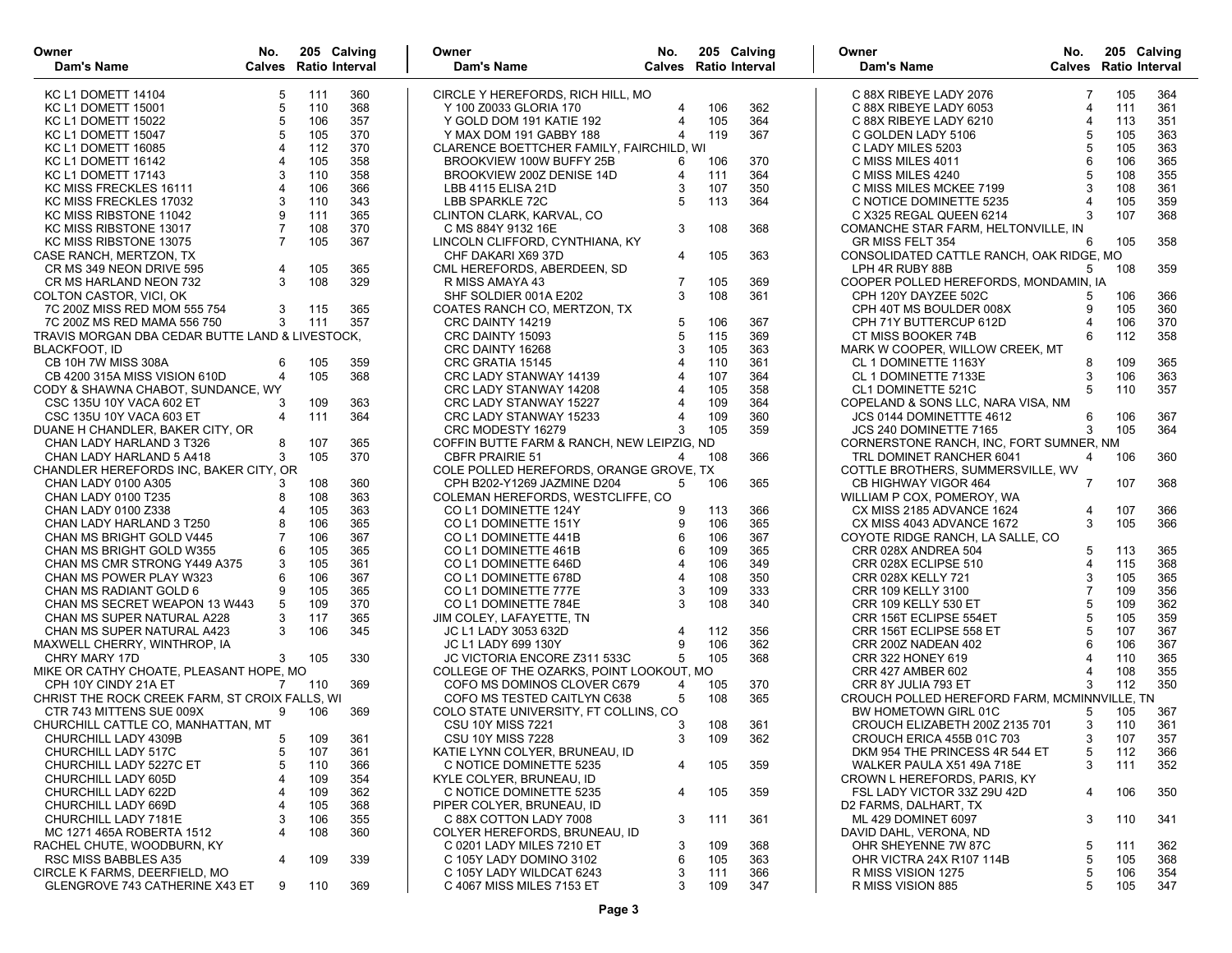| Owner<br>Dam's Name                      | No.            |     | 205 Calving<br><b>Calves</b> Ratio Interval | Owner<br>Dam's Name                             | No.            |     | 205 Calving<br><b>Calves</b> Ratio Interval | Owner<br>Dam's Name                         | No.<br><b>Calves</b> Ratio Interval |     | 205 Calving |
|------------------------------------------|----------------|-----|---------------------------------------------|-------------------------------------------------|----------------|-----|---------------------------------------------|---------------------------------------------|-------------------------------------|-----|-------------|
| DAROLD SCHIMMING & SONS, ENDERLIN, ND    |                |     |                                             | DOUBLE B FARM, TENNILLE, GA                     |                |     |                                             | LADY LASS 602                               | $\overline{4}$                      | 108 | 346         |
| DSH 134A 141B JACI 163D                  | 4              | 108 | 359                                         | DBF REDEEM C55                                  | 5              | 105 | 361                                         | DUVALL POLLED HEREFORDS, LOCKWOOD, MO       |                                     |     |             |
| JUSTIN PAUL DAUER, PANHANDLE, TX         |                |     |                                             | DOUBLE DIAMOND RANCH, MCDADE, TX                |                |     |                                             | DPH 10H CLASS ACT 606 VIC 6054              | 12                                  | 113 | 364         |
| JPD DOMINETTE 35023                      | 9              | 105 | 365                                         | DD LUZ53                                        | 4              | 105 | 324                                         | DPH 303 MI TRUST VIC 5003C                  | 4                                   | 110 | 325         |
| JPD MISS ADVANCE 39433                   | 5              | 105 | 359                                         | DOUBLE J HEREFORDS, PHILLIPSBURG, KS            |                |     |                                             | DPH HT 10Y 507 VIC 4042                     | 5                                   | 106 | 351         |
| JPD MISS SENSATION A 49600               | 3              | 108 | 363                                         | BJ MISS L1 4082 B34-6                           | 3              | 106 | 353                                         | DPH HT 10Y LOGIC VIC 4004                   | 5                                   | 105 | 350         |
| DANICA DAVIS, MAPLE HILL, KS             |                |     |                                             | DOUBLE J FARM LLC, TRAP HILL, NC                |                |     |                                             | DPH P606 VIC 35C 503                        | 14                                  | 113 | 365         |
| <b>DD MS 1321 DOMINO 716</b>             | 4              | 106 | 370                                         | DJF DEMO GAL VISION                             | 6              | 118 | 357                                         | DVORAK HEREFORDS, LAKE ANDES, SD            |                                     |     |             |
| JALYN DAVIS, MAPLE HILL, KS              |                |     |                                             | DJF GLORIA SUGAR MOSES                          | 6              | 105 | 364                                         | DVOR 0139 9264 MISS RED 5119C               | 5                                   | 114 | 354         |
| DD MS 1321 DOMINO 716                    | 4              | 106 | 370                                         | DJF VENUS MOSES                                 | 5              | 107 | 361                                         | DVOR 1094 8224 BITSY 472                    | 6                                   | 107 | 366         |
| LARRY AND NANCY DAVIS, MARSHFIELD, MO    |                |     |                                             | DOUBLE SEVEN RANCH LLC, FT COBB, OK             |                |     |                                             | DVOR 2025 4190 LADY SENSE 745E              | 3                                   | 106 | 353         |
| DPH ZEUS VIC 246 VIC 7061                | 12             | 105 | 358                                         | /S LADY JET 4107B                               |                | 105 | 356                                         | DVOR 554 304A LADY ZEN 707E                 | 3                                   | 112 | 348         |
| TAR 39A CLASSY JACKIE 16D                | 3              | 117 | 345                                         | 77 MISS UPTOWN 2X                               | 8              | 111 | 369                                         | MPH SCOTTYS SANDI K215 N457                 | 5                                   | 108 | 363         |
| DAY'S FAMILY FARM, PILOT GROVE, MO       |                |     |                                             | JIM W DOUTHIT, SAINT FRANCIS, KS                |                |     |                                             | JACEE DVORAK, LAKE ANDES, SD                |                                     |     |             |
| <b>DFF 1512 ELLEN 702</b>                | 3              | 106 | 363                                         | MS DD 43 RD KENNEDY E28                         | 3              | 106 | 367                                         | DVOR Y133 051 LADY BELLE 5223C              | 3                                   | 105 | 359         |
| DFF 1Y ANNA 308                          | 7              | 106 | 366                                         | DOUTHIT-DOWNEY LAND & CATTLE, SAINT FRANCIS, KS |                |     |                                             | NOLAN DVORAK, LAKE ANDES, SD                |                                     |     |             |
| JDH MRD MS VALENTINE 109 98D             | 4              | 106 | 367                                         | DD H 43 C DOMINO C06                            | 5              | 106 | 359                                         | TH 188Z 704X REBA 328E                      | 3                                   | 108 | 349         |
| DEBERARD CATTLE COMPANY LLC, LARAMIE, WY |                |     |                                             | DD MS MOMS CARSON C25                           | 5              | 106 | 370                                         | MIKE DYER, CRAWFORD, NE                     |                                     |     |             |
| ERNST MS 8619 DOMINO 421                 | 5              | 109 | 356                                         | MS DD 43 C 90 E07                               | 3              | 110 | 337                                         | MD MS THOR 4108                             | 5                                   | 108 | 366         |
| <b>ERNST MS BUILT TUFF 5141</b>          | 4              | 109 | 370                                         | MS DD 43 DOMINO YK B82                          | 6              | 108 | 363                                         | STAN EAST, CARTHAGE, TN                     |                                     |     |             |
| <b>ERNST MS BUILT TUFF 6031</b>          | 3              | 106 | 362                                         | MS DD 8 REDEEMS SHADOW B74                      | 5              | 106 | 358                                         | THM TL'S 755T MARICEL 6016 ET               | 5                                   | 108 | 362         |
|                                          |                |     |                                             | MS DD JENSONS NV B21                            | 6              |     | 356                                         |                                             |                                     |     |             |
| JADEN E DECKER, CENTRALIA, MO            | $\overline{7}$ |     |                                             |                                                 | $\overline{7}$ | 108 |                                             | WILL ECHOLS, BRECKENRIDGE, TX               | 7                                   |     |             |
| FTF SONNET 307A                          |                | 108 | 370                                         | MS DD MAGIC HENRY A34                           | $\overline{7}$ | 106 | 359                                         | MISS MS 179 ADVANCE 2609                    |                                     | 107 | 368         |
| JAYE E & SUE DECKER, LA PLATA, NM        |                |     |                                             | MS DD MONUMENT MAKER Z33                        |                | 110 | 357                                         | MISS MS 212 M JO 9457                       | 10                                  | 107 | 368         |
| JSD 4029 DUCHESS TINA 1315               | 6              | 113 | 363                                         | MS DD R HY NAVARRO B05                          | 6              | 108 | 358                                         | KAYANN ECK, PUTNAM, OK                      |                                     |     |             |
| JENSEN E DECKER, CENTRALIA, MO           |                |     |                                             | MS DD REG NEON Y74                              | 9              | 106 | 360                                         | <b>RER ROBINS ELLEN 705E ET</b>             | 3                                   | 105 | 364         |
| FTF SONNET 307A                          | $7^{\circ}$    | 108 | 370                                         | MS DD WG2 NEON2 Z62                             | $\overline{7}$ | 105 | 368                                         | HARDY MALCOLM EDWARDS IV, WINTERVILLE, GA   |                                     |     |             |
| DEER TRACK FARM, SPOTSYLVANIA, VA        |                |     |                                             | MS DD WONDERFUL SM B56                          | 6              | 111 | 363                                         | HME 6B DHB4 LIZ D4                          | 4                                   | 117 | 345         |
| DTF ALETA B261 6D30 ET                   | 4              | 110 | 357                                         | LANDON DOYLE, LANTANA, TX                       |                |     |                                             | HME Y114 2559 C40                           | 5                                   | 105 | 363         |
| DTF DELILAH 4R 2Z44 ET                   | 8              | 107 | 357                                         | DHR 613 MS L1 DOMINO 6141 ET                    | $\overline{4}$ | 110 | 369                                         | EGGERS SOUTHVIEW FARMS, SIOUX FALLS, SD     |                                     |     |             |
| DTF ELECTRA 936 5C59                     | 3              | 112 | 361                                         | DOYLE HEREFORD RANCH, WOLFE CITY, TX            |                |     |                                             | ESF 028X GLORIA 502                         | 5                                   | 107 | 356         |
| DTF MACIE 426 3A12                       |                | 111 | 364                                         | DHR 926 LADY PIONEER L1 616                     | 5              | 107 | 367                                         | ESF 10Y GLORIA 505                          | 5                                   | 107 | 358         |
| TOM & KATHY DEFOREST, ADIN, CA           |                |     |                                             | JAKE DROST, KLAMATH FALLS, OR                   |                |     |                                             | ESF 119P BONNIE 814                         | 11                                  | 105 | 366         |
| H5 MS 743 ABOUT TIME 3223                | 6              | 109 | 367                                         | RJ MS FANCY WORLD 8C                            | 5              | 106 | 363                                         | ESF 41 GLORIA 763                           | 3                                   | 113 | 362         |
| TKD MISS 703 DOMET 003                   | 10             | 111 | 367                                         | RJ MS PENNY 18B                                 | 6              | 105 | 343                                         | ESF 43Y GLORIA 401                          | 6                                   | 109 | 365         |
| MARTY DELANEY, LAKE BENTON, MN           |                |     |                                             | DRS HEREFORDS, GUSTON, KY                       |                |     |                                             | ESF 8Y BONNIE 708                           | 3                                   | 106 | 354         |
| JDH MS 32Z ULTIMATE 236Z 122C            | 5              | 108 | 362                                         | DRS 4084 DANA 57D                               | 5              | 108 | 363                                         | <b>ESF 9279 BONNIE 337</b>                  | $\overline{7}$                      | 107 | 361         |
| DELANEY HEREFORDS INC., LAKE BENTON, MN  |                |     |                                             | MIKE DUBISAR, NEW ENGLAND, ND                   |                |     |                                             | ESF 9279 GLORIA 204                         | 7                                   | 109 | 368         |
| JDH MD MS 0229 REDEEM 54B ET             | 6              | 105 | 364                                         | LS ELSA 14C                                     | 5              | 109 | 358                                         | ESF 9349 GLORIA 454                         | 6                                   | 106 | 362         |
| JDH MS 670U DIMAGGIO 2094 12D            | $\overline{4}$ | 105 | 357                                         | DUFF CATTLE, HOBART, OK                         |                |     |                                             | <b>ESF 9349 JACKIE 541</b>                  | $\overline{4}$                      | 105 | 368         |
| TIMOTHY J DENNIS, PENN YAN, NY           |                |     |                                             | 77 MISS BIG TIME16B 11C 60D                     | 3              | 106 | 358                                         | EHLKE HEREFORDS, TOWNSEND, MT               |                                     |     |             |
| GH 44U YUMA 4931                         | 9              | 106 | 366                                         | DUFUR HEREFORDS, CADDO, OK                      |                |     |                                             | <b>B DOMINETTA 444</b>                      | 5                                   | 106 | 367         |
| WALKER LASSIE 10Y 242 557C               | 5              | 107 | 346                                         | DH L1 DOMINETTE 703E                            | 3              | 110 | 361                                         | E 377U DIVA B054                            | 5                                   | 106 | 368         |
| WESLEY DAVID DENTON, BLUE RAPIDS, KS     |                |     |                                             | DAVEY DUKART, HUTCHINSON, KS                    |                |     |                                             | E Y80 ROXIE B080                            | 6                                   | 107 | 365         |
| SH 955W BETH A461                        | $\overline{7}$ | 112 | 365                                         | DD 9021 MS DOMINO 535                           | 6              | 108 | 363                                         | JANEA EHLKE, TOWNSEND, MT                   |                                     |     |             |
| DESERT OASIS RANCH, WARDEN, WA           |                |     |                                             | DD MS CODE RED 541                              | 6              | 106 | 360                                         | LJE X84 VICTORIA 031B                       | 5                                   | 109 | 362         |
| DESERT OASIS DRAGONFLY 1E                | 3              | 108 | 337                                         | MEGAN & DUSTIN DUKART, RICHARDTON, ND           |                |     |                                             | ELKINGTON POLLED HEREFORDS, IDAHO FALLS, ID |                                     |     |             |
| KAYLA KIAL DORRELL, HALLIDAY, ND         |                |     |                                             | SR BAKKETTE 553C                                | 5              | 107 | 362                                         | EPHR JULIE 457Z                             | 8                                   | 106 | 366         |
| CKP 7B PENNY 6124                        |                |     | 3 106 354                                   | DUNCAN RANCH CO, JOPLIN, MT                     |                |     |                                             | EPHR MISS AMBER LEE 491Z                    | 8                                   | 106 | 367         |
| DOSE FAMILY HEREFORDS, ARLINGTON, MN     |                |     |                                             | DR PROMISE LADY 918                             | 10             | 106 | 362                                         | EPHR MISS ELK PATHFINDER 374                | 4                                   | 120 | 366         |
| DFH 400X 144Y GLORIA 8D                  |                | 107 | 364                                         | HATTIE DUNCAN, WINGATE, IN                      |                |     |                                             | EPHR MISS ELKER KIRK 384D                   | 4                                   | 110 | 363         |
| DFH 901 115W SALLY 38A                   | 7              | 108 | 366                                         | AA SHO CLEO 5101                                | $\overline{4}$ | 108 | 352                                         | EPHR MISS ELKER PATH 597E                   | 3                                   | 108 | 356         |
| DFH 916 144Y CATALINA 10A                | 7              | 106 | 359                                         | RAY S DUNCAN, WINGATE, IN                       |                |     |                                             | EPHR MISS ELKER REDEEM 291D                 | $\overline{4}$                      | 110 | 359         |
| DFH 91W 492B ROBYN 10E                   | 3              | 107 | 353                                         | AA HRD 44U DAFNE 372                            | 6              | 106 | 368                                         | EPHR MISS KATE 699U                         | 11                                  | 108 | 367         |
| R MISS ROSIE 137                         | 3              | 117 | 309                                         | AA HRD SWEET BRILEY 3106                        | 6              | 107 | 361                                         | EPHR MISS MICHELLE 613A                     | 7                                   | 114 | 363         |
| TH 69S 11X CINCH 442B ET                 | 6              | 106 | 364                                         | K & C HEREFORDS, DEER LODGE, MT                 |                |     |                                             | EPHR MISS SHEYENNE 823B                     | 6                                   | 114 | 365         |
| LILLIAN J DOSE, ARLINGTON, MN            |                |     |                                             | MISS KC RIGHT TIME 512                          | 5              | 106 | 351                                         | EPHR MISS TARA 653A                         | 7                                   | 106 | 363         |
| R MISS ROSIE 137                         | 3              | 117 | 309                                         | MISS KC RIGHT TIME 610                          | $\overline{4}$ | 105 | 359                                         | EPHR PRESLI 303Y                            | 9                                   | 109 | 369         |
| RACHAEL J DOSE, ARLINGTON, MN            |                |     |                                             | DUTTON HEREFORD RANCH, GOLD CREEK, MT           |                |     |                                             | ERIC ELKINGTON, IDAHO FALLS, ID             |                                     |     |             |
| R MISS ROSIE 137                         | 3              | 117 | 309                                         | LADY GENERAL 007                                | 10             | 105 | 367                                         | EBE MISS ABBY 372Y                          | 9                                   | 109 | 366         |
|                                          |                |     |                                             |                                                 |                |     |                                             |                                             |                                     |     |             |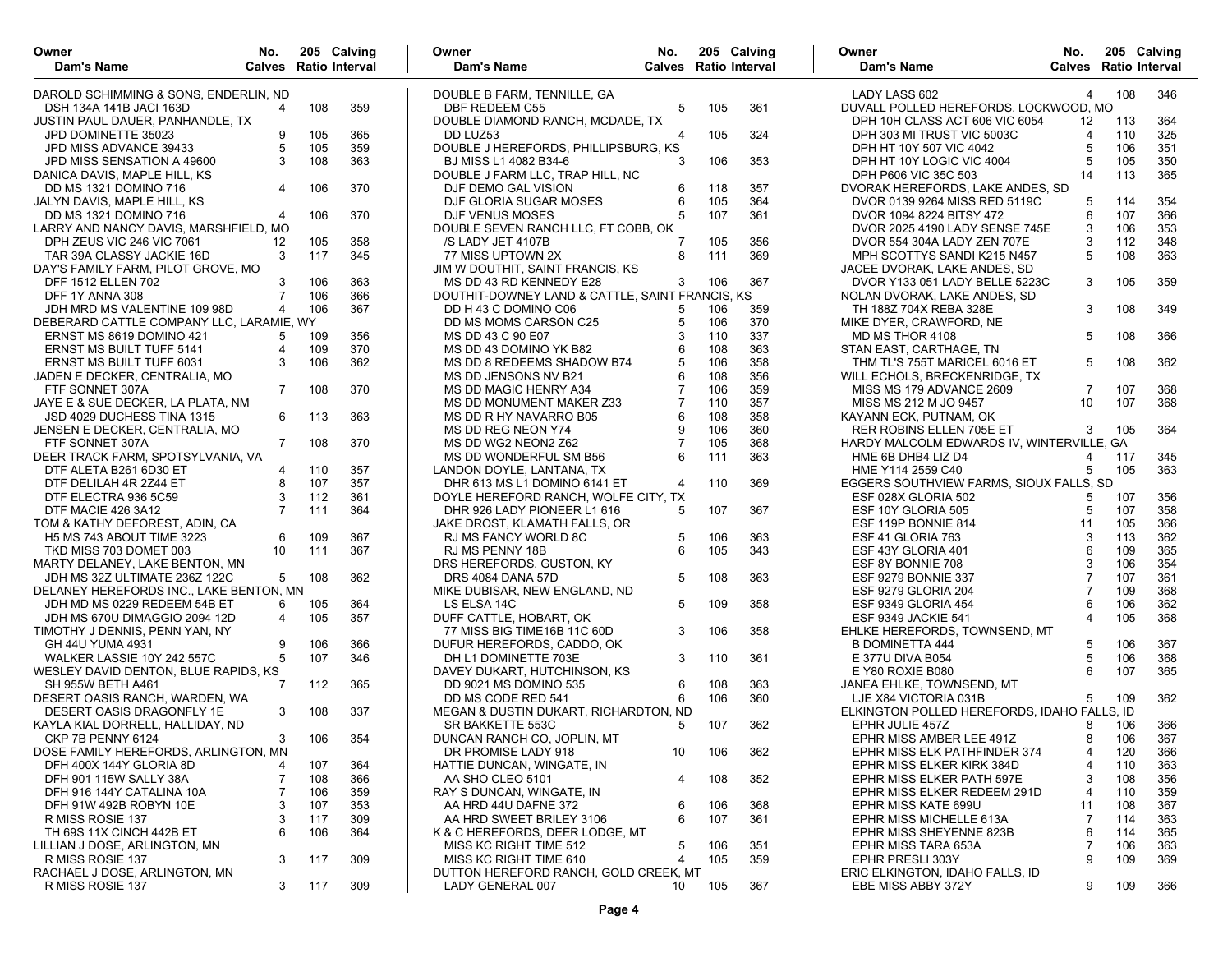| Owner<br>Dam's Name                                         | No.<br>Calves Ratio Interval |            | 205 Calving | Owner<br>No.<br>Dam's Name                     |                |            | 205 Calving<br><b>Calves</b> Ratio Interval | Owner<br>Dam's Name                                   | No.                   |     | 205 Calving<br><b>Calves</b> Ratio Interval |
|-------------------------------------------------------------|------------------------------|------------|-------------|------------------------------------------------|----------------|------------|---------------------------------------------|-------------------------------------------------------|-----------------------|-----|---------------------------------------------|
|                                                             |                              |            |             |                                                |                |            |                                             |                                                       |                       |     |                                             |
| EPHR MISS ELKER 064W 881B                                   | 6                            | 120        | 367         | ECR 860 LADY WRANGLER 4086                     | 6              | 106        | 368                                         | FLATH HEREFORDS, COLEHARBOR, ND                       |                       |     |                                             |
| EPHR MISS ELKER TRACKTOR 569E                               | 3                            | 131        | 365         | ECR 88X CLASSY LADY 4092                       | 6              | 108        | 370                                         | F DOMINETTE 41A                                       | 6                     | 107 | 361                                         |
| LE MISS ELKER ARIZONA 181C                                  | 5                            | 107        | 368         | ECR 88X MISS SUE 4170                          | 6              | 108        | 368                                         | L1 DOMINETTE 5040                                     | 9                     | 108 | 366                                         |
| LE MISS ELKER REDEEM 157C                                   | 5                            | 117        | 359         | ECR 9279 HARRIET 6449                          | 3              | 106        | 363                                         | MIKE E FLORY, LAWRENCE, KS                            |                       |     |                                             |
| PIPER ELKINGTON, IDAHO FALLS, ID                            |                              |            |             | ECR LADY GEN 8305                              | 11             | 105        | 366                                         | <b>FPH 109 MISS1061</b>                               | 3                     | 107 | 354                                         |
| EPHR MISS ELKER 064W 881B                                   | 6<br>3                       | 120<br>131 | 367<br>365  | ECR MISS ADVANCE 5249                          | 5<br>8         | 105<br>105 | 367                                         | JA L1 DOMINETTE 7914E                                 | 3                     | 108 | 324                                         |
| EPHR MISS ELKER TRACKTOR 569E<br>LE MISS ELKER ARIZONA 181C | 5                            | 107        | 368         | ECR MISS TRACI 2252<br>ECR Z311 MISS THOR 6082 | $\Delta$       | 113        | 370<br>368                                  | FLYING A RANCH LLC, CABOOL, MO<br>LJR MSU BIRDEE 102B | 6                     | 106 | 367                                         |
|                                                             | 5                            | 117        | 359         | THR MISS THOR 4093B                            | 6              | 105        | 364                                         |                                                       | 5                     | 111 |                                             |
| LE MISS ELKER REDEEM 157C                                   |                              |            |             | FEDDES HEREFORDS, MANHATTAN, MT                |                |            |                                             | LJR MSU RACHEL 306C<br>LJR MSU SILVIA 264Z            | 8                     | 106 | 361<br>370                                  |
| MAKAYLA EMORY, KING GEORGE, VA<br><b>ZF Z515 MISS Z724</b>  | 3                            | 107        | 365         | F 032X DOMINETTE 381                           | 7              | 105        | 365                                         | LJR MSU TRACY 142B                                    | 6                     | 107 | 363                                         |
| JON N ENGLAND, POWELL BUTTE, OR                             |                              |            |             | F 105Y DOMINETTE 540                           | 5              | 106        | 367                                         | FLYING S HEREFORDS, DALLAS, TX                        |                       |     |                                             |
| H5 MS 417 ADVANCE 639                                       | 3                            | 109        | 361         |                                                | 5              | 110        | 366                                         | FS MISS ADVANCE 248Z                                  | 8                     | 105 | 363                                         |
| KATHERYN J ERNST GUNTHER, WINDSOR, CO                       |                              |            |             | F 215Z DOMINETTE 638<br>F 215Z DOMINETTE 709   | 4              | 109        | 356                                         | FS MISS ADVANCE 541C                                  | $\overline{4}$        | 108 | 366                                         |
| <b>ERNST MS FORTE 6074</b>                                  | 4                            | 108        | 361         | F 3027 DOMINETTE 100                           | 9              | 107        | 367                                         | FS MISS ADVANCE 647D                                  | 3                     | 107 | 366                                         |
| <b>ERNST MS SENTINEL 4101</b>                               | 5                            | 106        | 365         | F 3027 DOMINETTE 362                           | 8              | 109        | 364                                         | HH MISS ADVANCE 6305D                                 | 3                     | 105 | 347                                         |
| ERNST HEREFORDS, WINDSOR, CO                                |                              |            |             | F MS 383 RIBEYE 574                            | 5              | 107        | 367                                         | FLYING S RANCH, SAINT FRANCIS, KS                     |                       |     |                                             |
| ERNST 8619 MS DOMINETTTE 320                                | 6                            | 105        | 366         | F MS 765 RIBSTONE 160                          | 9              | 106        | 366                                         | FSR PLATO LADY 5005                                   | 4                     | 109 | 361                                         |
| ERNST MS S109 GOLD 497 ET                                   | 6                            | 105        | 366         | F MS HOMETOWN 562                              | 6              | 105        | 366                                         | FSR PLATO LADY B4207                                  | 5                     | 106 | 369                                         |
| EVANS HEREFORD FARMS. FALL RIVER, KS                        |                              |            |             | F MS HOMETOWN 578                              | 5              | 105        | 366                                         | FLYING V BAR RANCH, ANTIMONY, UT                      |                       |     |                                             |
| EHF 3297 L1 MS ADVANCE 6133                                 | $\overline{4}$               | 111        | 365         | F MS HOMETOWN 628                              | 5              | 107        | 367                                         | ALLEN 127X MISS KNOCKOUT 690C                         | 4                     | 106 | 350                                         |
| EHF 4055 L1 MS ADVANCE 265                                  | 7                            | 105        | 366         | F MS HOMETOWN 662                              | $\overline{4}$ | 105        | 349                                         | ALLEN 190Z MS TRUSTWORTHY 773D                        | 3                     | 105 | 330                                         |
| EVANS HEREFORD RANCH, SQUIRES, MO                           |                              |            |             | F MS MANHATTAN 675                             | 5              | 106        | 365                                         | ALLEN 215R LADY RAWHIDE 291W                          | 10                    | 108 | 363                                         |
| EHR 10H MISS CLASS B417                                     | 6                            | 111        | 368         | F MS PAYBACK 046                               | 9              | 108        | 364                                         | ALLEN 353Z LADY TONKA 710C                            | $\overline{4}$        | 109 | 358                                         |
| EHR Z206 DOMINET B433                                       | 6                            | 106        | 363         | F MS PAYBACK 172                               | 8              | 105        | 368                                         | ALLEN 4SY MS SUPERCHARGED 766D                        | 3                     | 107 | 339                                         |
| EXPRESS RANCHES, YUKON, OK                                  |                              |            |             | F MS X51 REVOLUTION 570                        | 5              | 107        | 369                                         | ALLEN 631 SILVER QUEEN 499Z                           | 7                     | 107 | 367                                         |
| ILR RED LADY 5123                                           |                              | 110        | 368         | F MS X51 REVOLUTION 656                        | $\overline{4}$ | 107        | 352                                         | ALLEN 631 SILVER QUEEN 539A                           | 6                     | 105 | 355                                         |
| FALLING TIMBER FARM. MARTHASVILLE, MO                       |                              |            |             | LESLIE JOE FEERER, FARGO, OK                   |                |            |                                             | ALLEN 631 SILVER QUEEN 553A                           | 6                     | 107 | 364                                         |
| FTF CLASSY LADY 128Y                                        |                              | 108        | 361         | FFI 83X BROOKE 41B                             | 5              | 106        | 369                                         | ALLEN SILVER QUEEN 341X                               | 9                     | 105 | 366                                         |
| FTF CLASSY LADY 134Y                                        |                              | 110        | 363         | AUBREY FERGUSON, ODON, IN                      |                |            |                                             | ALLEN Z408 MARKET LADY 659B                           | 5                     | 105 | 360                                         |
| FTF FABULOUS 181Y                                           | 9                            | 109        | 365         | TFF 0130X MISS DIAMOND 10C                     | $\overline{4}$ | 106        | 358                                         | NICOLE CAROL FOLKMAN, IXONIA, WI                      |                       |     |                                             |
| FTF MS HUMDINGER 6460D                                      |                              | 115        | 354         | TAYLOR FERGUSON, ODON, IN                      |                |            |                                             | C & L MISTRESS 0124 33B ET                            | 6                     | 108 | 363                                         |
| FTF MS PROSPECTOR 454B                                      | 6                            | 108        | 358         | TFF 0130X MISS DIAMOND 10C                     | 4              | 106        | 358                                         | ALISON RENEE FOLKMAN, IXONIA, WI                      |                       |     |                                             |
| FTF MS REVOLUTION 4226B                                     |                              | 106        | 362         | FIELDS EDGE HEREFORDS, FLOYD, VA               |                |            |                                             | C & L MISTRESS 0124 33B ET                            | 6                     | 108 | 363                                         |
| FTF MS REVOLUTION 457B                                      | 6                            | 105        | 365         | FIELDS EDGE TIME EVENT                         | $\overline{7}$ | 106        | 362                                         | FOUR TAYLORS LIVESTOCK LLC, NEOLA, UT                 |                       |     |                                             |
| FTF MS REVOLUTION 6202D                                     |                              | 110        | 360         | FIELDS EDGE TIME LUCY                          | 5              | 111        | 361                                         | WSF LADY CATALINA E79 ET                              | 3                     | 105 | 332                                         |
| FTF MS REVOLUTION 6213D                                     |                              | 105        | 361         | JACK & COLLEEN FILIPOWSKI, SANDPOINT, ID       |                |            |                                             | FOWKEN FARM, JONESVILLE, SC                           |                       |     |                                             |
| FTF PRIMETIME MISS 617D                                     |                              | 109        | 356         | FR MISS REVOLUTION 3E                          | 3              | 109        | 353                                         | FF CLEMSON PLATO A113 E225                            | 3                     | 107 | 365                                         |
| FTF PROMISE 6346D                                           |                              | 115        | 348         | FINK POLLED HEREFORDS, BRIDGEWATER, SD         |                |            |                                             | FF LADY BTL T706 Y679                                 | 8                     | 120 | 363                                         |
| FTF ROSALINDA 7227E                                         | 3                            | 105        | 366         | <b>FINK 205A KEY 618D</b>                      | 5              | 107        | 367                                         | FF SUE BTL A113 E204                                  | 3                     | 111 | 342                                         |
| FTF VALENTINE 778E                                          |                              | 107        | 359         | MORGAN FIRLUS, WONEWOC, WI                     |                |            |                                             | NORRIS R FOWLER JR, JONESVILLE, SC                    |                       |     |                                             |
| FTF VERONICA 414B                                           | 6                            | 105        | 362         | FCCH TRUST MAXINE 0405E                        | 3              | 113        | 343                                         | PINERIDGE MISS GARTH 4008                             | 5                     | 113 | 358                                         |
| OVF BONITA 8136U                                            | 12                           | 109        | 366         | DAWSON FIRLUS, WONEWOC, WI                     |                |            |                                             | TYREL E FRANKLUND, WILTON, ND                         |                       |     |                                             |
| LEVI FARR, MOOREFIELD, NE                                   |                              |            |             | FCCH TRUST MAXINE 0405E                        | 3              | 113        | 343                                         | TAF 230 MISS RIBSTONE D 608                           | 3                     | 109 | 343                                         |
| <b>KJ 207S DEVON 599U</b>                                   | 11                           | 110        | 369         | LOWELL FISHER, SPENCER, NE                     |                |            |                                             | TAF 3027 REGINA C5223                                 | $\boldsymbol{\Delta}$ | 107 | 360                                         |
| XA MISS ABOUT TIME 312                                      | $\overline{7}$               | 111        | 363         | PONCA 0145X DOMINETTE 461                      | 5              | 108        | 365                                         | FREDERICKSON RANCH, SPEARFISH, SD                     |                       |     |                                             |
| XA MISS NAVARRO 747                                         | 3                            | 105        | 350         | PONCA MEGAN 466                                | 5              | 106        | 365                                         | FHF 116T RUBY 57Y                                     | 9                     | 105 | 363                                         |
| FAWCETTS ELM CREEK RANCH, REE HEIGHTS, SD                   |                              |            |             | FIVE J'S CATTLE COMPANY, CLAYTON, NC           |                |            |                                             | FHF 2014 RENAE 175B                                   | 5                     | 115 | 363                                         |
| CHEZ UNDISPUTED 7479                                        |                              | 108        | 354         | SCHU-LAR 7B VIVIAN 205 11051                   |                |            | 6 107 369                                   | FHF 2014 RENAE 197B                                   | 6                     | 108 | 364                                         |
| ECR 0245 CLASS LADY 6154                                    | 4                            | 114        | 363         | FIVE STAR POLLED HEREFORDS, SMITHVILLE, WV     |                |            |                                             | FHF 2014 SKYLARK 122B                                 | 6                     | 114 | 362                                         |
| ECR 2029 DOMINETTE 7077                                     | 3                            | 106        | 331         | 5STAR 9001W CHEYENNE 513                       | 5              | 109        | 369                                         | FHF 3122 RITA 127E                                    | 3                     | 109 | 354                                         |
| ECR 2029 MISS ADVANCE 5194                                  |                              | 106        | 368         | 5STAR 9001W LADY STIRLING 619                  | 4              | 113        | 365                                         | FHF 322 RITA 103E                                     | 3                     | 106 | 349                                         |
| ECR 2109 DOMINETTE 5005                                     | 5                            | 106        | 366         | 5STAR ERICAS EVOLUTION A09                     | 7              | 105        | 364                                         | FHF 322 RUBY 131D                                     | 4                     | 109 | 366                                         |
| ECR 21B DOMINETTE 6156                                      |                              | 105        | 363         | MISS GHF CUTTING EDGE 858 634                  | $\overline{4}$ | 109        | 363                                         | FHF 38Y VICTRA 150E                                   | 3                     | 106 | 348                                         |
| ECR 3275 HAZEL 6229                                         |                              | 106        | 360         | FLAT STONE LICK, MARIANNA, PA                  |                |            |                                             | FHF 38Y WHITNEY 156B                                  | 6                     | 106 | 362                                         |
| ECR 3275 MISS DIAMOND 6285                                  |                              | 110        | 367         | FSL LADY REV 4R 11X 21B                        | 6              | 107        | 368                                         | FHF 4053 RITA 129E                                    | 3                     | 110 | 352                                         |
| ECR 3304 BOBBIES DIAMOND 6080                               |                              | 110        | 362         | FSL LADY REV 4R 38A 2C                         | 5              | 112        | 366                                         | FHF 9116 RITA 110C                                    | 4                     | 107 | 362                                         |
| ECR 3304 DOMINETTE 7080                                     | 3                            | 119        | 349         | FSL LADY REV 4R 50Z 24D                        | $\overline{4}$ | 107        | 370                                         | FHF 9116 RITA 200B                                    | 6                     | 108 | 362                                         |
| ECR 3304 MISS DIAMOND 7027                                  | 3                            | 111        | 350         | <b>FSL MISS REV 26Y 904W 50A</b>               | 7              | 111        | 362                                         | FREEMAN CATTLE COMPANY LLC, JEFFERSON CITY, MO        |                       |     |                                             |
| ECR 394 DOMINETTE 5498                                      | 5                            | 107        | 370         | FSL SECRET LADY 1030 27X                       | 10             | 110        | 363                                         | LJR MSU BIRDEE 117D                                   | 4                     | 112 | 367                                         |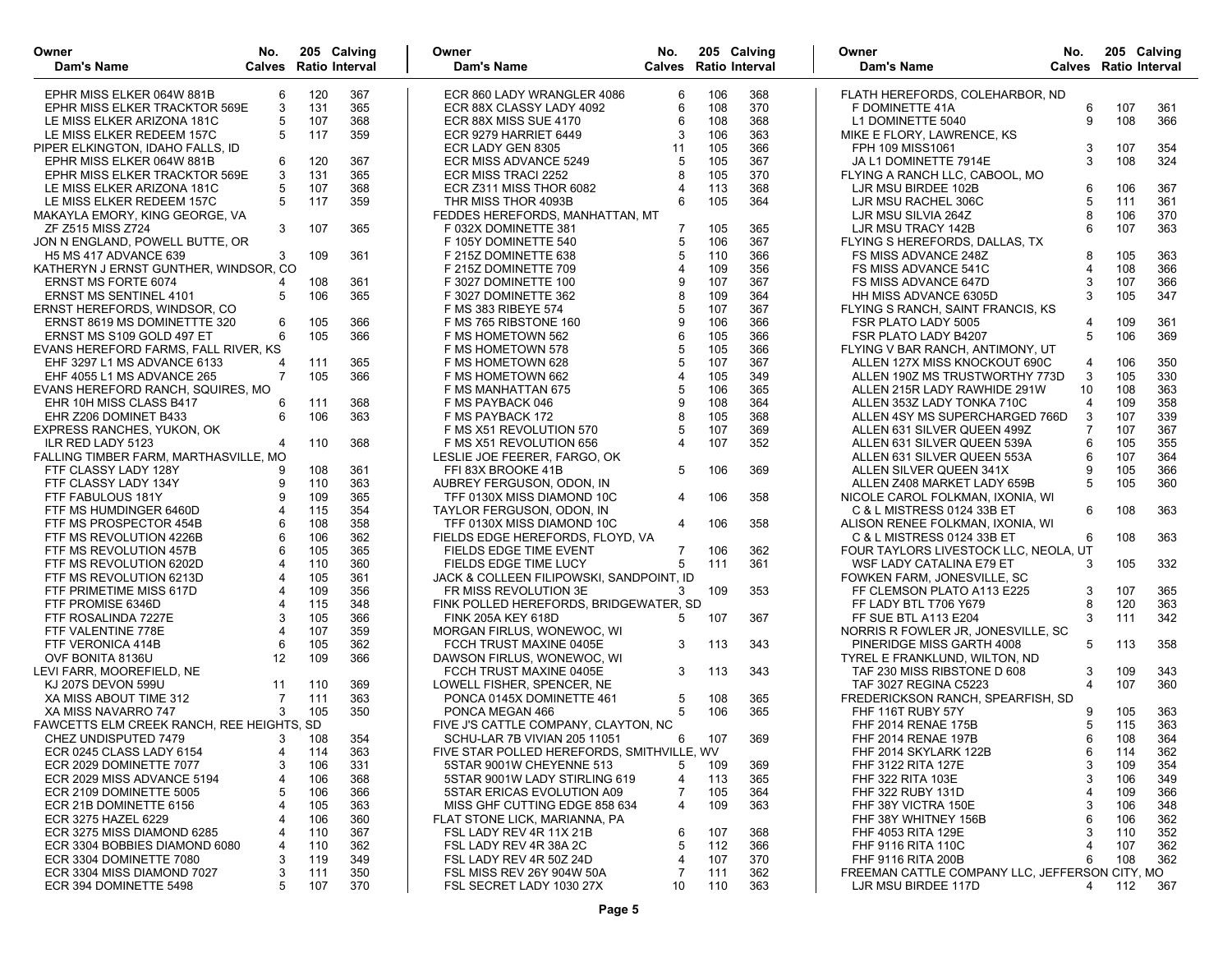| Owner<br>Dam's Name                      | No.            |     | 205 Calving<br><b>Calves</b> Ratio Interval | Owner<br>Dam's Name                     | No.            |     | 205 Calving<br><b>Calves</b> Ratio Interval | Owner<br>Dam's Name                      | No.            |     | 205 Calving<br><b>Calves</b> Ratio Interval |
|------------------------------------------|----------------|-----|---------------------------------------------|-----------------------------------------|----------------|-----|---------------------------------------------|------------------------------------------|----------------|-----|---------------------------------------------|
|                                          |                |     |                                             |                                         |                |     |                                             |                                          |                |     |                                             |
| FRENZEN POLLED HEREFORDS. FULLERTON, NE  |                |     |                                             | M GILMAR GEMSTONE LADY B038             | 5              | 107 | 369                                         | GMF MS BOOM GIRL A302                    | 7              | 105 | 369                                         |
| FRENZEN LADY QUEEN B90                   | 5              | 108 | 363                                         | M GILMAR LADY DIAMOND D047              | 7              | 106 | 352                                         | WMC 0109 PURE MATERNAL 1B                | 6              | 111 | 368                                         |
| <b>FRENZEN MISS Z40</b>                  | 7              | 112 | 370                                         | M GILMAR LADY GOLD DUST A011            | 3              | 115 | 366                                         | GREENO FARMS, LOUISA, VA                 |                |     |                                             |
| FRENZEN PRINCESS B57                     | 5              | 108 | 361                                         | M GILMAR LADY WINN W05                  | $\overline{4}$ | 110 | 362                                         | BOYD 37X APOLLONIA 4159 ET               | 6              | 105 | 357                                         |
| <b>FRENZEN VICKY Y22</b>                 |                | 106 | 366                                         | M LADY SABERETTA L014                   | 14             | 106 | 368                                         | GOF 2108 AGATHA 6136                     |                | 110 | 364                                         |
| LINDSEY K COURTNEY, OAKES, ND            |                |     |                                             | M MISS ULYSSES U08                      | 11             | 105 | 364                                         | GOF 3144 ABBIE 6029                      | 4              | 105 | 367                                         |
| FH L1 DOMINETTE 501 LC                   | 5              | 106 | 352                                         | <b>GLM HEREFORDS, MARYSVILLE, KS</b>    |                |     |                                             | GOF 3144 ANNA 6060                       |                | 112 | 362                                         |
| AARON FRIEDT, MOTT, ND                   |                |     |                                             | GLM 492M GEMINI 716                     | 13             | 106 | 366                                         | GREENVIEW PLD HFD FARMS INC, SCREVEN, GA |                |     |                                             |
| SR BAKKETTE 553C                         | 5              | 107 | 362                                         | GLM 592R BEAUTY 1519                    | 5              | 105 | 364                                         | GV 71 I PRINCE VICKI 206X C770           | 8              | 105 | 358                                         |
| FRIEDT HEREFORDS, MOTT, ND               |                |     |                                             | BILL GOEHRING, LIBERTYVILLE, IA         |                |     |                                             | GV FREEWAY VICKY W501 B557               |                | 106 | 367                                         |
| FH L1 DOMINETTE 211                      | 7              | 107 | 369                                         | BG 100W MS TRUST 54C                    | 5              | 111 | 364                                         | GV FRESH VICKI 9393 C623                 | 7              | 109 | 357                                         |
| FH L1 DOMINETTE 2304                     | 6              | 106 | 368                                         | BG 163A MS HOMETOWN 15C                 |                | 113 | 363                                         | GV HIGHWAY E19 VICKY A559                | 10             | 106 | 360                                         |
| FH L1 DOMINETTE 478                      | 5              | 106 | 364                                         | BG 18B SENSATION 107D                   |                | 109 | 365                                         | GV HIGHWAY E19 VICKY C530                | 8              | 106 | 350                                         |
| FH L1 DOMINETTE 566                      |                | 106 | 366                                         | <b>BG 3053 DOMINO 68D</b>               |                | 107 | 367                                         | GV KING VICTORIA 9092 F511               | 7              | 107 | 358                                         |
| FH L1 DOMINETTE 910                      | 11             | 105 | 362                                         | BG 74Z NELLIE 110C                      | 5              | 105 | 365                                         | GV MASTER VICKY 2149 K233                | $\overline{4}$ | 108 | 368                                         |
| FH MISS NAVARRO 403                      | 6              | 105 | 369                                         | BG A216 ACCESS 75E                      |                | 109 | 368                                         | GV MASTER VICKY 2160 K192                | 4              | 107 | 367                                         |
| KB L1 DOMINETTE 371 A                    | 6              | 106 | 357                                         | BG A80 DELANEY 108D                     | 4              | 105 | 360                                         | GV MISS BOOMER E50 VIC F626              | 6              | 111 | 362                                         |
| SR BAKKETTE 553C                         |                | 107 | 362                                         | <b>BG GT AMANDA 27Z</b>                 |                | 108 | 364                                         | GV PATRIOT F81 VICKY W701                | 11             | 105 | 359                                         |
| TAYLOR FRIESZ, NEW SALEM, ND             |                |     |                                             | BG X48 DOLLY 89B                        |                | 109 | 357                                         | GV REGULATOR VICKY 1250 F603             | 7              | 110 | 351                                         |
| TTFL TUNDRA DANCE 912                    | 10             | 106 | 369                                         | BG X48 OUTCROSS 100D                    |                | 106 | 365                                         | GV STAR BRIGHT VICTRS 9332B535           | 8              | 106 | 363                                         |
| <b>WCC 025Y 413X BRENDA 18B</b>          |                | 105 | 370                                         | CG 11X TABITHA 14A                      |                | 105 | 364                                         | GV VICKY TRUST 4160 K219                 | 4              | 106 | 367                                         |
| THOMAS FRIESZ, NEW SALEM, ND             |                |     |                                             | GO MS A18 VICTOR C65                    | 5              | 108 | 357                                         | GREGORY POLLED HEREFORDS, HOUSTONIA, MO  |                |     |                                             |
| TTFL 910 0924 JANE 1552                  | 5              | 106 | 368                                         | GO MS C6 ACCESS E202                    | 3              | 109 | 351                                         | GPHF DRG ELEANOR 59A 706E                | 3              | 107 | 346                                         |
| <b>WCC 908W 18W MS TANK 013Z</b>         | 8              | 105 | 366                                         | GO MS KING E124                         | 3              | 108 | 367                                         | GPHF KBG ELAINE 2146 738E                | 3              | 105 | 334                                         |
| FUCHS RANCH HEREFORDS, DEL NORTE, CO     |                |     |                                             | GO MS X94 ADVANCE B141                  | 6              | 107 | 365                                         | GPHF KBG ELISHA 2146 731E                | 3              | 108 | 362                                         |
| MF 101Y DOMINETTE 723E                   |                | 110 | 365                                         | MCF LADY OUTCROSS 5072                  | 5              | 114 | 366                                         | GPHF MISS EMILY 2146 723E                | 3              | 107 | 366                                         |
| MF 101Y DOMINETTE 755E                   |                | 108 | 356                                         | NJW 44M 63J KODI 8W                     | 11             | 106 | 364                                         | LJR MSU VALERIE 10E                      | 3              | 109 | 353                                         |
| MF 728T DOMINETTE 355A                   |                | 106 | 367                                         | GORDON CATTLE CO, DANVILLE, KY          |                |     |                                             | <b>SF 122 VICKIE 407</b>                 |                | 105 | 370                                         |
| MF EXCEL DOMINETTE 620D                  |                | 110 | 347                                         | WALKER JH MISS 028X A372 684D           | 4              | 105 | 360                                         | GREIVES HEREFORDS, OTTERBEIN, IN         |                |     |                                             |
| G & R POLLED HEREFORDS, MARYSVILLE, KS   |                |     |                                             | ZNI LADY T ROSE 1402                    | 4              | 106 | 370                                         | GG MS LITTLE BIG TOWN 707E ET            | 3              | 105 | 357                                         |
| G&R MISS HOMEGROWN 706                   |                | 108 | 361                                         | GRAFT-BRITTON RANCH, LEEDEY, OK         |                |     |                                             | GREYSON GROOMS, SPRINGFIELD, MO          |                |     |                                             |
| G&R MISS IDEAL 524                       |                | 110 | 367                                         | GBR L1 MS 1291 646D                     | 3              | 107 | 362                                         | LJR MSU JEWEL 385B                       | 6              | 107 | 363                                         |
| G&R SWEET VICKIE 408                     | 6              | 105 | 367                                         | GBR L1 MS 1291 750                      | 3              | 107 | 370                                         | CARROLL WAYNE GRIFFIN, OZAN, AR          |                |     |                                             |
| GANT POLLED HEREFORD, GEDDES, SD         |                |     |                                             | <b>GRAHAM BROTHERS, BENTON, IA</b>      |                |     |                                             | 3S PETITE MISS 340S 639S                 | 3              | 114 | 366                                         |
| GANT 3008 321D                           | 4              | 107 | 342                                         | GBF KASEY 62D                           | 3              | 105 | 356                                         | MCKENZYE GUNDERSON, PARKER, SD           |                |     |                                             |
| GANT HOMEGROWN 8Y 341D                   |                | 109 | 359                                         | GRAND MEADOWS FARM, ADA, MI             |                |     |                                             | BHR MISS JONNY SWEETSALLY 4698           | 5              | 111 | 369                                         |
| GANT PROSPECTOR 145 450D                 |                | 109 | 362                                         | <b>GRAND BONITA D52 ET</b>              | 4              | 105 | 360                                         | GUSTAFSON HEREFORDS, JUNCTION CITY, KS   |                |     |                                             |
| <b>GANT RIB EYE 281H</b>                 |                | 107 | 365                                         | GRANDVIEW HEREFORD FARM, BEAVER, WV     |                |     |                                             | G 103 FORTIA 561                         | 5              | 115 | 360                                         |
| <b>GANT TRUST 359 E</b>                  |                | 105 | 354                                         | H 9001W FALL FOR ME 706                 |                | 105 | 352                                         | G 103 FORTIA 724                         | 3              | 113 | 363                                         |
| <b>GANT TRUST 374E</b>                   | 3              | 107 | 341                                         | MISS GHF BOOMER STAR 313                | 7              | 108 | 364                                         | G 12C MISS SUNSHINE 732                  |                | 105 | 356                                         |
| GENOA LIVESTOCK, LLC, GLENBROOK, NV      |                |     |                                             | MISS GHF EX DURANGO 357 606             | 4              | 105 | 364                                         | G 22C ZAMANTHA 7205                      |                | 107 | 356                                         |
| GENOA MISS HOMETOWN10Y 17085ET 3         |                | 106 | 364                                         | MISS GHF LUCKY LADY 998 762             |                | 108 | 314                                         | G 502 SENITA 7148                        |                | 105 | 348                                         |
| GENOA MS 4200 VISIONARY 15034            | 5              | 108 | 364                                         | <b>GRANZOW HEREFORDS, HERINGTON, KS</b> |                |     |                                             | G 553 BRITANNIA 629                      |                | 106 | 370                                         |
| GIEDD HEREFORD RANCH, WASHBURN, ND       |                |     |                                             | - G DOMINET 331                         | -7             | 105 | 367                                         | G 942 SENITA 510                         |                | 117 | 368                                         |
| GHR 337 SABRINA 571                      | 5              | 107 | 364                                         | -G DOMINET 426                          | 6              | 109 | 369                                         | G 942 SUSTAIN 6119                       |                | 106 | 364                                         |
| GHR SABRINA 230                          | 8              | 108 | 367                                         | -G DOMINET 636                          |                | 111 | 359                                         | G MAXS PLAYMATE 129                      |                | 107 | 362                                         |
| RYAN GILLESPIE, OXFORD, OH               |                |     |                                             | -G DOMINET 653                          | $\Delta$       | 106 | 366                                         | G MAXS PLAYMATE 299                      | 8              | 110 | 364                                         |
| BAR S LHF MS 4248 628                    | 3              | 105 | 334                                         | -G DOMINET 672                          | 4              | 107 | 366                                         | G MAXS PLAYMATE 324                      | 7              | 107 | 364                                         |
| DAKOTA CHRISTIAN GILLIG, BLUE RAPIDS, KS |                |     |                                             | GRASSY RUN FARMS LLC, WINFIELD, WV      |                |     |                                             | G QUEEN LASS 417                         | 6              | 105 | 359                                         |
| BBH 49S FAITH 317A                       | $\overline{7}$ | 105 | 360                                         | <b>GRASSY RUN BELLE 5047</b>            | 5              | 108 | 366                                         | G RED LASS 1105                          | 8              | 105 | 368                                         |
| KINSLEY JEAN GILLIG, BLUE RAPIDS, KS     |                |     |                                             | <b>GRASSY RUN ELEGANT 4115 ET</b>       | 6              | 109 | 366                                         | G103 FORTIA 7150                         |                | 112 | 365                                         |
| BBH 49S FAITH 317A                       | 7              | 105 | 360                                         | <b>GRASSY RUN RACHEL 5064 ET</b>        | 5              | 109 | 365                                         | <b>SG 571 NAVITA 479</b>                 | 6              | 108 | 365                                         |
| SH/G 100W HAZEL D686                     | 3              | 109 | 362                                         | <b>GRASSY RUN SOUTHERN JEWEL 6044</b>   | 4              | 109 | 358                                         | SG 920 RED LASS 3128                     |                | 113 | 364                                         |
| GILMAR RANCH, HAMILTON, CO               |                |     |                                             | <b>GRASSY RUN TERRI 6085</b>            | 4              | 116 | 360                                         | <b>SG 942 SENITA 594</b>                 | 5              | 105 | 369                                         |
| M DIAMOND LADY D013                      | 10             | 106 | 366                                         | ROBBY GRAY, HUTCHINSON, KS              |                |     |                                             | TAVA GUSTAFSON, JUNCTION CITY, KS        |                |     |                                             |
| M DIAMOND LADY D03                       | 11             | 112 | 364                                         | DC MISS RED BULL 404                    |                | 108 | 365                                         | G 22C ZAMANTHA 728                       | 3              | 109 | 352                                         |
| M GILMAR DIAMOND GIRL F015               | 5              | 105 | 360                                         | DD 9021 MS DOMINO 535                   | 6              | 108 | 363                                         | TG 22C ZAMANTHA 7184                     | 3              | 108 | 357                                         |
| M GILMAR DIAMOND GIRL F037               | 3              | 111 | 367                                         | DD MS CODE RED 541                      | 6              | 106 | 360                                         | <b>TG 571 NAVITA 418</b>                 | 6              | 107 | 351                                         |
| M GILMAR DIAMOND GIRL F038               | 3              | 118 | 341                                         | <b>RD MISS CHAMPION 237</b>             | 9              | 105 | 361                                         | TG QUEEN LASS 415                        | 6              | 114 | 361                                         |
| M GILMAR DIAMOND GIRL F06                | 6              | 106 | 361                                         | GREEN MEADOW FARMS, JASPER, IN          |                |     |                                             | HAGEN CATTLE AND HAY INC, CHEWELAH, WA   |                |     |                                             |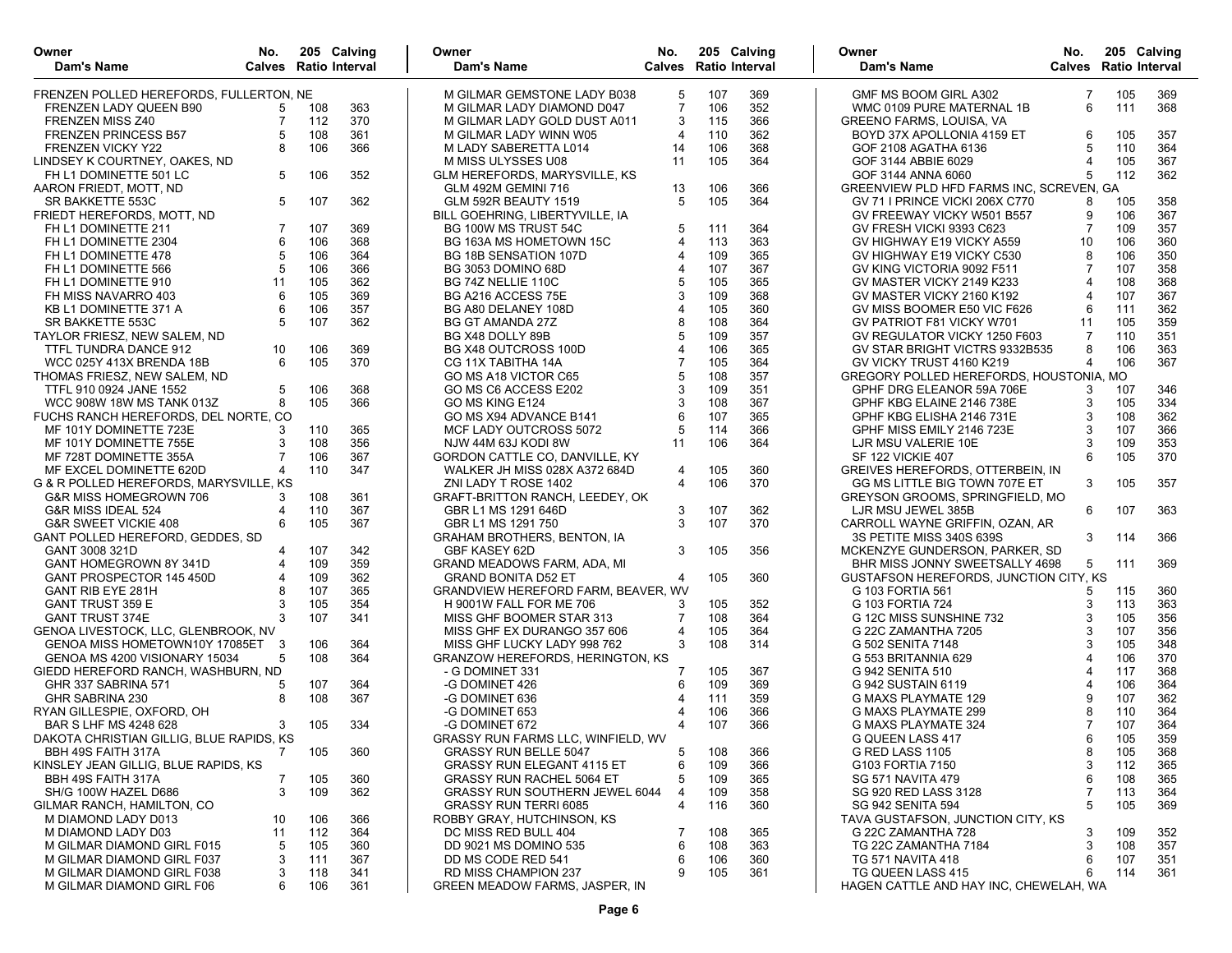| Owner<br>Dam's Name                    | No. |     | 205 Calving<br><b>Calves</b> Ratio Interval | Owner<br>205 Calving<br>No.<br>Dam's Name<br><b>Calves</b> Ratio Interval | Owner<br>Dam's Name                | No.            |     | 205 Calving<br><b>Calves</b> Ratio Interval |
|----------------------------------------|-----|-----|---------------------------------------------|---------------------------------------------------------------------------|------------------------------------|----------------|-----|---------------------------------------------|
| <b>H &amp; S DURA CHICK</b>            | 8   | 108 | 363                                         | MISS DIAMOND ADVISOR 408<br>106<br>350<br>6                               | AMAN 26T TRIXIE 75X                | 10             | 107 | 365                                         |
| DOUG HALL, FRUITA, CO                  |     |     |                                             | 353<br>MISS HEADQUARTERS 618D<br>107<br>4                                 | AMAN 281A TRUDY 239C               | 4              | 108 | 368                                         |
| MONUMENT LEGGOA B-36                   | 5   | 106 | 366                                         | GARY R HEDRICK, MARIETTA, GA                                              | AMAN 933 REBA 120Y                 | 9              | 106 | 369                                         |
| JW HANCOCK, BOLIVAR, MO                |     |     |                                             | 107<br>GERBER Z088 GRACIOUS E082<br>3<br>346                              | LCG MAY REPLY 220Y                 | 9              | 113 | 366                                         |
| LJR MSU ALEXIS 388C                    | 4   | 107 | 370                                         | MONTANA RAYE RANCH, GETTYSBURG, PA                                        | OHR VINDI 116G 52X                 | 9              | 106 | 367                                         |
| EMMA HANCOCK, BOLIVAR, MO              |     |     |                                             | 105<br>360<br>ESF 150X MABEL A184                                         | SA 26T LOLA 37W                    | 10             | 106 | 368                                         |
| LJR MSU ALEXIS 388C                    | 4   | 107 | 370                                         | 5<br>338<br>MRR 100W MISTRUST 3C<br>105                                   | COLIN HOFFMAN, LEOLA, SD           |                |     |                                             |
| MPH 13X CAREFREE 7Y 59C                | 4   | 107 | 370                                         | HEIMAN HEREFORDS, RUSSELLVILLE, MO                                        | HH C337 MS DUBAI E394              | 3              | 105 | 370                                         |
| HANSMEIER & SON INC, BRISTOL, SD       |     |     |                                             | 108<br>367<br>JH 10H MISS WORLD CLASS W9 A8<br>$\overline{7}$             | HH MS DUBAI E196                   | 3              | 110 | 362                                         |
| WENDY 52 MR HERFORD 1646               | 3   | 109 | 338                                         | HELBLING HEREFORDS, MANDAN, ND                                            | HH MS STERLING B414                | 6              | 112 | 365                                         |
| HANSON'S POLLED HEREFORDS, CONDE, SD   |     |     |                                             | H L1 DOMINETTE 5001C<br>108<br>365<br>5                                   | HH MS STERLING D234                | 4              | 106 | 365                                         |
| HPH 83T JEWEL 172X                     | 10  | 105 | 366                                         | 366<br>H L1 DOMINETTE 5062C<br>5<br>110                                   | HH MS STERLING D455                | 4              | 111 | 358                                         |
| JAMES HANSON, COMFREY, MN              |     |     |                                             | H L1 DOMINETTE 5242C<br>106<br>361<br>5                                   | HH MS W171 SHARPSHOOTER B296       | 6              | 108 | 360                                         |
| <b>J&amp;J 233 PROMISE 22B 21E</b>     | 3   | 106 | 332                                         | 363<br>3<br>108<br>H L1 DOMINETTE 7090E                                   | <b>HH S201 RITA Z71</b>            | 8              | 110 | 363                                         |
| DAVID HARBOUR, STINNETT, TX            |     |     |                                             | HELMS POLLED HEREFORDS, HOLBROOK, NE                                      | <b>HH T137 RITA Y300</b>           | 9              | 109 | 365                                         |
| DIH WASHITAS EVE 1207                  | 8   | 110 | 367                                         | HPH 139 BOUTTIME 01<br>108<br>364<br>9                                    | HH U234 DAKOTA LAD Z156            | $\overline{7}$ | 105 | 369                                         |
| HARDING BROS HEREFORDS, RIDGEWAY, MO   |     |     |                                             | HPH 414 NAVAHO 017<br>105<br>362<br>9                                     | HH U234 DAKOTA LADY A199           | $\overline{7}$ | 105 | 365                                         |
| <b>HBH MISS L1 4078B</b>               | 5.  | 109 | 363                                         | 105<br><b>HPH BOULDER 114</b><br>6<br>356                                 | HH U234 DAKOTA LADY B485           | 6              | 110 | 365                                         |
| LEXIE HARRELL, BAKER CITY, OR          |     |     |                                             | 3<br>108<br>356<br>HPH PROSPECTOR 502 704                                 | <b>HH U265 RITA Y273</b>           | 9              | 105 | 365                                         |
| <b>H5 MS 432 ADVANCE 602</b>           | 4   | 106 | 370                                         | UPS MISS MIGHTY 7108<br>3<br>110<br>363                                   | HOFFMAN HEREFORDS, THEDFORD, NE    |                |     |                                             |
| HARRELL HEREFORD RANCH, BAKER CITY, OR |     |     |                                             | GRANT HELSINGER, GERMANTOWN, OH                                           | EXR RITA 5174 ET                   | 4              | 106 | 364                                         |
| <b>H5 MS 001 DOMET 206</b>             |     | 105 | 364                                         | DELHAWK MISS SAMANTHA 7E ET<br>107<br>356<br>3                            | H MS LADY RIBEYE 6084              | $\overline{4}$ | 106 | 355                                         |
| H5 MS 0945 DOMET 770                   |     | 107 | 358                                         | HELSINGER POLLED HEREFORDS, GERMANTOWN, OH                                | HOING HEREFORDS, CHAMBERLAIN, SD   |                |     |                                             |
| H5 MS 100W ADVANCE 579                 |     | 109 | 367                                         | DELHAWK SHOOTING STAR 30E ET<br>3<br>108<br>365                           | HQ BRIT LASS 00C                   | 5              | 106 | 364                                         |
| H5 MS 10Y HOMETOWN 6101                |     | 105 | 367                                         | LINDIE HELSINGER, GERMANTOWN, OH                                          | <b>HQ VICTORIA LADY 95C</b>        | 5              | 105 | 368                                         |
| H5 MS 10Y HOMETOWN 6141                |     | 109 | 363                                         | 107<br>DELHAWK MISS SAMANTHA 7E ET<br>356<br>3                            | HOLDEN HEREFORDS, VALIER, MT       |                |     |                                             |
| <b>H5 MS 1147 ADVANCE 392</b>          |     | 105 | 365                                         | FALYN HEMPEL, INEZ, TX                                                    | CL 1 DOMINETTE 711E 1ET            | 3              | 109 | 332                                         |
| <b>H5 MS 1147 ADVANCE 6197</b>         | 4   | 106 | 361                                         | 109<br>MS. T. CLEMENTS 10D<br>5<br>369                                    | HH MISS ADVANCE 4133B              | 5              | 105 | 365                                         |
| <b>H5 MS 161 ADVANCE 4231</b>          | 5   | 108 | 361                                         | HEREFORD HQ, DIAGONAL, IA                                                 | HH MISS ADVANCE 5051C ET           | 5              | 105 | 367                                         |
| <b>H5 MS 177 DOMET 686</b>             |     | 107 | 359                                         | 5<br>112<br>368<br>AMC 173P 96B ORALEE 3D ET                              | HH MISS ADVANCE 5086C ET           | 5              | 105 | 366                                         |
| <b>H5 MS 2012 ADVANCE 524</b>          |     | 107 | 366                                         | 111<br>366<br>HHQ 454B HONEY 27D<br>$\Delta$                              | HH MISS ADVANCE 5245C              |                | 106 | 370                                         |
| H5 MS 2185 DOMET 7133 ET               |     | 108 | 365                                         | HEYEN FARMS, MEDORA, IL                                                   | HH MISS ADVANCE 5358C              |                | 110 | 364                                         |
| <b>H5 MS 3114 ADVANCE 557</b>          |     | 106 | 350                                         | 105<br>HYN Z16 GOVERNESS 424B<br>348<br>5                                 | HH MISS ADVANCE 5361C              | 5              | 110 | 366                                         |
| <b>H5 MS 3114 ADVANCE 689</b>          |     | 106 | 367                                         | HIBBERDS HORNLESS HEREFORDS, IMBLER, OR                                   | HH MISS ADVANCE 6156D              | 4              | 105 | 353                                         |
| H5 MS 3177 ADVANCE 6288                |     | 106 | 361                                         | HHH ROSE RED BULL 10E<br>3<br>108<br>359                                  | HH MISS ADVANCE 7189E ET           | 3              | 108 | 358                                         |
| <b>H5 MS 3177 ADVANCE 691</b>          |     | 105 | 362                                         | HICKORY HILL FARMS, MARKSVILLE, LA                                        | BENNETT W HOLT, CALDWELL, ID       |                |     |                                             |
| <b>H5 MS 337 ADVANCE 7288</b>          |     | 108 | 328                                         | 3H MISS 0048<br>106<br>362<br>5                                           | HOLT 8502 26T MIRANDA 710 ET       | 3              | 105 | 360                                         |
| H5 MS 4118 ADVANCE 6143                |     | 108 | 364                                         | DARRELL HICKS, CULLMAN, AL                                                | KJ NELLA 90U MARIE 903E ET         | 3              | 110 | 355                                         |
| <b>H5 MS 432 ADVANCE 647</b>           |     | 105 | 344                                         | HPH ACHIEVER 919 573<br>105<br>345<br>4                                   | EMILEE E HOLT, CALDWELL, ID        |                |     |                                             |
| H5 MS 5019 ADVANCE 7106                |     | 107 | 368                                         | 107<br>HPH SPARKLE 133 467<br>5<br>369                                    | HOLT 8502 26T MIRANDA 710 ET       | 3              | 105 | 360                                         |
| H5 MS 5216 DOMET 431                   |     | 110 | 368                                         | HPH SPARKLE 337 133<br>106<br>363<br>8                                    | KJ NELLA 90U MARIE 903E ET         | 3              | 110 | 355                                         |
| H5 MS 7056 ADVANCE 3243                |     | 106 | 364                                         | HIGH DESERT CATTLE COMPANY, CANYON CITY, OR                               | K HOOD, CAMBRIDGE, ID              |                |     |                                             |
| H5 MS 7100 DOMET 413                   |     | 107 | 366                                         | <b>HDCC MISS MARK ADVANCE 403</b><br>364<br>6<br>105                      | HR CALAMITY JANE 5001 (8S)         | 4              | 108 | 365                                         |
| H5 MS 7100 DOMET 456                   | 6   | 108 | 355                                         | HIGH MEADOW FARM, FALL CREEK, OR                                          | HOOPER CATTLE CO, QUEMADO, NM      |                |     |                                             |
| H5 MS 8252 DOMET 198                   |     | 107 | 364                                         | HMF 102Y VICTORIA LASS 407B<br>109<br>370<br>6                            | HC MS RADAR REVIVAL 4105           | 6              | 106 | 369                                         |
| H5 MS 8Y HOMEGROWN 6273                |     | 106 | 359                                         | <b>HMF VICTORIA LASS 908W</b><br>368<br>11<br>106                         | HC MS REVIVAL BOUND 3139           | 6              | 113 | 367                                         |
| <b>H5 MS 9075 ADVANCE 4270</b>         | 5   | 105 | 362                                         | 107<br>365<br>6<br><b>HMF VICTRA LASS 308A</b>                            | JUSTIN R HOOVER, WASHINGTON, WV    |                |     |                                             |
| H5 MS 994 DOMET 479                    | 6   | 111 | 366                                         | HIGHRIDGE FARM, CROSSVILLE, TN                                            | MISS GRAND DURANGO 104 610         | 4              | 105 | 361                                         |
| PAUL A HARRIS, SCREVEN, GA             |     |     |                                             | 8 105<br>363<br>HF VICTORIA 671 1220                                      | ROBERT E HORNE, BLUE MOUND, IL     |                |     |                                             |
| PH MASTER VICKY 2149 P13K              | 3   | 106 | 345                                         | HILLSVIEW FARMS, EUREKA, SD                                               | <b>RH MS 324</b>                   | 6              | 105 | 352                                         |
| HARRISON CATTLE CO, ARAPAHO, OK        |     |     |                                             | AMAN 0245 CASSIE 203C<br>5<br>370<br>106                                  | HUFFORD'S HEREFORDS, FORT ROCK, OR |                |     |                                             |
| LF MISS ADVANCE 5006C                  | 4   | 105 | 354                                         | AMAN 0245 CASSIE 225C<br>109<br>361<br>5                                  | H3L MISS SUPER LADY E725           | 3              | 106 | 344                                         |
| JESSICA HARRISON, BROADWAY, VA         |     |     |                                             | AMAN 0245 CASSIE 4Z<br>369<br>8<br>107                                    | TPR 1003Y MS ADVANCE B310          | 7              | 111 | 367                                         |
| MRF GINGER 669 A239                    | 7   | 108 | 361                                         | AMAN 0245 CASSIE 81Z<br>8<br>113<br>370                                   | TPR 1003Y MS ADVANCE B316          | 7              | 105 | 369                                         |
| HAT TOP HEREFORDS, DUNCAN, OK          |     |     |                                             | 351<br>AMAN 103A TRUDY 208D<br>119                                        | TPR 6162 DOMINETTE B347            | $\overline{7}$ | 106 | 368                                         |
| DHB Z311 9008W SENTRY 7011 ET          | 3   | 111 | 348                                         | AMAN 111T TILLY 121T<br>8<br>105<br>369                                   | TPR 6162 MS DOM Z135               | 8              | 105 | 367                                         |
| PERKS 5015 MIS SENSATION 7004          | 3   | 112 | 318                                         | AMAN 162U TRINA 231Z<br>368<br>8<br>111                                   | FRANK HUG & SONS, SCRANTON, KS     |                |     |                                             |
| HAYNES FARM, BLOUNTSVILLE, AL          |     |     |                                             | AMAN 250Y PATRICIA 265B<br>5<br>111<br>366                                | FH MISS DOMINO 527C                | 5              | 105 | 362                                         |
| DH MISS ADVANCE 1195Y                  | 8   | 106 | 367                                         | AMAN 267X DINAH 128C<br>5<br>106<br>365                                   | SAMUEL C HUNTER, HAGERSTOWN, MD    |                |     |                                             |
| HEADQUARTERS RANCH, CARNEY, OK         |     |     |                                             | AMAN 26T TRIXIE 269Z<br>8<br>106<br>368                                   | SCH DOMINO VICTRESS A20            | $\overline{7}$ | 109 | 369                                         |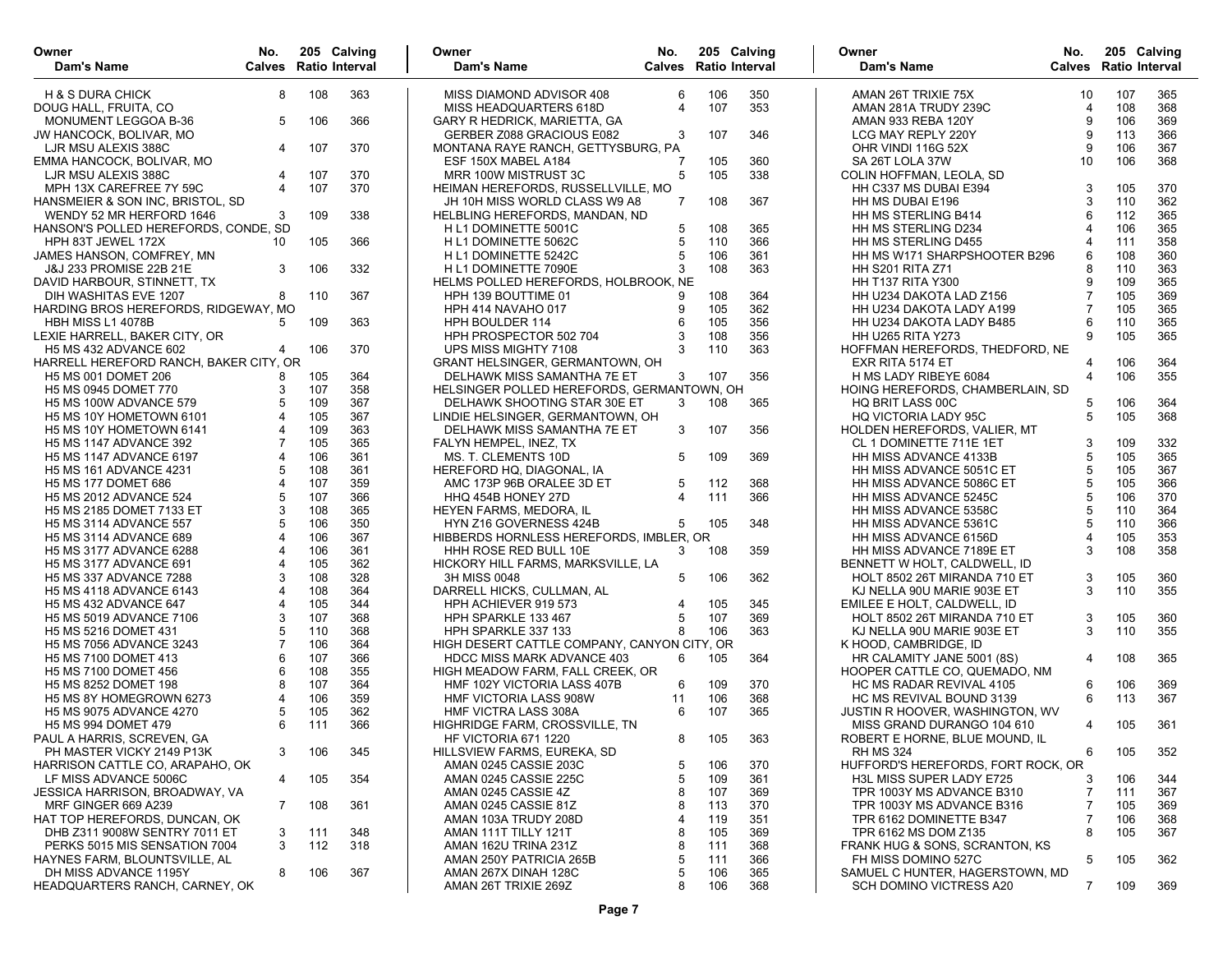| Owner<br>Dam's Name                            | No.            |            | 205 Calving<br><b>Calves</b> Ratio Interval | Owner<br>Dam's Name                               | No.            |            | 205 Calving<br><b>Calves</b> Ratio Interval | Owner<br><b>Dam's Name</b>                                       | No.<br><b>Calves</b> Ratio Interval | 205 Calving |            |
|------------------------------------------------|----------------|------------|---------------------------------------------|---------------------------------------------------|----------------|------------|---------------------------------------------|------------------------------------------------------------------|-------------------------------------|-------------|------------|
| SCH DOMINO VICTRESS X27                        | 9              | 105        | 368                                         | IF MISS ADVANCE 604D                              | 4              | 106        | 357                                         | KJ 059B MISTY 639D                                               | 3                                   | 105         | 356        |
| SCH VICTORIA 7T W17                            | 11             | 105        | 368                                         | INNISFAIL FARM, MADISON, GA                       |                |            |                                             | BEN RYAN JENSEN, COURTLAND, KS                                   |                                     |             |            |
| OSCAR HUSO JR & SONS, ANETA, ND                |                |            |                                             | INNISFAIL 501 MATERNAL 5010 ET                    | 4              | 113        | 358                                         | <b>GCC IM A LEADER ET</b>                                        | 3                                   | 106         | 359        |
| HUSO 425 416 JACI 602                          | $\overline{4}$ | 105        | 364                                         | <b>INNISFAIL 723 028X 4014 ET</b>                 | 5              | 109        | 370                                         | JESSICA ANNE JENSEN, COURTLAND, KS                               |                                     |             |            |
| <b>KLS LARIAT 32D ET</b>                       | 4              | 114        | 366                                         | INNISFAIL 755T 510C                               | 4              | 107        | 357                                         | CCJ 045A SOPHIA 101C                                             | 4                                   | 106         | 358        |
| <b>KLS TRUST MAID 31A</b>                      | $\overline{7}$ | 106        | 368                                         | INNISFAIL 755T 525C                               | 4              | 113        | 358                                         | KEVIN D JENSEN, COURTLAND, KS                                    |                                     |             |            |
| HUTH POLLED HEREFORDS, OAKFIELD, WI            |                |            |                                             | INNISFAIL 9064 635D                               | 3              | 109        | 351                                         | KJ 094B RENEA 574D                                               | 3                                   | 108         | 362        |
| HUTH 8A ELYSE C090                             |                | 112        | 365                                         | INNISFAIL B262 617D                               | 3              | 111        | 368                                         | KJ 271C TERRI LEAD 835E                                          | 3                                   | 106         | 348        |
| HUTH B004 SHERRI D020<br>HUTH B054 ELYSE D037  |                | 106<br>106 | 367<br>364                                  | INNISFAIL X638 544C                               | 5              | 109<br>107 | 358<br>370                                  | KJ 865A TRACY 641D                                               |                                     | 108         | 370        |
| HUTH B055 PAM D014                             |                | 105        | 366                                         | INNISFAIL Z006 481B<br>LILLIAN IRWIN, ATTICA, IN  |                |            |                                             | JMS POLLED HEREFORDS, KNIFLEY, KY<br><b>JMS VICTORIA 162 688</b> | 4                                   | 109         | 365        |
| HUTH MS Y010 DOMINO 3027 A025                  |                | 108        | 366                                         | AA SHO 320 STELLA 618                             | 3              | 108        | 353                                         | <b>JMS VICTORIA 194 503</b>                                      | 5                                   | 107         | 367        |
| HUTH P093 SWEET DANNI B037                     | 5              | 109        | 361                                         | WILLIAM B ISAACSON, PARK RAPIDS, MN               |                |            |                                             | <b>JMS VICTORIA 340 538</b>                                      | 5                                   | 108         | 361        |
| HUTH X023 DOMINETTE 3027 Z011                  | 8              | 112        | 366                                         | WBI BOBBI JO 117C                                 | 5              | 109        | 366                                         | JMS VICTORIA 340 630                                             | 4                                   | 109         | 360        |
| HUTH X088 DOMINETTE Z024                       | 7              | 105        | 362                                         | WBI KEYSHA I5C                                    | 4              | 108        | 360                                         | <b>JMS VICTORIA 509 873</b>                                      | 12                                  | 107         | 367        |
| HUTH X088 MS FOREMOST C065E094                 | 3              | 113        | 369                                         | WBI REMTONE I1Z I26D                              | 4              | 106        | 358                                         | <b>JMS VICTORIA 745 365</b>                                      | 7                                   | 106         | 370        |
| HUTH Y039 CARLEE D019                          |                | 110        | 370                                         | <b>WBI SUSIE 0091 I11D</b>                        |                | 105        | 361                                         | <b>JMS VICTORIA 960 3129</b>                                     | 7                                   | 111         | 367        |
| HUTH Y044 ALLISON C070                         | 5              | 107        | 370                                         | WBI0091 RITA REMTONE I6A                          | 7              | 106        | 363                                         | <b>JMS VICTORIA 960 3131</b>                                     |                                     | 105         | 364        |
| HUTH Y074 FLO A039                             |                | 106        | 369                                         | J & L CATTLE SERVICES, JEROMESVILLE, OH           |                |            |                                             | <b>JMS VICTORIA 965 383</b>                                      |                                     | 108         | 368        |
| HUTH Z016 PD MARY B004                         | 6              | 110        | 368                                         | JLCS 0091 MISS 933 D14                            | 4              | 106        | 365                                         | <b>JMS VICTORIA 965 672</b>                                      | 4                                   | 110         | 344        |
| HUTH Z057 SWEET DANNI D060                     | 4              | 107        | 356                                         | J BAR E RANCH, PLENTYWOOD, MT                     |                |            |                                             | <b>JMS VICTORIA 967 207</b>                                      | 8                                   | 107         | 364        |
| ANGELA HUWALDT, RANDOLPH, NE                   |                |            |                                             | J BAR E DOMINETTE 474B                            | 6              | 106        | 365                                         | JOE A WAGGONER LLC, CARTHAGE, MS                                 |                                     |             |            |
| AH E89 MS BORDER J16                           | 4              | 105        | 355                                         | J BAR E DOMINETTE 6112D                           | $\overline{4}$ | 105        | 362                                         | <b>KCF MISS REVOLUTION X322 ET</b>                               | 10                                  | 110         | 366        |
| <b>BLACKTOP BLUE SKY 848</b>                   | 12             | 106        | 361                                         | J BAR E DOMINETTE 6135D                           | 4              | 112        | 354                                         | JOHANSEN HEREFORDS, CASTLE DALE, UT                              |                                     |             |            |
| DR WYNONA 323                                  | 7              | 108        | 361                                         | J BAR E DOMINETTE 642D                            |                | 112        | 358                                         | JH L1 DOMINETTE 6157D                                            | 4                                   | 109         | 348        |
| HUWALDTS HEREFORDS, RANDOLPH, NE               |                |            |                                             | J BAR E DOMINETTE 799E                            | 3              | 108        | 349                                         | JH L1 DOMINETTE 7120E                                            | 3                                   | 111         | 363        |
| EH MS BLUEBLOOD A56                            | 10             | 111        | 365                                         | J BAR E LADY 127Y                                 |                | 107        | 366                                         | JH MISS ADVANCE 7161E                                            |                                     | 105         | 369        |
| EH MS FARMER 932                               | 11             | 107        | 364                                         | J BAR E VICTRA 720E                               | 3              | 109        | 365                                         | JOHNSON HEREFORD FARM, MILFORD, IA                               |                                     |             |            |
| EH MS ROBIN 940                                | 10             | 107        | 364                                         | J CHESTER FARMS, POCAHONTAS, AR                   |                |            |                                             | <b>BRNT ROBIN 47B</b>                                            |                                     | 107         | 363        |
| EH MS ROCK SOLID A102                          | 10             | 107        | 364                                         | JCF MISS DOMINO 8050U 267 ET                      | 3              | 108        | 343                                         | JH LADY BELLE 1628                                               | 4                                   | 108         | 364        |
| EH MS STOCKER A98                              | 10             | 113        | 363                                         | BUELL F JACKSON & SONS, MECHANICSVILLE, IA        |                |            |                                             | JH LADY EXTRA DEEP 1611                                          | 4                                   | 107         | 361        |
| HH C69 MS BEEF K19                             | 3              | 110        | 359                                         | BJ 517J MS CHANNING 823J                          | 12             | 105        | 365                                         | JH MS GOLD STRIKE 0111                                           | 8                                   | 105         | 366        |
| HH MS BEEF D80                                 |                | 106        | 353                                         | JHF 65U PRIMROSE J321                             | 7              | 112        | 359                                         | LCG DOROTHEA TRAILDRIVE 215X                                     | 10                                  | 105         | 366        |
| HH MS HUNTER D44                               |                | 109        | 356                                         | JHF MS 106A ACTION J518                           | 5              | 105        | 366                                         | JOHNSON CATTLE COMPANY, ALTON, MO                                |                                     |             |            |
| HH MS LADY VICTOR D2                           |                | 109        | 365                                         | JHF MS A40 ALLY J612                              | $\overline{4}$ | 112        | 358                                         | <b>JCC DOMINETTE C102</b>                                        | 4                                   | 105         | 367        |
| HH MS RELOAD B41                               | 8              | 106        | 363                                         | JJ 517J MS CHANNING 915J                          | 11             | 105        | 364                                         | <b>JCC DOMINETTE C96</b>                                         | 4                                   | 107         | 368        |
| HH MS RIBEYE H10                               | 5              | 112        | 359                                         | LINDSEY JACOBS, GAMBRILLS, MD                     |                |            |                                             | <b>JCC DOMINETTE C99</b>                                         |                                     | 107         | 364        |
| HH MS RIGHT TIME D66                           |                | 107        | 356                                         | CHURCH VIEW TRUST ME 337E                         | 3              | 116        | 360                                         | JOHNSON POLLED HEREFORDS, CRAIGMONT, ID                          |                                     |             |            |
| HH MS RIGHT TIME H18                           | 5              | 113        | 356                                         | ZF 8Y VICKY Z705 ET                               | 3              | 107        | 367                                         | JPH ADALINE 36A                                                  |                                     | 106         | 366        |
| HH MS ROCK SOLID B22                           |                | 107        | 358<br>362                                  | JAMISON RANCH, BEGGS, OK                          | 3              |            |                                             | JPH MISS TRUST 13B                                               | 5                                   | 107<br>109  | 365        |
| HH MS ROCK SOLID B91<br>HH MS SHOCK N AWE E108 | 6              | 108<br>108 | 364                                         | JR L1 DOMINETTE 6006D ET<br>JR L1 DOMINETTE 6403D | 3              | 106<br>105 | 351<br>368                                  | JPH MISS TRUST 42D<br>JPH MISS TRUST 57D                         |                                     | 110         | 361<br>368 |
| HH MS STOCKER C80                              |                | 105        | 358                                         | <b>JB RANCH, WAYNE, NE</b>                        |                |            |                                             | <b>JPH VICTORIA 31Y</b>                                          |                                     | 108         | 368        |
| HH MS VICTOR H56                               | 5              | 107        | 351                                         | <b>JB 734 FUTURE 11X 889B</b>                     | 6              | 106        | 361                                         | <b>JPH VICTORIA 6Y</b>                                           | 8                                   | 109         | 370        |
| HH MS VICTOR H90                               | 5              | 105        | 356                                         | JB 737 LADY CAL 902B                              | 6              | 109        | 355                                         | JPH WENDY 17W                                                    | 11                                  | 106         | 365        |
| HH MS WRANGLER E121                            | 6              | 107        | 356                                         | JB 864 37B ATTRACTIVE 964D                        | 4              | 106        | 364                                         | JPH WINNIE 4D                                                    | 5                                   | 108         | 358        |
| ILLG CATTLE CO., CAINESVILLE, MO               |                |            |                                             | JBB HEREFORDS, GOODING, ID                        |                |            |                                             | JOHNSON POLLED HEREFORDS, WARRENTON, GA                          |                                     |             |            |
| LCC 247Z MISS LEGACY 6100                      | 3              | 105        | 367                                         | JBB 3027 DOM 4053                                 | 6              | 106        | 364                                         | 3TKJ C359 LADY A 6064 G457                                       | 6                                   | 106         | 364        |
| INDIAN CAMP LIVESTOCK, CARDWELL, MT            |                |            |                                             | JBB 3027 DOMINETTE 242                            |                | 106        | 369                                         | JONES FARMS, LE SUEUR, MN                                        |                                     |             |            |
| CL 1 DOMINETTE 435B                            | 5              | 108        | 365                                         | JBB LASS 943                                      | 11             | 110        | 366                                         | JF LADY PROOF 11C                                                | 4                                   | 116         | 361        |
| INDIAN MOUND RANCH, CANADIAN, TX               |                |            |                                             | <b>JBB MS 0152 DOMINO 5002</b>                    | 5              | 110        | 365                                         | JF MISS RED ROSE 18D                                             | $\overline{\mathcal{A}}$            | 108         | 367        |
| <b>IMR 167Y FAITH 5049C</b>                    | 5              | 106        | 355                                         | JBB MS BOOM TOWN 7053                             | 3              | 111        | 370                                         | RICHARD B & CINDY A JONES, MALIN, OR                             |                                     |             |            |
| <b>IMR 167Y FAITH 6071D</b>                    | 4              | 113        | 351                                         | JBB MS BOOM TOWN 7111                             | 3              | 111        | 337                                         | RJ MS JOAN 7X                                                    | 9                                   | 105         | 363        |
| IMR 2037Z ADVANCE 5013C                        | 5              | 105        | 363                                         | JBB/AL HEREFORDS, GOODING, ID                     |                |            |                                             | CECIL C JORDAN & SON, DRESDEN, OH                                |                                     |             |            |
| IMR 2037Z MISS ADVANCE 6084D                   | 4              | 110        | 364                                         | JBB/AL MS 0152 DOMINO 5050                        | 5              | 107        | 358                                         | <b>MOHICAN CARMEL 404C ET</b>                                    | 5                                   | 112         | 355        |
| IMR 396N MISS ADVANCE 9060W                    | 10             | 105        | 367                                         | ROGER H JENNINGS, PALMYRA, IL                     |                |            |                                             | JOURNAGAN RANCH - MO ST UNIV. MOUNTAIN GROVE, MO                 |                                     |             |            |
| IMR 8542 DOMINETTE 6041D                       | 4              | 108        | 365                                         | C LADY MILES 7068                                 | 3              | 107        | 353                                         | LJR DANICA 62T                                                   | 13                                  | 106         | 368        |
| IMR L1 8542 DOMINETTE 6102D                    | 4              | 106        | 363                                         | CODY JAMES JENSEN, COURTLAND, KS                  |                |            |                                             | <b>LJR GOVERNESS 142W</b>                                        | 11                                  | 108         | 364        |
| K5 2037Z MISS ADVANCE 6017D                    | 4              | 106        | 366                                         | CCJ 059B MS LUCKY 113D                            | 4              | 106        | 359                                         | LJR GOVERNESS 201W                                               | 11                                  | 108         | 366        |
| ABBY INDRELAND, MISSOULA, MT                   |                |            |                                             | BROOKE RACHEL JENSEN, COURTLAND, KS               |                |            |                                             | LJR LORIE 355W                                                   | 10                                  | 105         | 365        |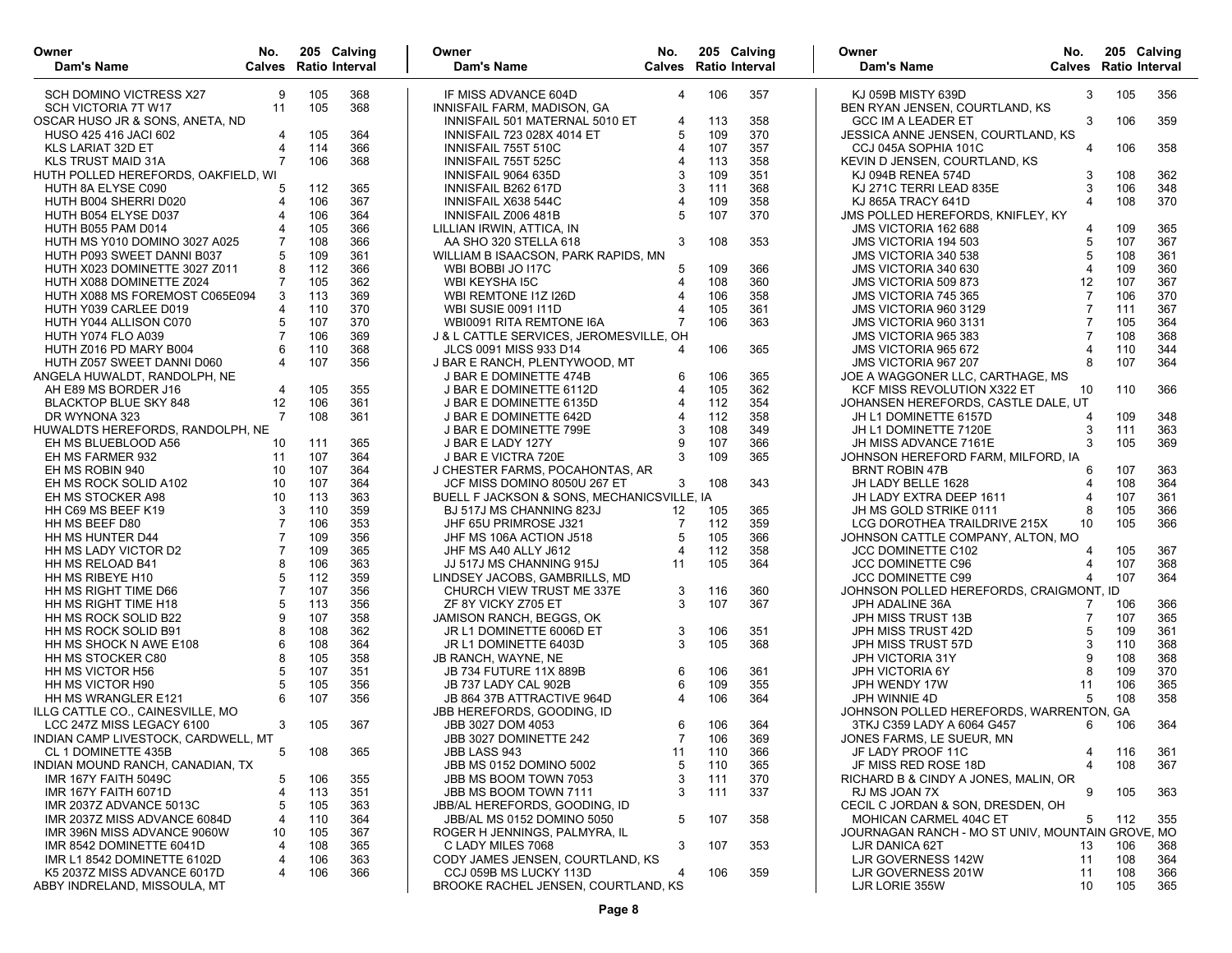| Owner<br>Dam's Name                                               | No.            |            | 205 Calving<br><b>Calves</b> Ratio Interval | Owner<br>Dam's Name                                                | No.            |            | 205 Calving<br><b>Calves</b> Ratio Interval | Owner<br>Dam's Name                                      | No.<br><b>Calves</b> Ratio Interval | 205 Calving |            |
|-------------------------------------------------------------------|----------------|------------|---------------------------------------------|--------------------------------------------------------------------|----------------|------------|---------------------------------------------|----------------------------------------------------------|-------------------------------------|-------------|------------|
| LJR MSU BETH 61C                                                  | 5              | 105        | 358                                         | TOM KARNEMAAT, FREMONT, MI                                         |                |            |                                             | KR 50B STARLETTE 7151E                                   | 3                                   | 106         | 368        |
| LJR MSU EASY GIRL 2A                                              | 6              | 106        | 358                                         | PCR LINAS SHY ANN 528C                                             | 4              | 106        | 369                                         | KR 65Y BELLE 487B                                        | 5                                   | 111         | 362        |
| LJR MSU GAIL 153X                                                 | 10             | 107        | 364                                         | KAUFFMAN HEREFORD FARM, JEFFERSON CITY, MO                         |                |            |                                             | KNOLL CREST FARM, RED HOUSE, VA                          |                                     |             |            |
| LJR MSU HAZEL 259Y                                                | 9              | 108        | 362                                         | KHF DELILAH D38                                                    | 3              | 107        | 339                                         | <b>KCF MISS 141 A212</b>                                 | 7                                   | 116         | 370        |
| LJR MSU JESSE 193B                                                | 6              | 106        | 365                                         | KAUFLIN FARMS, BONNE TERRE, MO                                     |                |            |                                             | <b>KCF MISS 141 A219</b>                                 | 6                                   | 117         | 361        |
| LJR MSU JESSE 34B                                                 | 6              | 107        | 362                                         | VRK ELSIE 984D                                                     | 4              | 105        | 365                                         | <b>KCF MISS 177R C581</b>                                | 5                                   | 114         | 357        |
| LJR MSU JEWEL 341D                                                | $\overline{4}$ | 110        | 364                                         | VRK KAY 983D                                                       | $\overline{4}$ | 105        | 350                                         | <b>KCF MISS 2107 B629</b>                                | 6                                   | 106         | 365        |
| LJR MSU MAGGIE 188E                                               | 3              | 106        | 330                                         | VRK REBA 976D                                                      | $\overline{4}$ | 117        | 357                                         | KCF MISS BLOODLINE D589                                  |                                     | 105         | 362        |
| LJR MSU MAXY 35C                                                  | 5<br>5         | 108        | 363                                         | <b>VRK SHIRLEY A919</b>                                            | 6              | 105        | 358                                         | KCF MISS DEVOUT D542                                     |                                     | 107         | 368        |
| LJR MSU TABBY 55C                                                 | 5              | 107        | 353                                         | KEG HEREFORDS, VALENTINE, NE                                       |                |            |                                             | <b>KCF MISS ENCORE C358 ET</b>                           |                                     | 108         | 363        |
| LJR MSU TRACY 302B<br>LJR MSU WILLOW 24E                          | 3              | 106<br>107 | 361                                         | <b>KEG 400Y MS VIC A321 C504</b>                                   | 5<br>3         | 106<br>105 | 353<br>362                                  | KCF MISS KICKSTART E235 ET                               | 3<br>$\overline{7}$                 | 107<br>113  | 366<br>367 |
|                                                                   | $\overline{4}$ | 106        | 317<br>365                                  | KEG A301 MS ROCKET W939 D615<br><b>KEG MS 121 DOMINO B411 E745</b> |                | 111        | 356                                         | <b>KCF MISS PROFICIENT A253</b>                          | 11                                  | 108         | 364        |
| LJR MSU WILLOW 345D                                               | 6              |            |                                             |                                                                    | 3<br>6         |            |                                             | <b>KCF MISS PROFICIENT U227</b>                          | 10                                  | 107         |            |
| LJR MSU WILLOW 5B<br>LJR PEARL 103W                               | 10             | 107<br>106 | 357<br>366                                  | KEG MS 400Y LEGND Z261 B416<br>KEG MS 400Y STERL Z209 B411         | 6              | 108<br>107 | 364<br>365                                  | <b>KCF MISS PROFICIENT X44</b><br>KCF MISS RED BULL C506 | 5                                   | 115         | 361<br>364 |
| LJR QUEEN 70U                                                     | 12             | 107        | 365                                         | KEG MS 48K STERLING W910                                           | 10             | 105        | 365                                         | KCF MISS RED BULL D343                                   | 4                                   | 119         | 363        |
| LJR SILVIA 246U                                                   | 12             | 106        | 367                                         | KEG MS DOMINO 48K Y110                                             | 8              | 108        | 365                                         | KCF MISS RED BULL D366                                   |                                     | 107         | 368        |
| <b>WALKER MISS 411S 723 015</b>                                   | 10             | 109        | 369                                         | KEG MS ROCKET 48K Y113                                             | 9              | 107        | 366                                         | <b>KCF MISS S100 Y531</b>                                |                                     | 115         | 364        |
| JP FAMILY LIMITED PARTNERSHIP, SAN ANGELO, TX                     |                |            |                                             | KEG MS ROCKET S647 Y123                                            | 8              | 107        | 364                                         | <b>KCF MISS SENSATION A369</b>                           |                                     | 112         | 366        |
| JP MS 2206 RIBSTONE 5170                                          | 5              | 105        | 359                                         | KEG MS U810 LEXUS W941 A314                                        | 7              | 106        | 365                                         | <b>KCF MISS SENSATION C33</b>                            |                                     | 107         | 370        |
| JP MS 3041 DOMINO 5071                                            | 4              | 114        | 343                                         | KEG U809 MS BLEND LEX Y144                                         | 9              | 105        | 365                                         | KCF MISS TESTED E51                                      |                                     | 106         | 361        |
| JP MS 334 DOM 6094                                                | 4              | 108        | 366                                         | KEG Y137 MS STER Y101 C558                                         | 5              | 105        | 368                                         | <b>KCF MISS X51 A495</b>                                 | 6                                   | 106         | 365        |
| JP MS 334 DOM 6122                                                | $\overline{4}$ | 106        | 367                                         | KELLER CATTLE, MERIDIAN, MS                                        |                |            |                                             | <b>KCF MISS X51 A569</b>                                 |                                     | 106         | 368        |
| JP MS 334 DOM 7093                                                | 3              | 109        | 351                                         | INNISFAIL R294 414B                                                | 6              | 105        | 357                                         | KCF MISS X51 D113                                        | $\overline{4}$                      | 115         | 358        |
| JP MS 4065 DOM 7114                                               | 3              | 107        | 360                                         | KESTER HEREFORDS, LLC, CENTRAL CITY, NE                            |                |            |                                             | <b>KCF MISS X51 D531</b>                                 | 4                                   | 105         | 370        |
| JP MS 750 STANDARD 0233                                           | 10             | 105        | 365                                         | WK MISS PRIME 8056                                                 | 12             | 106        | 365                                         | <b>KCF MISS X51 Z153</b>                                 |                                     | 106         | 367        |
| JP MS 753 RIBSTONE 1475                                           | 8              | 113        | 366                                         | BILL KING, MORIARTY, NM                                            |                |            |                                             | UU MS SENSATION 3134                                     |                                     | 106         | 362        |
| JP MS 753 RIBSTONE 3155                                           | $\overline{7}$ | 107        | 368                                         | BK LADY LEGEND 5048                                                | 4              | 107        | 355                                         | KNOTTS HEREFORD FARM, FAIRMONT, WV                       |                                     |             |            |
| JP MS 8463 DOM 3073                                               | 6              | 109        | 370                                         | KINNEAR POLLED HEREFORDS, JOSHUA, TX                               |                |            |                                             | G MILESTONES LARA 075                                    | 9                                   | 108         | 369        |
| JP MS 9009 RIBSTONE 3104                                          | 7              | 105        | 370                                         | KPH VERA X31                                                       | 10             | 105        | 362                                         | KHF MISS MAGGIE 256A                                     | 6                                   | 105         | 354        |
| JP MS 9009 RIBSTONE 6072                                          | 4              | 106        | 369                                         | KPH ZOE C26                                                        | 5              | 112        | 360                                         | ERIC A OR SUSAN KOENS, BRUCE, WI                         |                                     |             |            |
| JP MS 9166 HARLEY 2103                                            | 8              | 111        | 361                                         | SHF LACY LG Z64                                                    |                | 106        | 350                                         | ESK MS ADVOCATE 50                                       | 5                                   | 105         | 363        |
| JP MS 9166 HARLEY 6013                                            | 3              | 112        | 351                                         | KK POLLED HEREFORD KATTLE, TIPTON, MO                              |                |            |                                             | ESK MS CLASSY LADY 1                                     | 8                                   | 107         | 367        |
| JP MS 9166 HARLEY 7061                                            | 3              | 107        | 368                                         | KK 102 BASHEA 414B                                                 | 6              | 109        | 369                                         | ESK MS EDIE 22                                           |                                     | 106         | 360        |
| JP MS 9166 HARLEY 7069                                            | 3              | 105        | 359                                         | KK 102 GLORIA 608D                                                 | 4              | 105        | 359                                         | ESK MS EDIE 25                                           | 5                                   | 110         | 366        |
| JP MS 9437 GOLD 3102                                              | 7              | 112        | 362                                         | KK L029 PHANNIE 533C                                               | 5              | 108        | 362                                         | WILLIAM KOLARIK, PONCA CITY, OK                          |                                     |             |            |
| JP MS HARLAND GOLD 5005                                           | 5              | 106        | 359                                         | KLAGES HEREFORDS, ORTONVILLE, MN                                   |                |            |                                             | LF CHURCHILL LADY 6016D                                  | 4                                   | 105         | 339        |
| JP MS HARLAND GOLD 5006                                           | 5              | 105        | 366                                         | KH BEARS ANGEL 714 314                                             | 7              | 117        | 361                                         | SR SCOPIA 633D                                           | $\overline{4}$                      | 106         | 365        |
| JRC FARMS, MERCER, MO                                             |                |            |                                             | KH BEARS MADDIE 410 010                                            | 9              | 105        | 365                                         | JAELYN KOONTZ, THOMAS, OK                                |                                     |             |            |
| <b>JRC 010 VICKY 1218U</b>                                        | 7              | 105        | 368                                         | KH BEARS VIOLET 051 340                                            | $\overline{7}$ | 109        | 364                                         | SG MISS DAISY D44                                        | 3                                   | 106         | 370        |
| JRC 1452B 9501W LEGEND 1674D                                      | 3              | 121        | 344                                         | KH CHESTER'S VIOLET 744 549                                        | 5              | 113        | 358                                         | KATHERINE MARCIA KRAUSS, RUSSELL, KS                     |                                     |             |            |
| <b>JRC MISS MIZZOU 918W</b>                                       | 10             | 111        | 362                                         | KH LEGEND'S CORINA 333 505                                         | 5              | 115        | 367                                         | RAFTER K MISS LEGEND 2056                                | 8                                   | 106         | 366        |
| K&B HEREFORDS, ONIDA, SD                                          |                |            |                                             | KH STOCKERS VICKY 916 101                                          | 9              | 113        | 368                                         | KRETH HEREFORDS, MOUNT VERNON, SD                        |                                     |             |            |
| K&B MISS LIBERTY 582C                                             | 5              | 106        | 360                                         | DAVID K KNIELING, SALEM, OR                                        |                |            |                                             | K LADY DOMINO 772E                                       | 3                                   | 111         | 349        |
| K&B OVATION 640D                                                  | 4              | 107        | 366                                         | KPH CHINA DOLL 13Y 5D                                              | 4              | 106        | 367                                         | K LADY EXTRA 270                                         | 8                                   | 106         | 365        |
| K&B OVATION 732E                                                  | 3              | 107        | 359                                         | KPH CLEO 6A 29E                                                    | 3              | 106        | 348                                         | K LADY EXTRA 690D ET                                     | $\overline{4}$                      | 107         | 365        |
| K&B RED QUEEN 549C                                                | 5              | 113        | 363                                         | KPH PRIMROSE 6A 1E                                                 | 3              | 111        | 366                                         | K LADY GINA 5165 ET                                      | 5                                   | 105         | 359        |
| K&B RENA 330A                                                     | $\overline{7}$ | 107        | 369                                         | KNIFFEN LIVESTOCK, SPRING MILLS, PA                                |                |            |                                             | K LADY GINA 719E ET                                      | 3                                   | 108         | 345        |
| K&B RENA 340A                                                     | $\overline{7}$ | 106        | 365                                         | K MR PLATO 5315                                                    |                | 4 111      | 363                                         | K LADY MABEL 29                                          | 8                                   | 105         | 361        |
| K7 HEREFORDS, LOCKRIDGE, IA                                       |                |            |                                             | K MS FORUTNE 374 674                                               | 3              | 111        | 353                                         | K LADY RIBEYE 476 ET                                     | 6                                   | 109         | 358        |
| K7 0145 DOMINETTE 3112                                            | 6              | 105        | 361                                         | KNIPPLING BROS, GANN VALLEY, SD                                    |                |            |                                             | K LADY RIBEYE 5184 ET                                    | 5                                   | 113         | 359        |
| K7 028X DOMINETTE 1414                                            | 6              | 106        | 359                                         | KR 1034 ROBIN 476B                                                 | 6              | 107        | 362                                         | K LADY STACY 5185                                        | 5                                   | 110         | 368        |
| K7 1501 DOMINETTE 1742                                            | 3              | 108        | 362                                         | KR 1202Y BELLE 639D                                                | 4              | 109        | 364                                         | JONATHON KREUTNER, VINTON, IA                            |                                     |             |            |
| K7 3136 DOMINETTE 1578                                            | 5              | 105        | 363                                         | <b>KR 2112 HALEY 565C</b>                                          | 5              | 108        | 363                                         | <b>BJK DOM MICKEY 526</b>                                | 5                                   | 107         | 363        |
| K7 3136 DOMINETTE 1644                                            | 4              | 111        | 367                                         | KR 3009 CLASSY 713E                                                | 3              | 109        | 370                                         | KROGSTAD POLLED HEREFORDS. FERTILE, MN                   |                                     |             |            |
| K7 5216 DOMINETTE 911                                             | 10             | 107        | 368                                         | KR 3050 BELLE 5112C                                                | 5              | 110        | 365                                         | KPH ABBY 1110                                            | 9                                   | 108         | 365        |
| SL 405B MISS DOM 1611                                             | 4              | 115        | 367                                         | KR 44B MS BRIT 763E                                                | 3              | 112        | 355                                         | KPH CLASSICAL 1271                                       | 8                                   | 107         | 363        |
| TAM MS DEBRA                                                      | 4              | 106        | 361                                         | KR 50B STARLETTE 7111E                                             | 3              | 107        | 363                                         | KPH CLASSICAL 1347                                       | 7                                   | 111         | 362        |
| KACZMAREK CATTLE COMPANY, ROLLA, MO<br>KACZ 8B CINNAMON 102A E268 | 3              | 107        | 351                                         | KR 50B STARLETTE 7115E<br>KR 50B STARLETTE 7131E                   | 3<br>3         | 108<br>115 | 351<br>353                                  | KPH CLASSY LASS 0926<br>KPH D HEADMISTRESS 505           | 11<br>5                             | 105<br>108  | 364<br>364 |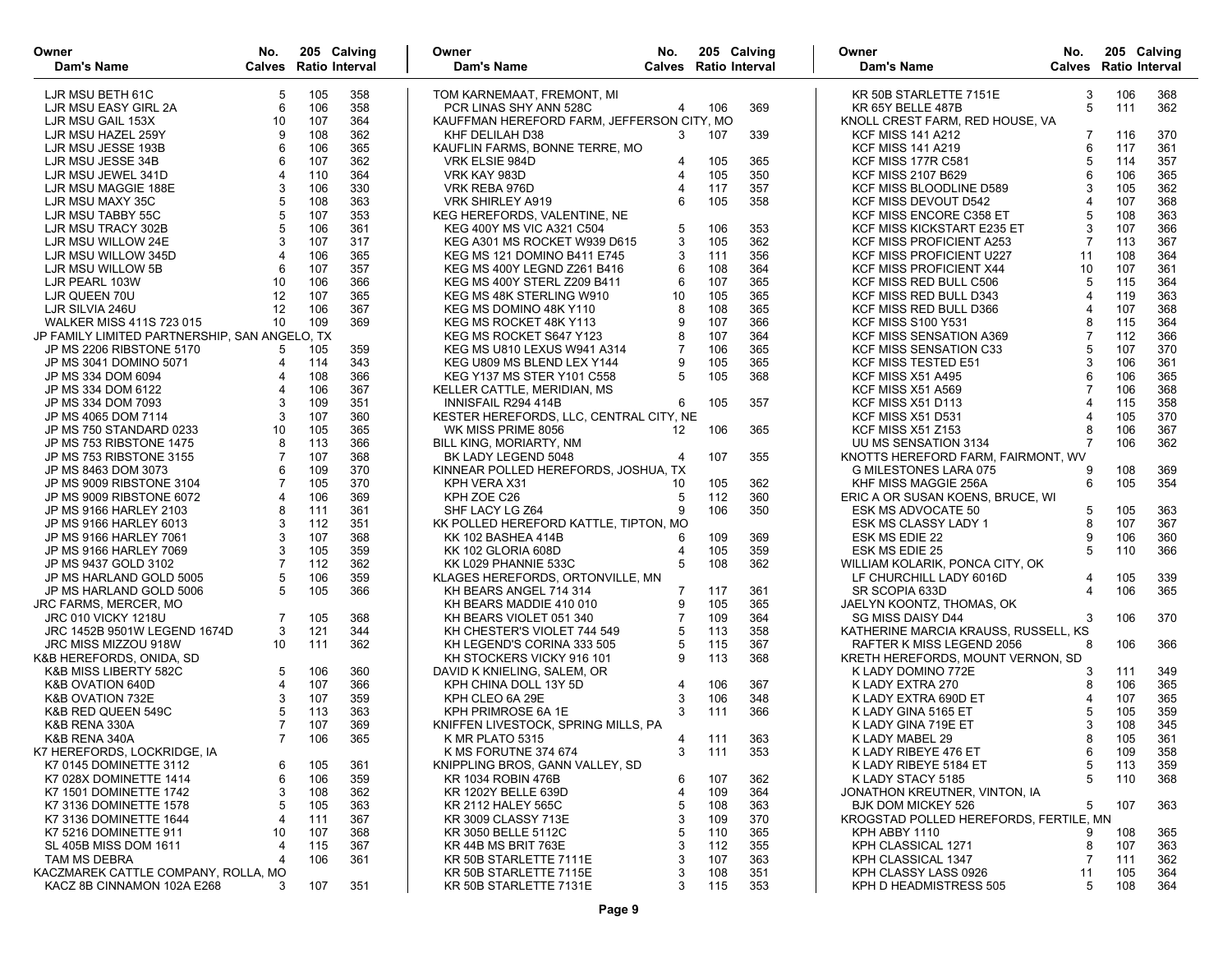| Owner<br>Dam's Name                                       | No.    |     | 205 Calving<br><b>Calves</b> Ratio Interval | Owner<br>Dam's Name                                                      | No.            |     | 205 Calving<br><b>Calves</b> Ratio Interval | Owner<br>Dam's Name                                  | No.            | Calves Ratio Interval | 205 Calving |
|-----------------------------------------------------------|--------|-----|---------------------------------------------|--------------------------------------------------------------------------|----------------|-----|---------------------------------------------|------------------------------------------------------|----------------|-----------------------|-------------|
| KPH HEADMISTRESS 1371                                     | 6      | 107 | 364                                         | LHF 74Z DAKOTAH 655D                                                     | 4              | 105 | 363                                         | LNJ FARMS & RANCH, AURORA, SD                        |                |                       |             |
| KPH JUANITA 1690                                          | 4      | 107 | 360                                         | LHF A191 TRACY 608D                                                      | 4              | 107 | 370                                         | <b>GR MISS MOMENTUM 2285</b>                         | 4              | 105                   | 358         |
| <b>KPH R117 REBA 1524</b>                                 | 5      | 105 | 369                                         | LHF C575 COWGIRL 720E                                                    | 3              | 105 | 367                                         | DWIGHT LOGTERMAN, KILGORE, NE                        |                |                       |             |
| KPH STEPH 1687                                            | 4      | 105 | 370                                         | LHF ERL 20T BRITTA 413B                                                  | 6              | 108 | 370                                         | L 813 MS DOMINO 5091                                 | 5              | 105                   | 364         |
| SHF MAGGIE A70 D107                                       | 4      | 113 | 368                                         | LHF P04 DANA 859U                                                        | 12             | 109 | 366                                         | L MS FRECKLES 5252                                   | 5              | 111                   | 368         |
| KROOS FARMS, PRAGUE, OK                                   |        |     |                                             | LHF R531 DANIELLE 305A                                                   | 6              | 107 | 368                                         | L=MS 032 DOMINO 4103                                 | 6              | 107                   | 369         |
| KF 12A 719T EVALYN 24D                                    | 4      | 110 | 339                                         | LHF T728 EMPRESS 926W                                                    | 11             | 111 | 369                                         | L=MS 10Y HOMETOWN 6241                               | $\overline{4}$ | 112                   | 370         |
| <b>KF 719T 22S GABBY 30C ET</b>                           | 5      | 106 | 369                                         | LHF X012 MILKMAID 332A                                                   | 7              | 112 | 369                                         | L=MS 200 CHRCHIL RED BULL 7157                       | 3              | 109                   | 369         |
| <b>KF 719T LACY 927W 16B ET</b>                           | 6      | 105 | 360                                         | WCC 25C 719T ELECTRA 4E                                                  | 3              | 106 | 365                                         | L=MS 2055 DOMINO 6263                                | $\overline{4}$ | 107                   | 365         |
| FRANK KUCERA, LITCHFIELD, NE                              |        |     |                                             | WYATT LAWRENCE, PRINCTON, MN                                             |                |     |                                             | L=MS 5216 DOMINO 3098                                | 7              | 106                   | 367         |
| KBCR 719T SPEC LADY 550C                                  | 5      | 109 | 367                                         | LH MISS RENAE C39                                                        | 5              | 108 | 370                                         | L=MS 847 REST EASY 5362                              | $\Delta$       | 107                   | 370         |
| KBCR Y474 DOMINETTE 4139B                                 | 5      | 106 | 360                                         | MONTANA LAWRENCE, PRINCETON, MN                                          |                |     |                                             | JIM H LOVE, BLOWING ROCK, NC                         |                |                       |             |
| PHILLIP KUDLAC, GRANTS PASS, OR                           |        |     |                                             | LH MISS RENAE C39                                                        | 5              | 108 | 370                                         | KB CLASSY 649 B787                                   | 8              | 108                   | 364         |
| PK MISS 2326 DUNRITE 15K35                                | 4      | 105 | 341                                         | WADE LAWRENCE, PRINCETON, MN                                             |                |     |                                             | LVSTK & RANGE RESEARCH STA, MILES CITY, MT           |                |                       |             |
| PK MISS DOM 15K17                                         | 4      | 108 | 364                                         | LH MISS RENAE C39                                                        | 5              | 108 | 370                                         | L1 DOMINETTE 13242                                   | 6              | 110                   | 370         |
| PK MISS HARLAND 16K28                                     | 3      | 113 | 366                                         | WYNN LAWRENCE, PRINCETON, MN                                             |                |     |                                             | M & M DENNIS FARMS, CHAPEL HILL, TN                  |                |                       |             |
| THOMAS L OR CINDY KUIPER, CANTON, SD                      |        |     |                                             | LH MISS RENAE C39                                                        | 5              | 108 | 370                                         | M&M DIXIE DOMINETTE 252E                             | 6              | 111                   | 365         |
| DVOR 665 1192 MISS DOMINO 3180                            | 6      | 105 | 357                                         | C V LEDBETTER & SON INC, OKMULGEE, OK                                    |                |     |                                             | M&M DIXIE DOMINETTE 289X                             | 5              | 106                   | 366         |
| L BAR W CATTLE COMPANY, ABSAROKEE, MT                     |        |     |                                             | L3 LADY DURATION 240                                                     | 7              | 112 | 368                                         | TYLER MACH, WILTON, IA                               |                |                       |             |
| CHURCHILL LADY 443B                                       | 6      | 105 | 367                                         | LEE LIVESTOCK CO, SPRING CREEK, NV                                       |                |     |                                             | TM EMMA 56B                                          | 6              | 108                   | 365         |
| LF MISS CHURCHILL 7001E                                   | 3      | 106 | 368                                         | LL MISS DOMINO LEGEND A3042                                              | 7              | 107 | 361                                         | RONALD K MACNAUGHTON, GRAND LEDGE, MI                |                |                       |             |
| LW 402 DOMINETTE 748E                                     | 3      | 109 | 339                                         | LL MISS PEERLESS RIBEYE D648                                             | 4              | 108 | 359                                         | RKM 668Z ALI 62D                                     | 4              | 109                   | 365         |
| LW 5044 MISS ADVANCE 701E                                 | 3      | 105 | 356                                         |                                                                          | 4              | 108 | 369                                         | MALONE HEREFORD FARM, MOLINE, KS                     |                |                       |             |
|                                                           |        |     |                                             | LL MISS SHEYENNE LEGEND D616<br>LEMAR POLLED HEREFORDS, NEW RICHMOND, WI |                |     |                                             |                                                      | 9              | 107                   | 367         |
| L III FARMS, ROGERSVILLE, MO<br>L III TFL X651 MABEL 1608 |        | 108 | 345                                         | LEMAR GOLD DARLA DURANGO 1Z                                              | 8              | 107 | 364                                         | MHF S4 EVA 1010X<br>MALSON HEREFORD RANCH, PARMA, ID |                |                       |             |
|                                                           | 5<br>7 | 108 | 340                                         |                                                                          | 4              |     | 368                                         |                                                      |                | 105                   | 357         |
| L III X651 RITA A045                                      |        |     |                                             | LEMAR MIS KAMI 3D                                                        |                | 109 |                                             | MALSONS PRINCESS 204D                                | 4              |                       |             |
| TYLER LACEK, CANBY, MN                                    |        |     |                                             | LEMAR MIS KENDRA 8C                                                      | 5              | 105 | 370                                         | EMMA CLAIRE MALSON, PARMA, ID                        |                |                       |             |
| MGM TRUSTED LINE 13B                                      | 5      | 106 | 367                                         | LENTH HEREFORDS, POSTVILLE, IA                                           |                |     |                                             | MALSONS POLLY 132D ET                                | 4              | 109                   | 368         |
| M&L LACINA FARMS, TAMA, IA                                |        |     |                                             | LH MS ALEXA 590C                                                         | 4              | 107 | 367                                         | MANNA ACRES, DUNLAP, TN                              |                |                       |             |
| S PEARL 84B 11D                                           | 4      | 109 | 353                                         | LH MS CARAMEL 719E                                                       | 3              | 105 | 356                                         | INNISFAIL 923X 461B                                  | 6              | 107                   | 355         |
| S TREY'S DIONNE 5080 66C                                  | 5      | 108 | 348                                         | LH MS CHRISTA 302A                                                       |                | 105 | 360                                         | MAPLE CREST FARM, IOLA, WI                           |                |                       |             |
| LACYS POLLED HEREFORDS, DREXEL, MO                        |        |     |                                             | LH MS HILARY 463B                                                        |                | 105 | 361                                         | MCF SENTRY LAUREL 235D                               | 3              | 105                   | 350         |
| RF A431 VICKIE 77D                                        | 4      | 107 | 356                                         | LH MS POPPY 610D                                                         |                | 106 | 362                                         | MAPLE GLEN FARM, PRINCETON, IA                       |                |                       |             |
| LANDON LAIBLE, LAKE PRESTON, SD                           |        |     |                                             | LH MS ROYALE 580C                                                        |                | 106 | 362                                         | MAPLE GLEN SYBIL 603S                                | 14             | 115                   | 368         |
| <b>GR MISS REVOLUTION 414</b>                             | 6      | 107 | 368                                         | LH MS SIERRA 127Y                                                        | 8              | 105 | 366                                         | MGF AMANDA 336A                                      | 7              | 110                   | 369         |
| LAMBERT RANCH, OROVILLE, CA                               |        |     |                                             | LH MS VEISHA 532C                                                        | 5              | 105 | 358                                         | MARTY & JULIE MALIN FAMILY, PETERSON, MN             |                |                       |             |
| LAMBERT BONITA 2648Z 70B                                  | 5      | 107 | 358                                         | LH MS VERONICA 316A                                                      | $\overline{7}$ | 108 | 360                                         | <b>MJM 17T KIM 14Z</b>                               | 8              | 108                   | 366         |
| LAMBERT VALERIE 0925 134C                                 | 4      | 109 | 354                                         | LEROUX HEREFORDS, HOTCHKISS, CO                                          |                |     |                                             | MJM 23P GOLDIE 6C                                    | 5              | 108                   | 363         |
| LANDGREN RANCH, BARTLETT, NE                              |        |     |                                             | LLC SAGE PRINCESSSENSATION B23                                           | 5              | 105 | 369                                         | MJM 3Z PHOENIX 4D                                    | $\overline{4}$ | 113                   | 366         |
| UPS 2276 MISS SENSATION 5440                              | 4      | 108 | 368                                         | RYAN LITTAU, BALKO, OK                                                   |                |     |                                             | MJM 3Z VICTORIA 3B                                   | 6              | 105                   | 367         |
| STEVE LANDT, UNION, IA                                    |        |     |                                             | LPH 277W MISS DANCER 314X 407D                                           | 4              | 105 | 370                                         | MJM 40S HONEY 14A                                    | $\overline{7}$ | 111                   | 364         |
| SL MISS ADVANCE 1503                                      | 4      | 107 | 353                                         | LPH 876A MISS DEL RIO 416 361D                                           | 4              | 111 | 363                                         | AUSTIN MATHENY, MAYS LICK, KY                        |                |                       |             |
| LARRY M LANE, CARROLLTON, GA                              |        |     |                                             | RL MISS CANDI TIME 876A                                                  |                | 106 | 365                                         | ASM 705 MISS CAROLINE 708E ET                        | 3              | 111                   | 368         |
| LML VICTORIA 171 D61                                      | 3      | 106 | 323                                         | RL MISS RD PAL 132U 204S 080B                                            | 6              | 109 | 363                                         | TAYLOR BELLE MATHENY, MANHATTAN, KS                  |                |                       |             |
| KATIE ANN LANGLEY, WARWICK, ND                            |        |     |                                             | RL MISS ROCKIN 204S 754Z                                                 | 8              | 106 | 367                                         | ASM 705 MISS CAROLINE 708E ET                        | 3              | 111                   | 368         |
| KAS MIDWAY CLASSY VENUS 814B                              | 5      | 107 | 368                                         | SL MISS CANDI 050W 994A                                                  | $\overline{7}$ | 106 | 358                                         | KURTIS MATHIAS, MOUNT PLEASANT, TX                   |                |                       |             |
| JORDAN LARGENT, KAYCEE, WY                                |        |     |                                             | SAM LITTAU, BALKO, OK                                                    |                |     |                                             | KM 01X MISS HARLAND 210Z                             | 8              | 107                   | 369         |
| L3 LADY MONEY 633                                         | 3      | 110 | 365                                         | LPH 008T MISS DAPHNE 485T 368D                                           | 4              | 108 | 370                                         | KM 3052 DOMINETTE 76E                                | 3              | 110                   | 368         |
| LARGENT & SONS, KAYCEE, WY                                |        |     |                                             | LPH 096B MISS DELLA A201 370D                                            | 4              | 107 | 358                                         | KM 310A BETH 531C                                    | 4              | 105                   | 354         |
| TP L3 LADY SUNRISE 517                                    | 4      | 105 | 355                                         | LPH 10Y MISS DANDY 331 406D ET                                           | 4              | 108 | 352                                         | KM RED LADY 72E                                      | 3              | 113                   | 368         |
| LARSON HEREFORD FARM, SPRING VALLEY, WI                   |        |     |                                             | LPH 139B MISS DAHL A201 490D                                             | 4              | 105 | 360                                         | RONNIE L MCCASKILL, CLAYTON, IL                      |                |                       |             |
| LHF 100W SWEETGRASS 711E                                  | 3      | 106 | 369                                         | LPH 185U MISS DIANNA 109 369D                                            | 4              | 106 | 366                                         | MCF 127 DAYDREAM 424-608                             | 4              | 105                   | 347         |
| LHF 20T COWGIRL 331A                                      | 7      | 105 | 367                                         | LPH 274W MISS DAYTON 668Z 316D                                           | 4              | 109 | 358                                         | MCF 80ET RITA 352 551                                | $\overline{4}$ | 109                   | 359         |
| LHF 3S COWGIRL 610D                                       | 4      | 106 | 368                                         | LPH 441X MISS DESIRE 050W 424D                                           | 4              | 107 | 360                                         | MCF 8Y DREAM GIRL 353-645                            | 3              | 107                   | 345         |
| LHF 3S LEADING LADY 611D                                  | 4      | 108 | 365                                         | LPH 584Y MS DELAWARE 204S 312D                                           | 4              | 110 | 354                                         | <b>MCF A191 CICKIE X117 555</b>                      | $\overline{4}$ | 107                   | 363         |
| LHF 3S PRINCESS 113Y                                      | 8      | 107 | 370                                         | RL MISS CANDI ROBIN 541X                                                 | 10             | 109 | 369                                         | <b>MCF W954 PRAIRIE 957-356</b>                      | 6              | 106                   | 368         |
| LHF 3T EMPRESS 409B                                       | 6      | 113 | 365                                         | SL MISS 204S BILLIE 048B                                                 | 6              | 109 | 365                                         | MCF W954 ROSE 922-407                                | 6              | 106                   | 367         |
| LHF 4042 EMPRESS 706E                                     | 3      | 106 | 348                                         | SL MISS BOOMER 204S 608Y                                                 | 9              | 107 | 363                                         | D BRENT MCCLAYLAND, ALMA, KS                         |                |                       |             |
| LHF 4249 FAITH 722E                                       | 3      | 109 | 370                                         | SL MISS BREW TIME 422X                                                   | 10             | 106 | 365                                         | L1 DOMINETTE 1001 1401                               | 6              | 107                   | 370         |
| LHF 630S MILKMAID 312A                                    | 7      | 105 | 366                                         | SL MISS BREW TIME 566Y                                                   | 9              | 108 | 364                                         |                                                      |                |                       |             |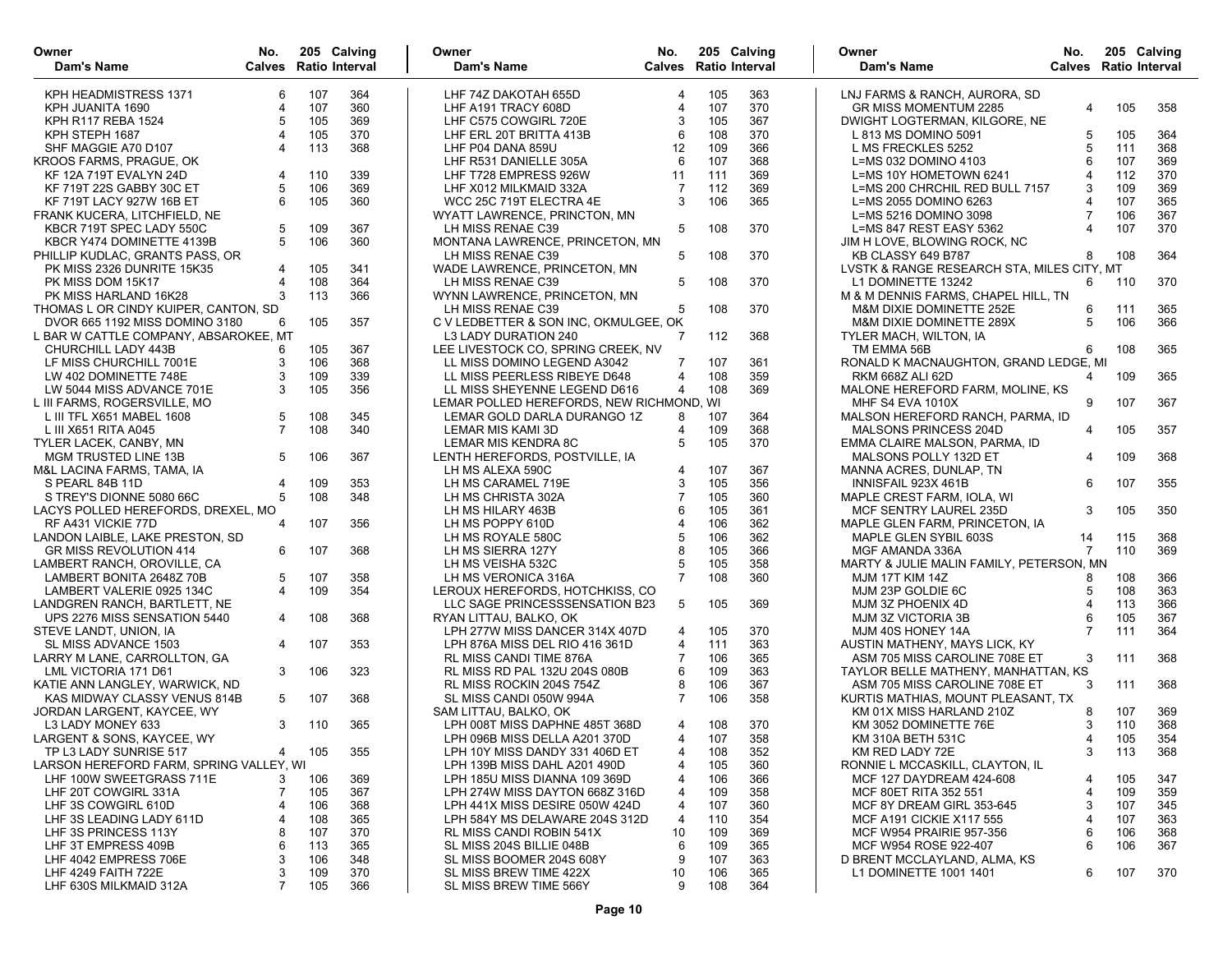| Owner<br>Dam's Name                       | No.<br><b>Calves</b> Ratio Interval |     | 205 Calving | Owner<br>Dam's Name                      | No.<br>Calves Ratio Interval |     | 205 Calving | Owner<br>Dam's Name            | No.<br><b>Calves</b> Ratio Interval | 205 Calving |     |
|-------------------------------------------|-------------------------------------|-----|-------------|------------------------------------------|------------------------------|-----|-------------|--------------------------------|-------------------------------------|-------------|-----|
| MCCLUN POLLED HEREFORDS, VETERAN, WY      |                                     |     |             | BARBARA ANN METCH, CANTON, TX            |                              |     |             | MM MISS BENNETT R 245 Z 247    | 7                                   | 107         | 361 |
| MC ANNABELLE E21                          | 3                                   | 111 | 339         | <b>WCC GIRL TALK 702E</b>                | 3                            | 105 | 325         | MM MISS BENNETT T 300 Z 843    | 6                                   | 105         | 365 |
| MC FABULOUS FRANNIE 114E                  | 3                                   | 106 | 360         | METCH POLLED HEREFORDS, CANTON, TX       |                              |     |             | MM MISS BENNETT T 300 Z 854    | 7                                   | 120         | 366 |
| KINSEY MCDOUGALD, FRIANT, CA              |                                     |     |             | METCH 0514 SHARON W965                   | 10                           | 105 | 366         | MM MISS BENNETT T296 A 638     | $\overline{7}$                      | 120         | 365 |
| CJM 707 100W SHELLY 638                   | 3                                   | 107 | 338         | METCH 4037 LASS REBA Z239 ET             | 7                            | 105 | 370         | MM MISS BENNETT T296 A 690     | 7                                   | 106         | 363 |
| KLM 247 100W DOMINET 617                  |                                     | 106 | 361         | MPH P606 FANTASY E48 ET                  | 3                            | 105 | 370         | MM MISS BENNETT T296 A 824     |                                     | 108         | 362 |
| KLM 4R DOMINET 521                        |                                     | 106 | 364         | W CHANCE METEER, MANSFIELD, IL           |                              |     |             | MM MISS BENNETT T296 Z 281     | 6                                   | 109         | 364 |
| MCGUFFEE POLLED HEREFORDS, MENDENHALL, MS |                                     |     |             | WM MISS VICI 611                         | 4                            | 107 | 364         | MM MISS BENNETT T300 A 628     |                                     | 107         | 362 |
| KRM 145R MS DORA 145R C5 ET               | 5                                   | 106 | 357         | STANLEY MICHEL & FAMILY, FORT BRANCH, IN |                              |     |             | MM MISS BENNETT T395 A 695     |                                     | 111         | 363 |
| KRM 7163T BELLA D125 ET                   | 3                                   | 111 | 363         | SR MATTIE 4143B                          | 5                            | 107 | 363         | MM MISS BENNETT T395 A 715     |                                     | 105         | 364 |
| KRM A5 DOLLY A138 C58                     | 5                                   | 106 | 358         | MICHELI HEREFORD RANCH, FORT BRIDGER, WY |                              |     |             | MM MISS BENNETT T395 B 321     | .5                                  | 105         | 362 |
| WALKER MCGUFFEE, MENDENHALL, MS           |                                     |     |             | MH LADY HEREFORD 580                     | 5                            | 106 | 367         | MM MISS BENNETT U 246 Z 203    |                                     | 105         | 360 |
| KRM 30A MIYA Z210 D16                     | 4                                   | 105 | 368         | MH LADY THRILL 303                       | 6                            | 105 | 370         | MM MISS BENNETT U223 B 367     | 6                                   | 109         | 367 |
| KRM L1003 MISS 2059 B17                   | 6                                   | 105 | 358         | MH LADY TIME 205                         | 8                            | 107 | 366         | MM MISS BENNETT U246 C 948     | 4                                   | 105         | 364 |
| DEAN L MCKIBBEN, LIBERAL, MO              |                                     |     |             | <b>MH. MOM 637</b>                       | 13                           | 106 | 367         | MM MISS BENNETT X109 E 290     | 3                                   | 109         | 363 |
| LJR MSU RITA 40E                          | 3                                   | 107 | 351         | JAMIE MICKELSON, SANTA ROSA, CA          |                              |     |             | MM MISS BENNETT X339 A 417     | 6                                   | 111         | 355 |
| JOSEPH MCLENNAN, BELLE FOURCHE, SD        |                                     |     |             | SMH MISS 88X RIBEYE DOM 4023J            | 6                            | 110 | 360         | MM MISS BENNETT X339 C 711     |                                     | 114         | 365 |
| MCLENNAN 194B RITA 2D                     | 3                                   | 107 | 368         | BOBBY & HEIDI MICKELSON, SANTA ROSA, CA  |                              |     |             | MM MISS BENNETT Y111 E 031     | 3                                   | 105         | 354 |
| GRANT LOGAN MCMILLEN, WALNUT GROVE, MO    |                                     |     |             | SMH MISS ADVANCE TRUST 5013B             | 5                            | 111 | 363         | MM MISS CROWN BEEF N 014 Y 092 | 9                                   | 107         | 361 |
| TAR BIG 316N GOLDEENA 31C ET              | 4                                   | 105 | 353         | SMH MISS MOUNTAIN DOMINO 7012B           | 3                            | 112 | 345         | MM MISS CROWN BEEF N14 U 010   | 12                                  | 112         | 364 |
| LANDON ZANE MCMILLEN, WALNUT GROVE, MO    |                                     |     |             | SMH MISS PEERLESS DOMINO 7108B           | 3                            | 107 | 356         | MM MISS DOMINO 9764W A 023     | 6                                   | 116         | 363 |
| TAR Z5 CLASSY SAMMI 20D                   | 3                                   | 110 | 361         | SMH MS EL DORADO ADVANCE 6054B           | 4                            | 107 | 367         | MM MISS DOMINO 9764W A 535     |                                     | 114         | 367 |
| RHETT WESTON MCMILLEN, WALNUT GROVE, MO   |                                     |     |             | SMH MS EL DORADO BTMLINE 6033B           | 3                            | 106 | 358         | MM MISS DOMINO 9764W C 989     | 5                                   | 112         | 353 |
| TAR BIG 316N GOLDEENA 31C ET              | 4                                   | 105 | 353         | MIDWAY POLLED HFDS, SHEYENNE, ND         |                              |     |             | MM MISS DOMINO 9807 C 066      |                                     | 105         | 361 |
| TANNER GAGE MCMILLEN. WALNUT GROVE. MO    |                                     |     |             | DRS MIDWAY BRIGHT LADY 532A              | 7                            | 106 | 367         | MM MISS DOMINO 9807W Z 612     |                                     | 107         | 366 |
| TAR Z5 CLASSY SAMMI 20D                   | 3                                   | 110 | 361         | DRS MIDWAY GET-R-DONE LADY675B           | 5                            | 107 | 357         | MM MISS DOMINO H002 A 057      |                                     | 111         | 366 |
| MCMULLIN RANCH, COPPERAS COVE, TX         |                                     |     |             | DRS MIDWAY HARLAND LADY 133D             | 3                            | 116 | 369         | MM MISS DOMINO H002 A 249      |                                     | 105         | 364 |
| MCM 4R P95 ROSE 50Z ET                    | 8                                   | 106 | 363         | DRS MIDWAY HARLAND LADY 543A             | 7                            | 112 | 368         | MM MISS DORY T102 B 020        | 6                                   | 111         | 366 |
| MEAD FARMS, BARNETT, MO                   |                                     |     |             | DRS MIDWAY HUNTER LADY 271Y              | 9                            | 111 | 367         | MM MISS FAITH Z07 C 558        |                                     | 106         | 365 |
| MEAD P453 OF L024                         |                                     | 112 | 361         | DRS MIDWAY NATIONAL LADY 389Z            | 8                            | 105 | 364         | MM MISS FAITH Z07 D 703        | $\overline{4}$                      | 106         | 361 |
| <b>MEAD P491 OF M509</b>                  |                                     | 113 | 360         | DRS MIDWAY TRUST LADY 112D               | 4                            | 110 | 361         | MM MISS FELT P41 W 298         | 11                                  | 107         | 364 |
| MEAD Q948 OF P606 L732                    | 3                                   | 108 | 352         | DRS MIDWAY TRUST LADY 760B               | 6                            | 112 | 362         | MM MISS FELT U 079 Z 269       | 8                                   | 110         | 367 |
| MEAD R079 OF 755T M466                    |                                     | 105 | 366         | WJS MIDWAY GET-R-DONE LADY806B           | 6                            | 112 | 358         | MM MISS FELTON 433 E 053       | 3                                   | 116         | 361 |
| MEADOW RIDGE FARMS INC, BROADWAY, VA      |                                     |     |             | WJS MIDWAY HARLAND LADY 853C             | 5                            | 113 | 362         | MM MISS FELTON 433 U 231       | 11                                  | 107         | 364 |
| MRF LIBERTYS ENCORE D49                   | 3                                   | 114 | 345         | WJS MIDWAY NATIONAL LADY 103X            | 9                            | 110 | 365         | MM MISS FELTON 433 W 157       | 11                                  | 107         | 365 |
| CARLEE MEEKS, TAYLOR, NE                  |                                     |     |             | WJS MIDWAY TRUST LADY 115D               | 4                            | 106 | 366         | MM MISS FELTON 509 U 511       | 10                                  | 108         | 363 |
| UPS MISS ADVANCE 4792                     | 6                                   | 105 | 366         | WJS MIDWAY TRUST LADY 12D                |                              | 105 | 365         | MM MISS FELTON 509 U 585       | 11                                  | 108         | 362 |
| UPS MISS NITRO 9540 ET                    | 10                                  | 106 | 363         | WJS MIDWAY TRUST LADY 31D                |                              | 111 | 365         | MM MISS FELTON 534 W 219       | 10                                  | 108         | 363 |
| MEL JOY RANCH, CARROLLTON, GA             |                                     |     |             | WJS MIDWAY TRUST LADY 880C               | 4                            | 107 | 362         | MM MISS FOUNDATION 34X Z 060   | 8                                   | 111         | 358 |
| MJR VICTORIA 171 D58                      | 3                                   | 107 | 336         | WJS MIDWY WORLD CLASS LDY 241Y           | 8                            | 105 | 363         | MM MISS FRANKIE T063 B 315     |                                     | 112         | 364 |
| MJR VICTORIA T65 W58                      | 9                                   | 112 | 361         | WJS MIDWY WORLDCLASS LDY 547A            |                              | 105 | 365         | MM MISS FRANKIE T063 C 077     |                                     | 109         | 355 |
| RYLIE MELANCON, WOODVILLE, MS             |                                     |     |             | WJSMIDWAY MADE RIGHT LADY 892C           | 5                            | 108 | 367         | MM MISS GERBER 021Y D 891      | $\overline{4}$                      | 110         | 369 |
| 4M MS ACCESS OUTCROSS 691                 | 4                                   | 105 | 355         | WLB MIDWAY HELTON LADY 105D              | 4                            | 109 | 365         | MM MISS GERBER 030Z C 1068     |                                     | 106         | 367 |
| ASHLEY MELCHER, PAGE, NE                  |                                     |     |             | ALEXANDER & MARIAM MIH, CHANUTE, KS      |                              |     |             | MM MISS GERBER 043A C 154      |                                     | 115         | 365 |
| AH JVW MARILYN 127B                       | 6                                   | 108 | 368         | MM MISS BENNETT A350 D 035               | 4                            | 113 | 361         | MM MISS GERBER 43A D 794       |                                     | 105         | 355 |
| MADISON MELCHER, PAGE, NE                 |                                     |     |             | MM MISS BENNETT X109 B 744               | 6                            | 107 | 366         | MM MISS GERBER 504R Z 890      | 6                                   | 112         | 370 |
| AH JVW MARILYN 127B                       | 6                                   | 108 | 368         | MM MISS BENNETT X339 B 747               | 5                            | 108 | 368         | MM MISS GERBER X034 A 801      | 6                                   | 111         | 359 |
| MELCHERS HEREFORDS INC, PAGE, NE          |                                     |     |             | MM MISS BENNETT X339 C 752               | 5                            | 114 | 365         | MM MISS GERBER X034 D 914      |                                     | 112         | 358 |
| DM 9140 LASS X367                         | 5                                   | 105 | 362         | MM MISS GISELLE T472 B 751               | 6                            | 118 | 368         | MM MISS HARLAND K 03 Z 231     |                                     | 123         | 361 |
| <b>HM 043 LASS X396</b>                   | 5                                   | 106 | 365         | MM MISS HARLAND K03 C 417                | 5                            | 106 | 362         | MM MISS HARLAND K03 B 761      | 5                                   | 118         | 368 |
| HM 0728 LASS X295                         | 6                                   | 107 | 362         | MM MISS HARLAND L008 B 246               | 6                            | 112 | 355         | MM MISS HARLAND K03 C 857      | 5                                   | 108         | 361 |
| <b>HM 26U LASS X419</b>                   | 5                                   | 105 | 370         | ALEXANDER D MIH, CHANUTE, KS             |                              |     |             | MM MISS HARLAND K03 D 195      | 3                                   | 105         | 350 |
| HM 70U LASS X016                          | 8                                   | 111 | 368         | MM MISS BEN 10Y B309 E 366               | 3                            | 115 | 357         | MM MISS HARLAND L008 A 354     | 6                                   | 109         | 361 |
| HM 70U LASS X033                          | 8                                   | 105 | 366         | MM MISS BEN 245R W 115                   | 10                           | 110 | 367         | MM MISS HARLAND L008 B 137     | 6                                   | 106         | 363 |
| <b>HM 719T LASS X234</b>                  | 6                                   | 105 | 367         | MM MISS BEN U 301 A 367                  | 7                            | 106 | 366         | MM MISS HARLAND L008 B 266     | 6                                   | 110         | 364 |
| <b>HM 789T LASS X602</b>                  | 3                                   | 105 | 361         | MM MISS BEN U301 A 214                   | 7                            | 109 | 365         | MM MISS HARLAND L008 B 855     | 5                                   | 117         | 368 |
| <b>HM CB 9140 LASS X570</b>               | $\overline{4}$                      | 107 | 365         | <b>MM MISS BEN U301 B 741</b>            | 5                            | 115 | 363         | MM MISS JADE T073 B 876        | 6                                   | 111         | 369 |
| <b>HM X237 LASS X530</b>                  | $\overline{4}$                      | 117 | 362         | MM MISS BENNETT A350 E 202               | 3                            | 114 | 361         | MM MISS JADE T073 C 267        | 5                                   | 107         | 369 |
| MESSI HART FARMS, ARCADIA, OK             |                                     |     |             | MM MISS BENNETT KCF Z79 C 106            | 5                            | 111 | 364         | MM MISS JADE T073 C 777        | 5                                   | 111         | 368 |
| STNY LOLA 742                             | 3                                   | 108 | 342         | MM MISS BENNETT KCF Z79 C 107            | 5                            | 106 | 369         | MM MISS LAURA U121 B 360       | 5                                   | 108         | 370 |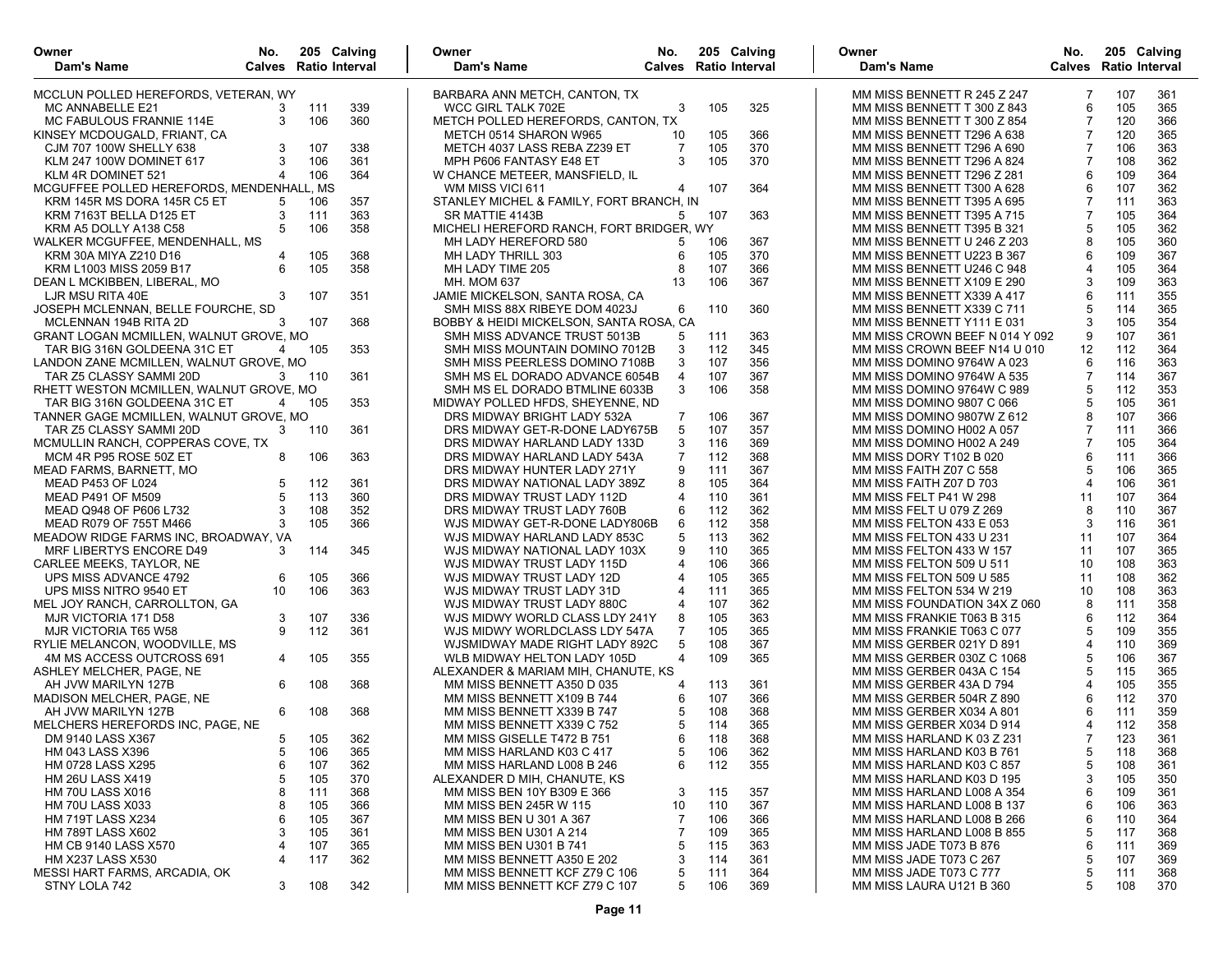| Owner<br>Dam's Name                      | No.<br><b>Calves</b> Ratio Interval |            | 205 Calving | Owner<br>Dam's Name                          | No.            |     | 205 Calving<br><b>Calves</b> Ratio Interval | Owner<br>Dam's Name                         | No.<br><b>Calves</b> Ratio Interval |            | 205 Calving |
|------------------------------------------|-------------------------------------|------------|-------------|----------------------------------------------|----------------|-----|---------------------------------------------|---------------------------------------------|-------------------------------------|------------|-------------|
| MM MISS POPPY Z01 C 1032                 | 5                                   | 110        | 366         | MOUNTAIN FORK HEREFORD FARM, NATURAL DAM, AR |                |     |                                             | DN LADY CHURCHHILL 535C                     | 5                                   | 106        | 365         |
| MM MISS POPPY Z01 E 559                  | 3                                   | 106        | 334         | <b>GZF WILD RACHEL D313</b>                  | 3              | 110 | 364                                         | DN MISS ADVANCE 051X                        | 10                                  | 105        | 366         |
| MM MISS PROFICIENT 11 U Z 666            | 8                                   | 105        | 368         | ANDY MRNAK, BOWMAN, ND                       |                |     |                                             | DN MISS DOMINO 302A                         | $\overline{7}$                      | 105        | 367         |
| MM MISS PROFICIENT 11U B 142             | 6                                   | 116        | 363         | MH MISS 2035 DOMNET 4116                     | 5              | 105 | 366                                         | DN MISS HARLAND 329A                        | $\overline{7}$                      | 105        | 367         |
| MM MISS PROFICIENT 11U B 328             | 6                                   | 106        | 363         | BRENT MRNAK, BOWMAN, ND                      |                |     |                                             | DN MISS HARLAND 437B                        | 6                                   | 106        | 363         |
| MM MISS REDEEM M009 A 407                | 7                                   | 110        | 367         | MH 04 MISS ADVANCE 862                       | 11             | 105 | 367                                         | DN MISS STRIKER 512C                        | 5                                   | 105        | 364         |
| MM MISS REDEEM M009 A 862                | $\overline{7}$                      | 112        | 364         | MH MISS 5005 SHADOW 7271                     | 3              | 112 | 365                                         | DN MISS STRIKER 642D                        | $\overline{4}$                      | 111        | 359         |
| MM MISS REDEEM M009 B 745                | 5                                   | 109        | 361         | MH MISS 518 DIVIDE 7190                      | 3              | 109 | 364                                         | NICHOLS LAND & CATTLE LLC, ROBERTSVILLE, MO |                                     |            |             |
| MM MISS REDEEM Z312 C 724                | 5                                   | 123        | 356         | MH MISS BOB 1234                             | 8              | 106 | 367                                         | FTF PROMISE 678D                            | 4                                   | 110        | 357         |
| MM MISS REDEEM Z312 C 726                | 5                                   | 108        | 354         | MH MISS FRONTIER 766                         | 3              | 105 | 368                                         | NICHOLSON FARMS, SEARCY, AR                 |                                     |            |             |
| MM MISS SPARTAN 8045 A 154               | $\overline{7}$                      | 113        | 360         | MRNAK HEREFORDS, BOWMAN, ND                  |                |     |                                             | CANE ATHENA T49 S36 AN04                    | $\overline{7}$                      | 106        | 364         |
| MM MISS SQUIRE 375U A 389                | $\overline{7}$                      | 108        | 365         | MH MEDORA 2367                               | $\overline{7}$ | 105 | 365                                         | NICKOLAS & STOESER, FORT PIERRE, SD         |                                     |            |             |
| MM MISS SQUIRE 375U B 354                | 6                                   | 105        | 367         | MH MISS 1128 RAMBO 738 1ET                   | 3              | 106 | 362                                         | BAR JZ GEORGIA 486C                         | 4                                   | 106        | 370         |
| MIKE CONNOR FAMILY, WINFRED, SD          |                                     |            |             | MH MISS 1147 ADVANCE 4183                    | 5              | 107 | 364                                         | BAR JZ RED RUBY 556C                        | $\overline{4}$                      | 111        | 357         |
| <b>TRICKYS X51-A52 D24</b>               | 4                                   | 110        | 370         | MH MISS 1147 ADVANCE 4372                    | 6              | 111 | 362                                         | WESTEN NIERMANN, STOCKTON, MO               |                                     |            |             |
| REBECCA MILBRANDT/SCHUETTE, HIGHMORE, SD |                                     |            |             | MH MISS 1147 ADVANCE 709                     | 3              | 109 | 366                                         | <b>GRAYHORSE RED GIRL 21D</b>               | 4                                   | 112        | 341         |
| SLC MISS ANGEL 1701                      | 3                                   | 105        | 366         | MH MISS 1188 DOMNET 338                      | 6              | 105 | 364                                         | NOACK HEREFORDS, LLC, ROCKDALE, TX          |                                     |            |             |
| SLC MISS ZOEY 1702                       | 3                                   | 108        | 349         | MH MISS 1188 DOMNET 4109                     | 5              | 108 | 368                                         | LN QUEEN RUPERT 2211Z                       | 8                                   | 115        | 363         |
| SHEILA M MILLER, WOMELSDORF, PA          |                                     |            |             | MH MISS 1188 DOMNET 418                      | 5              | 107 | 350                                         | LN QUEEN RUPERT 5407C                       | $\overline{4}$                      | 107        | 365         |
| DL 189S 6L AURA 1108                     | 9                                   | 107        | 370         | MH MISS 2239 ADVANCE 5204                    | 5              | 108 | 364                                         | BETHANY NOLAN, GILMER, TX                   |                                     |            |             |
| TAYLOR MILLER, LEBANON, MO               |                                     |            |             | MH MISS 3027 DOMNET 386 1ET                  | 6              | 107 | 365                                         | NH NOEL W1203                               | 10                                  | 105        | 364         |
| MH 8367 MISS RIBEYE 6678 ET              | 3                                   | 105        | 358         | MH MISS 3161 SENSATION 5448                  | 5              | 109 | 370                                         | AUDREY NOLAN, GILMER, TX                    |                                     |            |             |
| TORY J MILLER, LEBANON, MO               |                                     |            |             | MH MISS 3195 DOMNET 5435                     |                | 105 | 370                                         | NH MISS ABOUT TIME Z901                     | $\overline{7}$                      | 115        | 367         |
| MH 8367 MISS RIBEYE 6678 ET              | 3                                   | 105        | 358         | MH MISS 343 SPEAR 7292                       | 3              | 108 | 359                                         | NH NOEL W1203                               | 10                                  | 105        | 364         |
| MOFFETT FARMS, DECATUR, IL               |                                     |            |             | MH MISS 383 DOMNET 620 1ET                   | $\overline{4}$ | 112 | 337                                         | W C NORRIS JR. BURKESVILLE, KY              |                                     |            |             |
| AA NBD MOLLY 038                         | 10                                  | 105        | 364         | MH MISS 4210 ADVANCE 6409                    | 3              | 106 | 343                                         | WCN VICTORIA P606 815                       | 12                                  | 107        | 363         |
| MOHICAN WEST, LAUREL, MT                 |                                     |            |             | MH MISS 518 DIVIDE 7181                      | 3              | 114 | 369                                         | NORTHERN AGRI RESEARCH CENTER, HAVRE, MT    |                                     |            |             |
| <b>MOHICAN TRACY 223A</b>                | 6                                   | 105        | 362         | MH MISS 5452 SENSATION 7461                  | 3              | 107 | 348                                         | TANA DOMINO 2009242                         | 10                                  | 108        | 363         |
| MONAHAN CATTLE CO, HYANNIS, NE           |                                     |            |             | MH MISS CHATEAU 07                           | 9              | 109 | 367                                         | <b>TANA DOMINO 2012187</b>                  | 7                                   | 108        | 369         |
| <b>MCC 6111D</b>                         | 4                                   | 111        | 360         | ROBYN MRNAK, BOWMAN, ND                      |                |     |                                             | <b>TANA DOMINO 2012324</b>                  | $\overline{7}$                      | 114        | 367         |
| <b>MCC 6129D</b>                         |                                     | 111        | 370         | MH MISS 343 SPEAR 7112                       | 3              | 108 | 358                                         | TANA DOMINO 2013235                         | 6                                   | 111        | 366         |
| <b>MCC 640D</b>                          | $\overline{4}$                      | 113        | 368         | MH MISS 365 DOMNET 6169                      | 3              | 109 | 343                                         | <b>TANA DOMINO 2013257</b>                  | 6                                   | 120        | 361         |
| MCC BETH 4143                            | 5                                   | 115        | 360         | MRNAK HEREFORDS WEST, MINDEN, NV             |                |     |                                             | <b>TANA DOMINO 2015156</b>                  | $\overline{4}$                      | 106        | 362         |
| MCC DOMINETTE 460                        | 6                                   | 109        | 363         | MHW MISS MARK DONNA 306                      | 6              | 107 | 361                                         | <b>TANA DOMINO 2015206</b>                  | $\Delta$                            | 105        | 365         |
| MCC DUCHESS 2111                         | 8                                   | 105        | 368         | MUD CREEK FARMS, GERMAN VALLEY, IL           |                |     |                                             | <b>TANA DOMINO 2015278</b>                  | $\Delta$                            | 108        | 361         |
| MCC GLORIA 281                           | $\overline{7}$                      | 105        | 364         | MCF BH PATIENCE 1540 ET                      | 4              | 106 | 349                                         | TANA DOMINO 2016175                         | 3                                   | 110        | 357         |
| MCC LADY DURA 5149 C                     | 4                                   | 109        | 368         | MATTHEW MURPHY, CALHOUN, GA                  |                |     |                                             | <b>TANA DOMINO 2016179</b>                  | 3                                   | 110        | 365         |
| MCC LADY DURA 585 C                      | 5                                   | 111        | 368         | MTM 301 MANHATTAN LASSIE 625                 | 3              | 107 | 336                                         | <b>TANA DOMINO 2016300</b>                  | 3                                   | 108        | 337         |
| MCC MISS DUNE 370                        | $\overline{7}$                      | 110        | 365         | MURROW FARMS, ALVA, OK                       |                |     |                                             | STEVE & AMY NUHSBAUMER, ZELL, SD            |                                     |            |             |
| MCC MISS DUNE 4102                       | 5                                   | 108        | 362         | LOEWEN MISS 72Z 2014 6C                      | 5              | 109 | 360                                         | N 38T LASS 314                              | 7                                   | 105        | 363         |
| MCC MISS JOY 1165                        | 9                                   | 112        | 362         | MW HEREFORD RANCH, RICHLAND SPRINGS, TX      |                |     |                                             | N MS 38T LASS 315                           | $\overline{7}$                      | 106        | 357         |
| MCC MJ NICKY 305                         | 6                                   | 107        | 364         | MW MS W4 S626 S305                           | 7              | 108 | 362                                         | O H TRIANGLE RANCH, SAN ANGELO, TX          |                                     |            |             |
| MCC MJ NICKY 4132                        | 6                                   | 113        | 367         | MW MS W4 W707 W329                           | 7              | 107 | 356                                         | DC DOMINETTE 134                            | 8                                   | 105        | 365         |
| MCC MS HILDY 1136                        | 8                                   | 107        | 363         | MW MS W808 E729                              | 3              | 106 | 354                                         | DC MISS 208 SENSATION 427                   | 5                                   | 110        | 367         |
| MCC MS HILDY 1149                        | 8                                   | 105        | 368         | ELISABETH M NATION, VANDALIA, MO             |                |     |                                             | DC MISS 782 SENSATION 433                   | 5                                   | 107        | 367         |
| MCC MS HILDY 956                         | 10                                  | 107        | 368         |                                              | 12             | 112 | 369                                         | OAK HILL FARM, MASON CITY, IL               |                                     |            |             |
|                                          | $\overline{7}$                      |            |             | NPH MISS DIMENSION 57                        |                |     |                                             |                                             | 5                                   |            |             |
| MCC SANDRA 3116                          | 9                                   | 109<br>105 | 365         | NATION POLLED HEREFORD, VANDALIA, MO         |                |     |                                             | OHF MS PROGRESS LOAD 304C                   | $\overline{4}$                      | 107<br>107 | 357         |
| MCC TOP LASS 190                         |                                     |            | 361         | NPH MISS REMAIN 467                          | 3              | 112 | 367                                         | OHF MS RED GIANT DURANGO 406D               |                                     |            | 353         |
| MCC TOP LASS 276                         | 8                                   | 105        | 364         | STEVEN T OR KEELY K NEIL, NORTHFIELD, MN     |                |     |                                             | OCHSNER ROTH CATTLE CO, TORRINGTON, WY      |                                     |            |             |
| MCC WILDROSE 5106 C                      | 5                                   | 117        | 370         | RBC Y103 COWGIRL 427                         | 6              | 105 | 370                                         | GO MS 3050 DOMINO D121                      | 4                                   | 105        | 360         |
| MCC WORLDWIDE 3Z 4155                    | 6                                   | 106        | 359         | ROBERT P NELIGAN, EATONTON, GA               |                |     |                                             | GO MS 7195 ADVANCE X109                     | 9                                   | 105        | 366         |
| CHRISTOPHER MONTROSS, WEEDSPORT, NY      |                                     |            |             | <b>STONEGATE 1227 1739</b>                   | 3              | 105 | 362                                         | GO MS 8050 DOMINO A152                      |                                     | 107        | 365         |
| 1MBC 10Y MAGENTA 509                     | 5                                   | 105        | 367         | STONEGATE 4R 1757                            | 3              | 106 | 368                                         | GO MS A18 VICTOR D114                       | 4                                   | 105        | 367         |
| MBC 200Z ELANA 708                       | 3                                   | 107        | 365         | DALE NEU, ROCKHAM, SD                        |                |     |                                             | GO MS DOUBLE XL A162                        |                                     | 109        | 367         |
| CHRISANN MOODY, EL NIDO, CA              |                                     |            |             | DN 3052 DOMINETTE 646D                       | 3              | 105 | 370                                         | GO MS DOUBLE XL X99                         | 9                                   | 107        | 366         |
| GB L1 DOM PRCS 4112X                     | 5                                   | 110        | 362         | DN ADVANCER QUEEN 225Z                       | 7              | 110 | 362                                         | GO MS KING E34                              | 3                                   | 110        | 360         |
| GARY MOORE, BRENHAM, TX                  |                                     |            |             | DN DOMINO BELLE 061X                         | 10             | 107 | 366                                         | GO MS KING E85                              | З                                   | 109        | 364         |
| C 7050 LADY CAT 7267 ET                  | 3                                   | 106        | 356         | DN LADY BOND 533C                            | 4              | 105 | 352                                         | GO MS W18 ADVANCE Z172                      |                                     | 112        | 366         |
| MORGAN HEREFORD FARMS, MENTONE, AL       |                                     |            |             | DN LADY BOND 738E                            | 3              | 109 | 352                                         | GO MS W41 ADVANCE B173                      | 6                                   | 110        | 367         |
| MHF MORGAN VICTRA 218 115                | 14                                  | 110        | 362         | DN LADY CHURCHHILL 514C                      | 5              | 116 | 364                                         | GO MS X12 ADVANCE A64                       | 7                                   | 111        | 367         |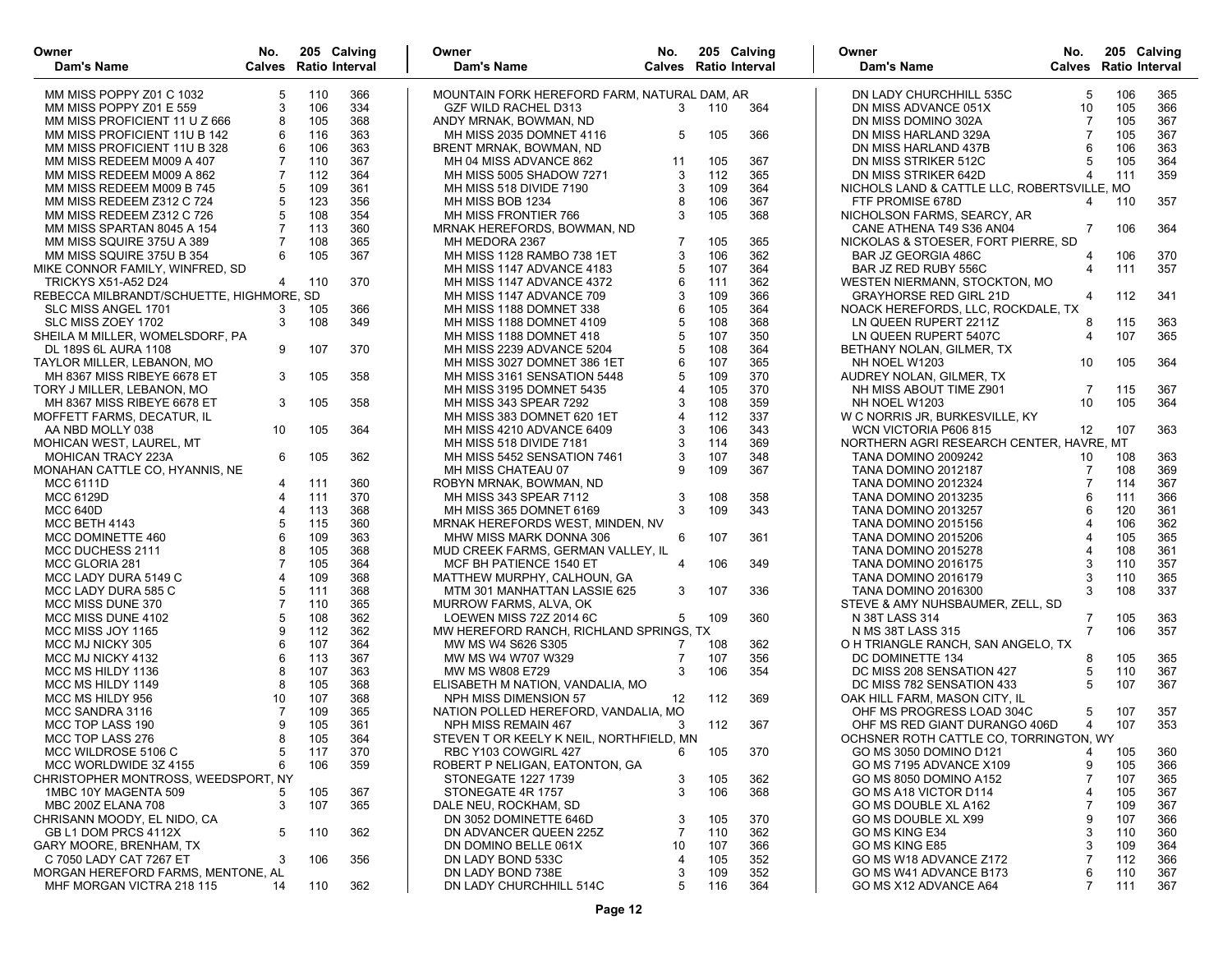| Owner<br>No.<br>Dam's Name<br><b>Calves</b> Ratio Interval     |            | 205 Calving | Owner<br>Dam's Name                                        | No.<br><b>Calves</b> Ratio Interval |            | 205 Calving | Owner<br>Dam's Name                                          | No.<br><b>Calves</b> Ratio Interval | 205 Calving |            |
|----------------------------------------------------------------|------------|-------------|------------------------------------------------------------|-------------------------------------|------------|-------------|--------------------------------------------------------------|-------------------------------------|-------------|------------|
| GO MS X48 OUTCROSS E49<br>3                                    | 117        | 360         | RR 34Y 0124 PENNY 37D                                      | $\overline{4}$                      | 107        | 367         | PLAYER POLLED HEREFORDS, EMORY, TX                           |                                     |             |            |
| GO MS Y2 DOMINO C139<br>5                                      | 108        | 360         | ASHLEIGH O OSBORN, BLANCHESTER, OH                         |                                     |            |             | WPH MS 1204 1540                                             | $\overline{4}$                      | 107         | 353        |
| GO MS Y2 DOMINO C66                                            | 105        | 369         | RR 34Y 0124 PENNY 37D                                      | 4                                   | 107        | 367         | PLEASANT ACRES FARM. MARENGO. IL                             |                                     |             |            |
| OHRT POLLED HEREFORDS, HAVERHILL, IA                           |            |             | OTTLEY HEREFORDS, QUINCY, WA                               |                                     |            |             | PAF MS ROBBI A08                                             | 7                                   | 105         | 367        |
| CNF ANGIES PROSPECT 105C<br>5                                  | 106        | 368         | <b>H5 MS 2012 ADVANCE 4294</b>                             | 5                                   | 106        | 359         | MR & MRS WILLIAM I POPE, GRAND BAY, AL                       |                                     |             |            |
| OKLAHOMA STATE UNIVERSITY, STILLWATER, OK                      |            |             | OT MISS 2185 DOMINO 526C                                   | 4                                   | 107        | 354         | WP X117 HAZEL 630                                            | 3                                   | 105         | 335        |
| OSU MISSY 6307<br>4                                            | 108        | 354         | OT MISS 3141 DOMINO 680D                                   | 3                                   | 113        | 346         | <b>BROOKE PORTER, WATERVILLE, KS</b>                         |                                     |             |            |
| OLEEN BROTHERS, DWIGHT, KS                                     |            |             | OXLEY HEREFORD RANCH-N DIV, MAHNOMEN, MN                   |                                     |            |             | RH PAYBACK KOOTENAY 62445                                    | 4                                   | 107         | 350        |
| CO L1 DOMINETTE 602D<br>4                                      | 107        | 363         | OXH 5064 ROSE 7083                                         | 3                                   | 110        | 366         | CODY POWELL, BLUE GRASS, IA                                  |                                     |             |            |
| JAK L1 DOMINETTE A208<br>6                                     | 105        | 362         | OXH ROBIN 3022                                             | 7                                   | 106        | 364         | DIAMOND P 3109 BOMBSHELL 1613                                | 4                                   | 109         | 358        |
| JAK L1 DOMINETTE A261                                          | 112        | 369         | P&R HEREFORDS, LEEDEY, OK                                  |                                     |            |             | RYAN PRIBIL, HENNESSEY, OK                                   |                                     |             |            |
| JAK L1 DOMINETTE A275                                          | 105        | 366         | P&R MS ADVANCER 005X                                       | 9                                   | 105        | 368         | DR 10Y SECRET 602D                                           | 5                                   | 105         | 347        |
| JAK L1 DOMINETTE A329                                          | 116        | 365         | DONALD PALLESEN, MANILA, UT                                |                                     |            |             | RAFTER O HEREFORDS, ELGIN, OK                                |                                     |             |            |
| JAK L1 DOMINETTE A350                                          | 110        | 367         | DP MISS ARROW 218Z 647D                                    | 4                                   | 105        | 357         | RAFTER O 409 LADY BELLA 624D                                 | 4                                   | 105         | 349        |
| JAK L1 DOMINETTE A380                                          | 110        | 362         | DP MISS PANDA 146Y                                         | 9                                   | 105        | 364         | RAFTER O 938 LADY HOLLY 737E                                 | 4                                   | 105         | 324        |
| 6<br>JAK L1 DOMINETTE A464                                     | 106        | 360         | PAT WILSON INC, LAKE WALES, FL                             | 6                                   |            |             | RAFTER RANCH INC, WISE RIVER, MT                             |                                     |             |            |
| JAK L1 DOMINETTE B142<br>5                                     | 109        | 361         | PW 1022 VICTORIA 1415                                      |                                     | 107        | 365         | RR L1 DOMINETTE 1131                                         | 9<br>8                              | 106         | 362        |
| JAK L1 DOMINETTE B236<br>6<br>6                                | 105        | 364<br>358  | <b>PW 1345 VICTORIA 1655</b>                               | 4<br>4                              | 105<br>108 | 369         | RR L1 DOMINETTE 1200                                         |                                     | 106<br>109  | 367        |
| JAK L1 DOMINETTE B320<br>JAK L1 DOMINETTE B371<br>6            | 109<br>112 | 366         | PW 1345 VICTORIA 1657<br>BETSY & RANDY PECH, LINCOLN, IL   |                                     |            | 366         | RR L1 DOMINETTE 1528                                         |                                     | 105         | 359<br>365 |
| 6<br>JAK L1 DOMINETTE B400                                     | 108        | 361         | BIGGS 301 KELLY JEAN Z3 D5                                 | 3                                   | 108        | 367         | RR L1 DOMINETTE 1612<br>RR L1 DOMINETTE 1633                 |                                     | 111         | 361        |
| JAK L1 DOMINETTE C219<br>5                                     | 109        | 369         | GINO PEDRETTI III. EL NIDO. CA                             |                                     |            |             | RR L1 DOMINETTE 1734                                         |                                     | 105         | 359        |
| JAK L1 DOMINETTE C265<br>3                                     | 106        | 361         | GB L1 DOM PRCS 5124Y                                       | 5                                   | 112        | 355         | RR L1 MISS ADVANCE 1302                                      |                                     | 107         | 364        |
| JAK L1 DOMINETTE C300<br>5                                     | 110        | 368         | GB L1 DOM PRCS 5126Y                                       | 5                                   | 106        | 370         | RRL1 DOMINETTE 1211                                          | 7                                   | 108         | 362        |
| JAK L1 DOMINETTE C349<br>5                                     | 108        | 368         | GB L1 DOM PRCS 7123E                                       | 3                                   | 105        | 364         | RATH FARMS, RENFREW, PA                                      |                                     |             |            |
| JAK L1 DOMINETTE C461<br>5                                     | 106        | 368         | GINO PEDRETTI, EL NIDO, CA                                 |                                     |            |             | H WR VICTRA 6054                                             | 3                                   | 108         | 365        |
| JAK L1 DOMINETTE C499<br>5                                     | 110        | 365         | GB L1 DOM PRCS 1131R                                       | 9                                   | 108        | 365         | RAUSCH HEREFORDS, HOVEN, SD                                  |                                     |             |            |
| JAK L1 DOMINETTE D242                                          | 107        | 365         | GB L1 DOM PRCS 504Y                                        | 5                                   | 108        | 364         | GR MISS 4EVER 776                                            | 4                                   | 110         | 365        |
| JAK L1 DOMINETTE D320<br>4                                     | 107        | 364         | GB L1 DOM PRCS 5112Y                                       | 5                                   | 106        | 358         | GR MISS ADVANCE 1097                                         | 13                                  | 106         | 366        |
| JAK L1 DOMINETTE E54<br>3                                      | 106        | 357         | GB L1 DOM PRCS 578Y                                        |                                     | 106        | 369         | GR MISS AMAYA 2772                                           | 8                                   | 105         | 368        |
| JAK L1 DOMINETTE E95<br>3                                      | 116        | 347         | GB L1 DOM PRCS 605Z                                        | 4                                   | 111        | 357         | <b>GR MISS AMAYA CONSULTA</b>                                | 3                                   | 114         | 325        |
| JAK L1 DOMINETTE W221<br>10                                    | 105        | 366         | GB L1 DOM PRCS 6157Z                                       | $\overline{4}$                      | 108        | 365         | GR MISS AMAYA ON TARGET 1256                                 | 4                                   | 109         | 358        |
| JAK L1 DOMINETTE X209<br>10                                    | 105        | 369         | GB L1 DOM PRCS 6198Z                                       | 4                                   | 105        | 362         | GR MISS AMAYA ON TARGET 1896                                 | 4                                   | 108         | 362        |
| JAK L1 DOMINETTE X415<br>9                                     | 107        | 361         | GB L1 DOM PRCS 783E                                        | 3                                   | 105        | 355         | <b>GR MISS AMAYA VICTOR 43</b>                               |                                     | 108         | 363        |
| JAK L1 DOMINETTE Y298<br>9                                     | 107        | 367         | JIM PENTURF, OGDEN, AR                                     |                                     |            |             | <b>GR MISS CENTENNIAL 1446</b>                               | 4                                   | 106         | 366        |
| JAK L1 DOMINETTE Y413<br>8                                     | 109        | 369         | DH MISS ADVANCE 7003E                                      | 3                                   | 114        | 351         | GR MISS CONSULTANT 1956                                      |                                     | 111         | 367        |
| JAK L1 DOMINETTE Z408<br>8                                     | 105        | 368         | MISS ADVANCE 112                                           |                                     | 108        | 358         | <b>GR MISS CONSULTANT 347</b>                                |                                     | 106         | 351        |
| JAK L1 DOMINETTE Z462<br>8                                     | 111        | 363         | MISS DOMINO 137                                            | g                                   | 109        | 365         | GR MISS DOMINO 1103                                          |                                     | 105         | 368        |
| OLEEN CATTLE COMPANY, FALUN, KS                                |            |             | PERKS RANCH, ROCKFORD, IL                                  |                                     |            |             | GR MISS DOMINO 439                                           | 11                                  | 111         | 366        |
| 5<br>O 221Z DOMINETTE 4154B                                    | 106        | 360         | PERKS 1028 RIGHT LADY 7063                                 | 3                                   | 105        | 357         | GR MISS DOMINO 799                                           | 11                                  | 108         | 363        |
| O L1 DOMINETTE 4178B<br>5                                      | 107        | 367         | ED PERSIKE, LAS VEGAS, NV                                  |                                     |            |             | GR MISS DOMINO 949                                           | 10                                  | 105         | 364        |
| O L1 DOMINETTE 6203D<br>3                                      | 106        | 354         | MEAD Q079 OF 100W L021                                     | 4                                   | 106        | 362         | GR MISS DOMINO 981                                           | 9                                   | 108         | 365        |
| O L1 LADY RIBSTONE 4218B<br>5                                  | 112        | 364         | DYLAN PETERSEN, DE WITT, IA                                |                                     |            |             | GR MISS ENCORE 1037                                          | 3                                   | 110         | 368        |
| O MISS ADVANCE 4145B                                           | 109        | 354         | DP 206 MISS VAL 411                                        | 6                                   | 106        | 364         | GR MISS FELT 1084                                            |                                     | 106         | 358        |
| O X135 DOMINETTE 3136A<br>6                                    | 110        | 363         | NICOLE PETERSEN, DE WITT, IA                               |                                     |            |             | GR MISS FELT 1396                                            |                                     | 111         | 364        |
| OLSEN RANCHES INC, HARRISBURG, NE                              |            |             | DELHAWK AMELIA 24C ET                                      | 6                                   | 110        | 365         | GR MISS FELT 1594                                            |                                     | 105         | 370        |
| OR 0042X MISS SENTINEL 535G<br>4                               | 107        | 360         | BRENT PETERSEN, DEWITT, IA                                 |                                     |            |             | GR MISS FELT 319                                             | 10                                  | 109         | 362        |
| 5<br>OR 3027 MISS DOMINO 414R                                  | 114        | 360         | DELHAWK RAINA 14B ET                                       | 6                                   | 109        | 355         | GR MISS FELT 942                                             | 8                                   | 115         | 364        |
| OR 3575 MISS ADVANCE N602<br>3                                 | 121        | 335         | AMY L PHILLIPS, RICHMOND, MO                               |                                     |            |             | GR MISS HOME RUN 1086                                        | 3                                   | 105         | 355        |
| OR 451S MISS CASTLE C601<br>3                                  | 108        | 354         | LJR MSU ROSE 11D                                           | 4                                   | 106        | 362         | GR MISS NEW YORK 157                                         | 3                                   | 106         | 353        |
| OR A250 MISS TESTED 619F<br>3                                  | 106        | 347         | TRAVIS STEVEN PIERCE, BARABOO, WI                          |                                     |            |             | <b>GR MISS ON TARGET 685</b>                                 |                                     | 116         | 366        |
| OR A42 MISS APOLLO 605Z<br>3                                   | 109        | 354         | PHH PCC 301 J-WOWW 025 ET                                  | 10                                  | 108        | 368         | <b>GR MISS PUCKSTER 32</b>                                   | 8                                   | 112         | 368        |
| 5<br>OR MISS BONANZA 409B                                      | 108        | 361         | TOBY & LAURA PIERSON, KAYCEE, WY<br>TP L3 LADY SUNRISE 517 |                                     |            |             | <b>GR MISS PUCKSTER 613</b>                                  |                                     | 123         | 370        |
| OR N151 MISS HUSKER S402<br>5<br>OR S361 MISS HUSKER F625<br>3 | 105        | 358<br>342  |                                                            | 4                                   | 105        | 355         | <b>GR MISS PUCKSTER 781</b><br><b>GR MISS REVOLUTION 243</b> |                                     | 115         | 363        |
| OR X651 MISS TESTED 415M<br>5                                  | 120<br>110 | 368         | PINE VALLEY RANCH, GORDON, NE<br>VIN-MAR JULIANNE 610      |                                     | 113        | 355         | GR MISS REVOLUTION 253                                       |                                     | 115<br>109  | 362<br>365 |
| OR Z18 MISS FAMOUS 508F                                        | 113        | 365         | PINERIDGE HEREFORD FARM, FAIRDALE, WV                      | 4                                   |            |             | GR MISS REVOLUTION 303                                       |                                     | 105         | 367        |
| ONE UNIQUE FARM, CAMPBELLSVILLE, KY                            |            |             | PINERIDGE MISS GARTH 438                                   | $\overline{7}$                      | 106        | 349         | <b>GR MISS REVOLUTION 374</b>                                | 6                                   | 108         | 362        |
| UNIQUE LILLY<br>3                                              | 106        | 348         | JOHN PITT, NEVADA, IA                                      |                                     |            |             | <b>GR MISS REVOLUTION 41</b>                                 | 9                                   | 108         | 366        |
| ANDREW G OSBORN, BLANCHESTER, OH                               |            |             | PITT Z003 ZALA N68 ET                                      | $7^{\circ}$                         | 113        | 366         | <b>GR MISS REVOLUTION 44</b>                                 | 5                                   | 107         | 367        |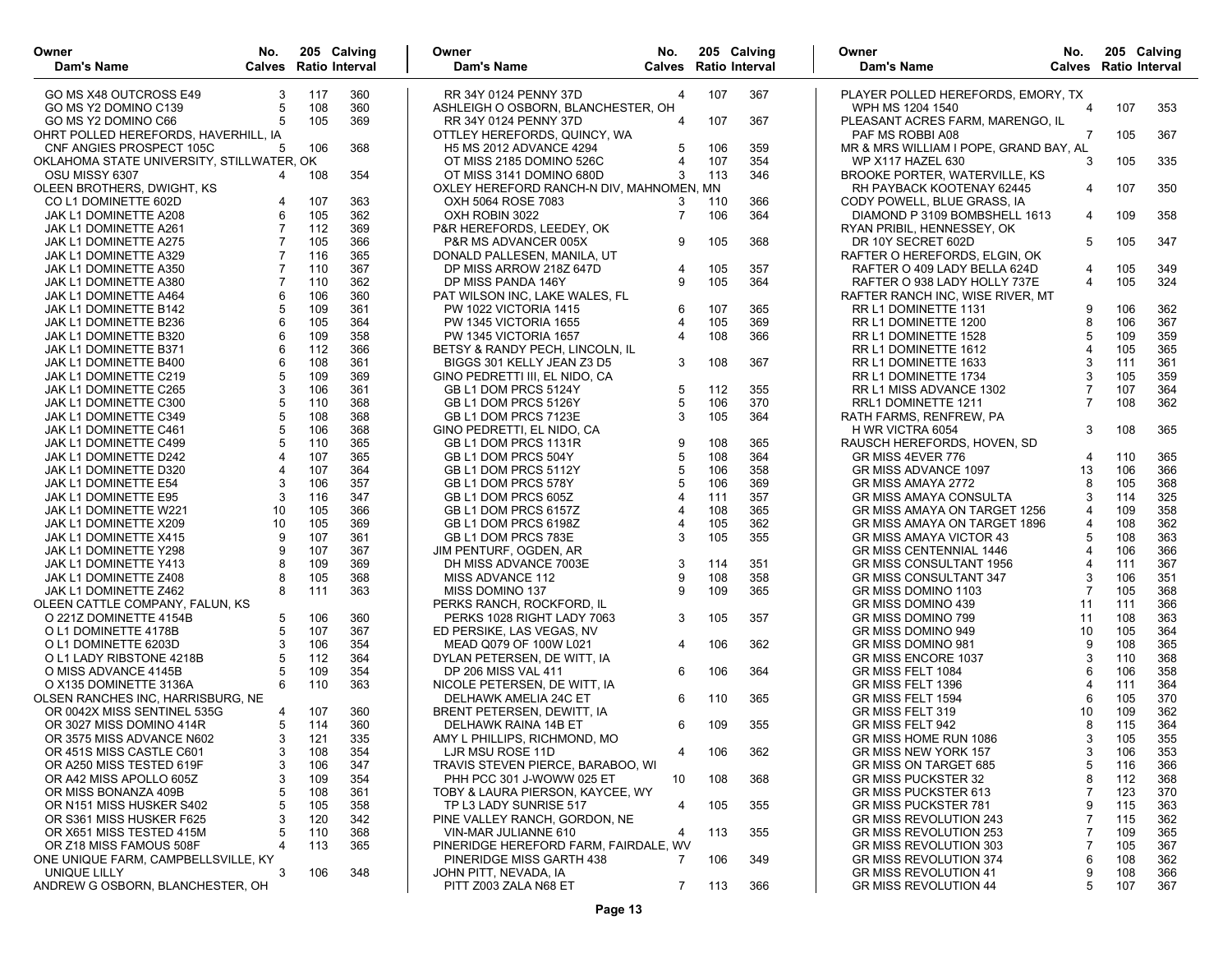| Owner<br>Dam's Name                      | No.            |            | 205 Calving<br><b>Calves</b> Ratio Interval | Owner<br>Dam's Name                              | No.            |            | 205 Calving<br><b>Calves</b> Ratio Interval | Owner<br>Dam's Name                   | No.<br><b>Calves</b> Ratio Interval | 205 Calving |     |
|------------------------------------------|----------------|------------|---------------------------------------------|--------------------------------------------------|----------------|------------|---------------------------------------------|---------------------------------------|-------------------------------------|-------------|-----|
| <b>GR MISS REVOLUTION 783</b>            | 7              | 107        | 363                                         | R MISS REVOLUTION 1942                           | 7              | 111        | 369                                         | JMF 7B DIXIE 627D                     | 3                                   | 105         | 363 |
| GR MISS RIBSTONE 1230                    | 9              | 107        | 365                                         | R MISS REVOLUTION 1956                           | 4              | 106        | 361                                         | REES BROS HEREFORDS, MORGAN, UT       |                                     |             |     |
| <b>GR MISS RIBSTONE 451</b>              | 8              | 106        | 365                                         | R MISS REVOLUTION 203                            | $\overline{7}$ | 114        | 365                                         | RB JULIET 638                         | 4                                   | 115         | 370 |
| <b>GR MISS VICTOR 195</b>                | 5              | 105        | 359                                         | R MISS REVOLUTION 2186                           | 4              | 114        | 357                                         | <b>RB MISS 301</b>                    | 7                                   | 106         | 364 |
| <b>GR MISS WRANGLER 542</b>              | 8              | 105        | 366                                         | R MISS REVOLUTION 245                            | 5              | 107        | 365                                         | <b>RB MISS 313</b>                    | 6                                   | 105         | 366 |
| <b>GR MISS WRANGLER 735</b>              | 5              | 112        | 366                                         | R MISS REVOLUTION 3056                           | 4              | 113        | 351                                         | <b>RB MISS 402</b>                    | 6                                   | 105         | 356 |
| HR MISS DOMINO 738                       | 11             | 109        | 369                                         | R MISS REVOLUTION 3107                           | 3              | 112        | 351                                         | <b>RB MISS 410</b>                    | 6                                   | 105         | 369 |
| HR MISS PATEND 3140                      | 9              | 107        | 370                                         | R MISS REVOLUTION 3313                           | 7              | 113        | 368                                         | <b>RB MISS 905</b>                    | 11                                  | 107         | 368 |
| HR MISS WRANGLER 1059                    | 10             | 108        | 367                                         | R MISS REVOLUTION 376                            | 4              | 108        | 356                                         | RB MISS EX 763E                       | 3                                   | 105         | 365 |
| <b>LCG DORA BENNETT 71W</b>              | 11             | 108        | 369                                         | R MISS REVOLUTION 461                            | 9              | 108        | 367                                         | <b>RB MISS HYTEK 745E</b>             | 3                                   | 110         | 341 |
| R MISS 4EVER 327                         | 3              | 113        | 352                                         | R MISS REVOLUTION 553                            | 6              | 106        | 364                                         | RB MISS MAXINE 141E                   | 3                                   | 105         | 347 |
| R MISS 4EVER 427                         | 3              | 110        | 324                                         | R MISS REVOLUTION 91                             | 9              | 113        | 366                                         | <b>RB MISS TIME 705E</b>              |                                     | 108         | 369 |
| R MISS A1 CENTENNIAL 1434                | 6              | 105        | 368                                         | R MISS SPARTAN 3276                              | 4              | 119        | 356                                         | REYNOLDS HEREFORDS, HUNTSVILLE, MO    |                                     |             |     |
| R MISS ADVISOR 2655                      |                | 107        | 370                                         | R MISS SPARTAN 395                               | 5              | 112        | 367                                         | LH MS DSIGNR 042X                     | 10                                  | 105         | 362 |
| R MISS AMAYA 43                          |                | 105        | 369                                         | R MISS SPARTAN 575                               | 5              | 118        | 369                                         | RHINER POLLED HEREFORDS, POYNETTE, WI |                                     |             |     |
| R MISS BONANZA 036                       |                | 107        | 350                                         | R MISS VISION 1264                               | 6              | 105        | 370                                         | STEINY'S B293 WHITEY 77E              | 3                                   | 107         | 368 |
| R MISS BONANZA 075                       | 4              | 112        | 370                                         | R MISS VISION 1804                               | 6              | 105        | 367                                         | RICKETSON HEREFORDS, DALHART, TX      |                                     |             |     |
| R MISS BONANZA 1037                      | 3              | 112        | 369                                         | R MISS VISION 2536                               | 4              | 112        | 359                                         | RH 456 MISS DOM H5                    | 5                                   | 108         | 349 |
| R MISS BONANZA 1305                      | 5              | 111        | 352                                         | R MISS VISION 2630                               | 10             | 105        | 366                                         | RH MISS L1 DOM H8                     | 5                                   | 106         | 341 |
| R MISS BONANZA 1697                      | 3              | 114        | 362                                         | R MISS VISION 42                                 | 7              | 105        | 368                                         | RH MISS SENSATION X1                  | 4                                   | 107         | 351 |
| R MISS BONANZA 1946                      |                | 106        | 362                                         | R MISS VISION 92                                 | 8              | 105        | 368                                         | <b>SR MISS SENSATION X1</b>           |                                     | 113         | 359 |
| R MISS BONANZA 2184                      | 6              | 108        | 370                                         | R MISS WIDELOAD 317                              | 13             | 105        | 363                                         | RIDDER HEREFORD RANCH, CALLAWAY, NE   |                                     |             |     |
| R MISS BONANZA 426                       |                | 109        | 370                                         | R MISS WIDELOAD 439                              | 10             | 111        | 365                                         | R STARLETTE 046                       | 10                                  | 107         | 364 |
| R MISS CENTENNIAL 1365                   | 5              | 112        | 358                                         | R MISS WRANGLER 1879                             | 10             | 105        | 365                                         | R STARLETTE 260                       | 8                                   | 106         | 363 |
| R MISS CENTENNIAL 1746                   | 4              | 109        | 361                                         | RR MISS VISION 174                               | 6              | 115        | 370                                         | R STARLETTE 338                       |                                     | 106         | 367 |
| R MISS CENTENNIAL 1995                   | 5              | 105        | 370                                         | <b>RR MISS VISION 204</b>                        | 6              | 105        | 367                                         | R STARLETTE 405                       | 6                                   | 109         | 364 |
| R MISS CENTENNIAL 2276                   | 4              | 118        | 355                                         | RR MISS VISION 234                               | 6              | 106        | 369                                         | R STARLETTE 423                       | 6                                   | 106         | 367 |
| R MISS CENTENNIAL 526                    |                | 106        | 369                                         | <b>RR MISS VISION 275</b>                        |                | 107        | 363                                         | R STARLETTE 507                       |                                     | 118         | 363 |
| R MISS DOMINO 3173                       |                | 108        | 369                                         | SHF SOLDIER 001A E202                            | 3              | 108        | 361                                         | R STARLETTE 509                       | 5                                   | 105         | 364 |
| R MISS FELT 1491                         | 9              | 107        | 370                                         | RAVINE CREEK RANCH, HURON, SD                    |                |            |                                             | R STARLETTE 522                       | 5                                   | 107         | 366 |
| R MISS FELT 1550                         | 10             | 106        | 365                                         | RV 3027 LADY DOMINO 1880                         | 9              | 106        | 365                                         | R STARLETTE 532                       | 5                                   | 112         | 368 |
| R MISS HOME RUN 1016                     | $\overline{4}$ | 105        | 363                                         | RV HOMETOWN GAL 6049                             | $\overline{4}$ | 105        | 362                                         | R STARLETTE 536                       |                                     | 106         | 361 |
| R MISS LEGEND 1521                       | 8              | 109        | 368                                         | RV LADY MOLER 9910                               | 10             | 107        | 367                                         | R STARLETTE 545                       | 5                                   | 105         | 355 |
|                                          | 6              | 108        | 370                                         |                                                  | 7              | 105        | 367                                         | R STARLETTE 559                       |                                     | 109         | 367 |
| R MISS LEGEND 1764<br>R MISS LEGEND 1771 | 9              | 107        | 367                                         | RV LADY OF VISION 3119<br>RV LADY OF VISION 4210 | 6              | 105        | 366                                         | R STARLETTE 566                       |                                     | 107         | 359 |
| R MISS NEON 360                          | 10             | 105        | 368                                         | RV MS EXCELLENT 4880                             | 6              | 109        | 367                                         | R STARLETTE 606                       |                                     | 106         | 368 |
| R MISS NEW YORK 047                      | 3              | 107        | 365                                         | RV MS HEREFORD 4054                              | 6              | 106        | 368                                         | R STARLETTE 6106                      |                                     | 105         | 366 |
|                                          | 3              |            |                                             |                                                  | 4              |            |                                             |                                       |                                     |             |     |
| R MISS NEW YORK 2887                     | 3              | 107<br>105 | 361<br>361                                  | RV MS HEREFORD 6005                              | 3              | 105<br>107 | 361                                         | R STARLETTE 641                       | 4                                   | 106<br>107  | 368 |
| R MISS NEW YORK 87                       | 6              | 109        | 369                                         | RV MS HEREFORD 6054                              |                |            | 344<br>338                                  | R STARLETTE 670                       |                                     |             | 358 |
| R MISS ON TARGET 1063                    |                |            |                                             | RV MS HEREFORD 6709                              | 3              | 109        |                                             | R STARLETTE 707                       |                                     | 111         | 329 |
| R MISS ON TARGET 1144                    | 6              | 117        | 367                                         | RV MS ON TARGET 4955                             | 6              | 106        | 366                                         | R STARLETTE 741                       | 3                                   | 112         | 318 |
| R MISS ON TARGET 1466                    | 4              | 108        | 369                                         | SHF BOOMER P606 R08                              | 14             | 107        | 369                                         | R STARLETTE 747                       | 3                                   | 109         | 355 |
| R MISS ON TARGET 1837                    | 3              | 111        | 364                                         | RED HILLS HEREFORDS, CLINTON, OK                 |                |            |                                             | R STARLETTE 762                       | 3                                   | 107         | 362 |
| R MISS ON TARGET 2553                    |                | 107        | 366                                         | RED HILLS LIL LADY 17Y E11                       | 3              | 108        | 370                                         | R STARLETTE 776                       |                                     | 107         | 345 |
| R MISS ON TARGET 2785                    | 5              | 108        | 369                                         | DOLORES V REDMOND, STATESVILLE, NC               |                |            |                                             | R STARLETTE 779                       | 3                                   | 108         | 364 |
| R MISS ON TARGET 363                     |                | 107        | 365                                         | DVR REDMOND VICTRA S563 908                      | 11             | 106        | 368                                         | R STARLETTE ER633                     |                                     | 108         | 362 |
| R MISS ON TARGET 714                     | 6              | 115        | 363                                         | JEFFREY R & BONNIE REED, HAMPTON, MN             |                |            |                                             | R STARLETTE ER867                     | 12                                  | 105         | 365 |
| R MISS PUCKSTER 2031                     | 9              | 110        | 369                                         | JMF 7B DIXIE 627D                                | 3              | 105        | 363                                         | R STARLETTE J 719                     | 3                                   | 112         | 351 |
| R MISS PUCKSTER 352                      | 8              | 106        | 370                                         | JRR 65B TINA BEAR 712E                           | 3              | 107        | 350                                         | R STARLETTE T 702                     | 3                                   | 109         | 336 |
| R MISS PUCKSTER 412                      | 8              | 112        | 369                                         | JRR 719T PUCKSTER 611D                           | 4              | 110        | 366                                         | R STARLETTE T 712                     | 3                                   | 106         | 369 |
| R MISS PUCKSTER 422                      |                | 106        | 366                                         | REED FARMS, GREEN RIDGE, MO                      |                |            |                                             | R STARLETTE T 792                     | 3                                   | 105         | 336 |
| R MISS PUCKSTER 678                      | 11             | 115        | 369                                         | RF 4V RHONDA C16 74E                             | 3              | 106        | 350                                         | R STARLETTE T526                      | 5                                   | 108         | 365 |
| R MISS PUCKSTER 971                      | 9              | 107        | 366                                         | RF 93C LADY LASS 023R 89E                        | 3              | 114        | 345                                         | ROBIN L RIKER, IONIA, MI              |                                     |             |     |
| R MISS REVOLUTION 044                    | 6              | 108        | 360                                         | REED POLLED HEREFORDS, CLIFTON, KS               |                |            |                                             | <b>MF 966 ASHLEY 1301 ET</b>          | 6                                   | 105         | 357 |
| R MISS REVOLUTION 092                    | 8              | 105        | 369                                         | JSS LADY REDEEM 3114                             | 8              | 105        | 358                                         | RINGER HEREFORDS, CONCORDIA, KS       |                                     |             |     |
| R MISS REVOLUTION 114                    | 6              | 106        | 366                                         | REED 20A CASHMERE 23C                            | 6              | 113        | 358                                         | RH MS KOOTENAY 18H 3242               |                                     | 106         | 360 |
| R MISS REVOLUTION 117                    | 3              | 107        | 342                                         | REED 3109A TRUST 623D                            | 3              | 108        | 358                                         | RH MS RIBSTONE KOOTENAY 4135          | 6                                   | 105         | 363 |
| R MISS REVOLUTION 150                    | 9              | 114        | 368                                         | REED 825A REVLON 9C                              | 6              | 106        | 364                                         | RH MS STANDARD PURE 3143              | 7                                   | 109         | 360 |
| R MISS REVOLUTION 155                    | 5              | 116        | 361                                         | REED 840A CATAPULT 702E                          | 3              | 106        | 370                                         | RH RIBSTONE KOOTENAY 70628            | 3                                   | 105         | 354 |
| R MISS REVOLUTION 1752                   | 8              | 115        | 365                                         | JUSTIN A REED, LOCKRIDGE, IA                     |                |            |                                             | RH RIBSTONES KOOTENAY 67702           | 4                                   | 107         | 345 |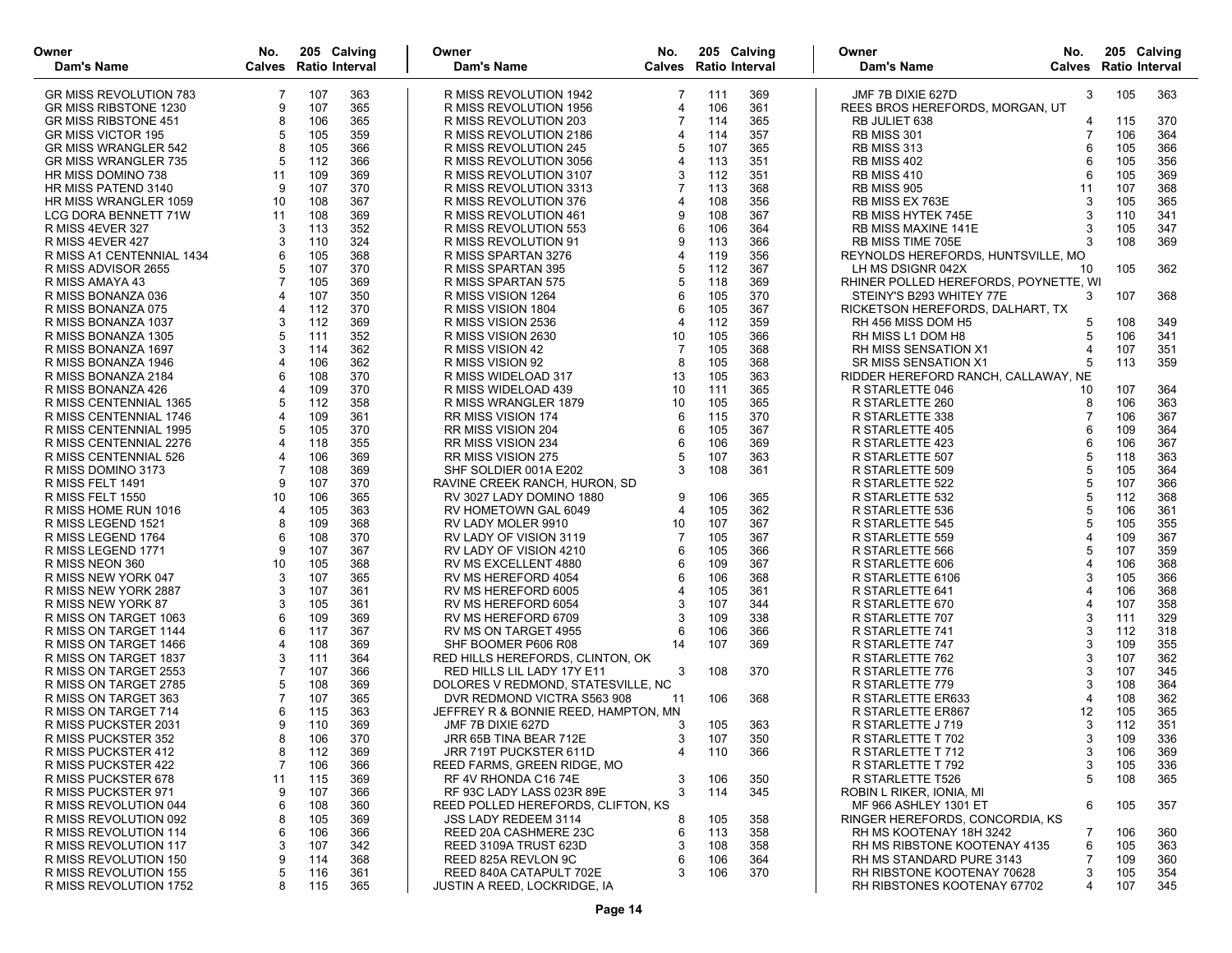| Owner<br>Dam's Name                                                | No.                 |            | 205 Calving<br><b>Calves</b> Ratio Interval | Owner<br>Dam's Name                                         | No.            |            | 205 Calving<br><b>Calves</b> Ratio Interval | Owner<br>Dam's Name                                    | No.            |            | 205 Calving<br>Calves Ratio Interval |
|--------------------------------------------------------------------|---------------------|------------|---------------------------------------------|-------------------------------------------------------------|----------------|------------|---------------------------------------------|--------------------------------------------------------|----------------|------------|--------------------------------------|
| RH STAND 137Y PURE 58602                                           | 5                   | 110        | 351                                         | SRR MS L3 229 COMFORT KNG 7111                              | 3              | 110        | 349                                         | S&S INAS MIXER 854Y                                    | 9              | 105        | 364                                  |
| RH STAND 137Y RIBSTONE 51150                                       | 5                   | 109        | 347                                         | SANDHILL FARMS LLC, HAVILAND, KS                            |                |            |                                             | S&S LADY LAMP 129A                                     | $\overline{7}$ | 106        | 367                                  |
| RK CATTLE CO, DODD CITY, TX                                        |                     |            |                                             | SHF 30U R117 A197                                           | 7              | 105        | 365                                         | S&S LADY LAMP 194B                                     | 6              | 109        | 369                                  |
| RED BLISS 404X346 SRR 623                                          | 4                   | 106        | 348                                         | SHF BRIT LG A34                                             | 6              | 108        | 356                                         | S&S LADY LAMP 679U                                     | 11             | 109        | 368                                  |
| CARY J ROBB, MCCLAVE, CO                                           |                     |            |                                             | SHF CARLA Z210 D85                                          | $\overline{4}$ | 108        | 351                                         | S&S LADY LAMP 695W                                     | 11             | 113        | 366                                  |
| CR MISS TRS LADDIE R D42                                           | 4                   | 107        | 360                                         | SHF FOREVER 936 B86                                         | 6              | 105        | 364                                         | S&S MAIN LADY 284C                                     | 5              | 109        | 366                                  |
| JERRY W ROBERSON, PORTLAND, TN                                     |                     |            |                                             | SHF LACY 34X B257                                           | 6              | 105        | 363                                         | S&S MISS LAMP 255C                                     | 5              | 111        | 364                                  |
| <b>BMF BELLE Y108 G231 0546ET</b>                                  | 5                   | 107        | 363                                         | SHF LACY C202 E318 ET                                       | 3              | 105        | 344                                         | S&S MISS LAMP 789X                                     | 10             | 107        | 364                                  |
| ROCK MILLS HEREFORDS, CASTLETON, VA                                |                     |            |                                             | SHF LOEWEN PRINCESS Z311 D15                                | 3              | 105        | 365                                         | S&S MISS ROYAL 341D                                    | $\overline{4}$ | 107        | 353                                  |
| PAK CLASSIC 4 B11                                                  | 5                   | 105        | 360                                         | SHF MAGGIE A191 D124 ET                                     | $\overline{4}$ | 105        | 359                                         | S&S PATTY 142A                                         | 6              | 107        | 357                                  |
| ROCKIN DOUBLE R. ROBERTS, MT                                       |                     |            |                                             | SHF RADAR R125 T37                                          | 13             | 106        | 364                                         | S&S VICKIE 941Z                                        | 8              | 108        | 370                                  |
| <b>MOHICAN IRENE 43D</b>                                           | 3                   | 106        | 352                                         | SHF VICKIE A191 D121                                        | $\overline{4}$ | 105        | 357                                         | CHRISTOPHER SCOTT, BEAVER, WV                          |                |            |                                      |
| ROCKING CHAIR RANCH, SAN ANGELO, TX                                |                     |            |                                             | SHF VICKIE LG B17                                           | 5              | 108        | 369                                         | MISS GHF RED STAR 055 RH330                            | 10             | 109        | 368                                  |
| RCR 1204 AURUM LASS 30 14200                                       | 5                   | 106        | 370                                         | SHF VICKIE T56 X144                                         | 10             | 111        | 359                                         | SECRATT FARMS, TAHLEQUAH, OK                           |                |            |                                      |
| RCR 2004 L18 MARY 16159                                            | 3                   | 110        | 344                                         | LESTER J SCHAFER, BUFFALO LAKE, MN                          |                |            |                                             | MM MISS POPPY Z01 D 680                                | 3              | 113        | 368                                  |
| RCR 28X MS HARLEY 16613 ET                                         | 5                   | 106        | 250                                         | LJS MS DOMINO 1439                                          | 6              | 108        | 366                                         | MATT SHAFFER, LOMA, CO                                 |                |            |                                      |
| RCR 28X MS TOP SILVER 16628 ET                                     | 4                   | 110        | 360                                         | LJS MS DOMINO 1620                                          | $\overline{4}$ | 108        | 367                                         | <b>MONUMENT LEGGOA B-15</b>                            | 7              | 107        | 359                                  |
| RCR 4142 MS HARLAND 16179                                          | 3                   | 106        | 342                                         | LJS MS MARK DOMINO 1337                                     | $\overline{7}$ | 106        | 369                                         | SHAW CATTLE CO INC, CALDWELL, ID                       |                |            |                                      |
| RCR 9163 DOMINET 96 14034                                          | 6                   | 108        | 370                                         | LJS MS MARK DOMINO 1709                                     | 3              | 107        | 370                                         | /S LADY DOMINO 721E ET                                 | 3              | 110        | 364                                  |
|                                                                    | 7                   | 114        | 368                                         | LJS MS MARK DOMINO 1752                                     | 3              | 106        | 361                                         | /S LADY EFFICIENT 3405A                                | $\overline{7}$ | 116        | 365                                  |
| RCR 974 SILVER LASS 04 13123                                       | 4                   | 105        | 362                                         | DONALD R SCHAFER, BAKER CITY, OR                            |                |            |                                             |                                                        | 3              | 110        | 356                                  |
| <b>RCR FAITH 3027 15344 ET</b>                                     | 3                   |            |                                             |                                                             | 7              |            |                                             | /S LADY HOMEGROWN 737E ET                              | 6              | 110        |                                      |
| RCR MS COPPER REVOLT 16135                                         |                     | 105<br>105 | 369<br>358                                  | <b>H5 MS 161 ADVANCE 334</b>                                | 5              | 107        | 365<br>367                                  | /S LADY HOMETOWN 4485B                                 | 6              | 114        | 361<br>361                           |
| RCR X87 AU DOMET 12125                                             |                     |            |                                             | H5 MS 2012 ADVANCE 516<br><b>H5 MS 417 ADVANCE 639</b>      | 3              | 110<br>109 | 361                                         | /S LADY HOMETOWN 4506B ET<br>/S LADY HOMETOWN 5468C ET | $\overline{4}$ | 107        | 368                                  |
| ROCKING R RANCH, GATESVILLE, TX<br>77 MISS BIG TIME16B 1X 3D       | 5                   |            | 361                                         | JARED AND LAURIE SCHINZEL, BURNS, WY                        |                |            |                                             | /S LADY HOMETOWN 6428D                                 | 3              | 111        | 370                                  |
|                                                                    |                     | 105        |                                             | DK MS TARGET 605                                            | $\overline{4}$ |            |                                             |                                                        | 3              | 106        |                                      |
| PHIL & CHRIS ROTTMAN, FREMONT, MI                                  | $\overline{4}$      | 106        |                                             | SCHLATTER HEREFORDS, ALTAMONT, KS                           |                | 108        | 366                                         | /S LADY HOMETOWN 7106E                                 | 3              | 106        | 347                                  |
| PCR ROBIN VERA 676D                                                |                     |            | 367                                         |                                                             | 6              | 108        | 370                                         | /S LADY HOMETOWN 7225E<br>/S LADY LEADER 6390D ET      | $\overline{4}$ | 111        | 360<br>365                           |
| ASHLYN MAY ROUDABUSH, MITCHELL, SD<br>DVOR ROUDY LC MAGGIE 558C ET |                     |            |                                             | <b>BS03 BOONES PRINCESS 137B</b>                            |                |            |                                             |                                                        | $\overline{4}$ | 111        | 360                                  |
|                                                                    | 4                   | 120        | 369                                         | R SCHLEGEL & SONS, OLNEY, TX<br><b>RSS FRAU CG 901 1131</b> | 9              |            |                                             | /S LADY LEADER 6410D ET<br>/S LADY ON TARGET 6442D     | 3              | 106        |                                      |
| BEN ROUDABUSH, MITCHELL, SD                                        |                     |            |                                             |                                                             | $\overline{4}$ | 106<br>105 | 357                                         |                                                        | 4              |            | 359                                  |
| AH VACA BLOSSOM 716E                                               | 3<br>$\overline{4}$ | 107<br>107 | 367<br>366                                  | RSS FRAU HARLAND 1611                                       |                |            | 364                                         | /S LADY ON TARGET 6531D ET                             | 3              | 109<br>110 | 364<br>363                           |
| BBH CBH 356A DIVA 618D<br>BBH CBH Z311 EARLENA 711E                | 3                   | 112        | 370                                         | CALLIE F SCHMIDT, BLUE RAPIDS, KS<br>SH CALLIES ANGEL B575  | 6              | 107        | 369                                         | /S LADY RED BULL 6166D ET<br>/S LADY RED BULL 6537D    | $\overline{4}$ | 108        | 370                                  |
| RUNNING WATER HEREFORDS, MITCHELL, NE                              |                     |            |                                             | LEXI SCHMIDT, BLUE RAPIDS, KS                               |                |            |                                             | /S LADY RED BULL 679D                                  | 3              | 108        | 367                                  |
| PH ADELE 4627                                                      | 5                   | 108        | 370                                         | SH MISS SILVER C602                                         | 5              | 106        | 364                                         | /S LADY REVELOUTION 5427C                              | $\overline{4}$ | 106        | 359                                  |
| RW MS IRISH PROGRESS 620                                           | 3                   | 109        | 369                                         | CHAD SCHRODER, PRINCETON, IA                                |                |            |                                             | /S LADY REVELOUTION 5437C                              | 5              | 109        | 365                                  |
| RW MS VICKY P20 606                                                | 3                   | 106        | 359                                         | MGF ADDIE 335A                                              | 6              | 107        | 364                                         | /S LADY REVELOUTION 5514C                              | $\overline{4}$ | 121        | 365                                  |
| DARYL RUPPRECHT, THIEF RIVER FALLS, MN                             |                     |            |                                             | SCHROEDER BROS, ARAPAHOE, NE                                |                |            |                                             | /S LADY TESTED 5430C                                   | 5              | 106        | 370                                  |
| FTF ROSALINDA 593C                                                 | 5                   | 106        | 363                                         | SB MISS CROSSFIRE 315                                       | 6              | 106        | 360                                         | /S LADY WONDER 4445B ET                                | 5              | 106        | 358                                  |
| RANGELINE 115 DOMINETTE108E ET                                     | 3                   | 109        | 367                                         | SB MISS RISING 540                                          | $\overline{4}$ | 105        | 361                                         | /S LADY WONDER 4464B ET                                | 5              | 107        | 367                                  |
| RANGELINE 115 DOMINETTE118E ET                                     | 3                   | 106        | 355                                         | SB MISS VICTOR 628                                          | 3              | 110        | 359                                         | GWEN SHAW, CALDWELL, ID                                |                |            |                                      |
| RANGELINE 68Z VICTORIA 48E                                         | 3                   | 105        | 355                                         | SB MISS VICTOR 669                                          | 3              | 111        | 365                                         | /S LADY BOOM TOWN 6532D                                | $\overline{4}$ | 114        | 363                                  |
| RANGELINE 6W STARBURST 30Z                                         | 8                   | 105        | 366                                         | BREYSON, SAWYER & AINSLEYSCHUETT, MUKWANAGO, WI             |                |            |                                             | AVA SHAW, CALDWELL, ID                                 |                |            |                                      |
| RANGELINE 76Y MS MASTER 752B                                       | 5                   | 106        | 367                                         | PERKS 320 RIGHT LADY 6059                                   | 4              | 117        | 364                                         | /S LADY BOOM TOWN 6532D                                | $\overline{4}$ | 114        | 363                                  |
| RANGELINE 88R SUNNY 40E                                            | 3                   | 105        | 360                                         | SCHUETTE LAND & CATTLE CO INC, HIGHMORE, SD                 |                |            |                                             | LYDIA SHAW, CALDWELL, ID                               |                |            |                                      |
| RUTT HEREFORDS INC, CAMPBELL, NE                                   |                     |            |                                             | SLC MISS DAKOTA TOBEY 1709                                  | 3              | 110        | 358                                         | /S LADY BOOM TOWN 6532D                                | $\overline{4}$ | 114        | 363                                  |
| JA L1 DOMINETTE 3721A                                              | $7^{\circ}$         | 108        | 360                                         | SCHUETTE LAND & CATTLE CO, HIGHMORE, SD                     |                |            |                                             | SHERIFF POLLED HEREFORDS, ORIENT, IA                   |                |            |                                      |
| SOPHIA RYAN, BERNARD, IA                                           |                     |            |                                             | SLC MISS ANGEL 1701                                         | 3              | 105        | 366                                         | COOP BOOMER LASS 74W                                   | 11             | 111        | 368                                  |
| PERKS 5032 HOME GIRL 7099                                          |                     |            | 3 112 356                                   |                                                             | 3              | 108        | 349                                         |                                                        | 3              | 111        | 347                                  |
| S & W POLLED HEREFORDS, BURNSVILLE, MS                             |                     |            |                                             | SLC MISS ZOEY 1702<br>COURTNEY SCHUETTE, HIGHMORE, SD       |                |            |                                             | FTF MIRANDA 725E<br><b>ICC MONTANA GIRL 186C</b>       | 5              | 108        | 368                                  |
| S&W 8021 BELLA 297U 18Y                                            | 8                   | 109        | 366                                         | SLC MISS ANGEL 1701                                         | 3              |            | 366                                         | S COOP ENDURO LASS 24Z                                 | 8              | 107        |                                      |
| SADLER HEREFORDS, TRYON, OK                                        |                     |            |                                             | SLC MISS ZOEY 1702                                          | 3              | 105<br>108 | 349                                         | S TARGET COOP LASS 3B                                  | 6              | 105        | 368<br>362                           |
| 77 MISS BIG TIME16B 11C 60D                                        |                     | 106        | 358                                         | TYLER SCHULTZ, HAVILAND, KS                                 |                |            |                                             | SHOCKLEY RANCH HEREFORDS, POTEAU, OK                   |                |            |                                      |
|                                                                    | 3                   |            |                                             |                                                             |                |            |                                             | SRH MISS 814 RAMBO 171                                 |                |            |                                      |
| SAND ROCK RANCH, BENTON, WI                                        |                     |            |                                             | LOEWEN 2013 MISS 12W                                        | 11             | 108        | 367                                         |                                                        | 8              | 105        | 368                                  |
| LH MS SENTRY 525                                                   | 5                   | 113        | 364                                         | SCHUMACHER FARM, MERRILL, WI                                |                |            |                                             | SRH MISS MAX RANCHER 475                               | 3              | 105        | 362                                  |
| SR SENITA 441B                                                     | 6                   | 112        | 360                                         | <b>FS 312A BELLE 501C</b>                                   | 5              | 105        | 361                                         | ERIC SHOENBERGER JR, AURORA, MO                        |                |            |                                      |
| SRR MISS 084X BULLSEYE 471B                                        | 6                   | 108        | 368                                         | ALFRED SCHUTTE & SONS. GUIDE ROCK, NE                       |                |            |                                             | JDB 028X C145 LADY SENSAT E027                         | 3              | 106        | 362                                  |
| SRR MISS 3114 ADVANCE 534C                                         | 5                   | 106        | 364                                         | S&S INAS MIXER 166B                                         | 6              | 111        | 366                                         | JDB 4R REVA Z201                                       | $\overline{7}$ | 105        | 370                                  |
| SRR MISS 485T FEDERAL 405B                                         | 6                   | 110        | 367                                         | S&S INAS MIXER 332D                                         | 4              | 111        | 364                                         | LJR HAZEL 420Y                                         | 8              | 109        | 368                                  |
| SRR MISS 5101 ADVANCE 7116                                         | 3                   | 110        | 365                                         | S&S INAS MIXER 810X                                         | 10             | 111        | 366                                         | LJR MSU BETTE 51D                                      | $\overline{4}$ | 107        | 335                                  |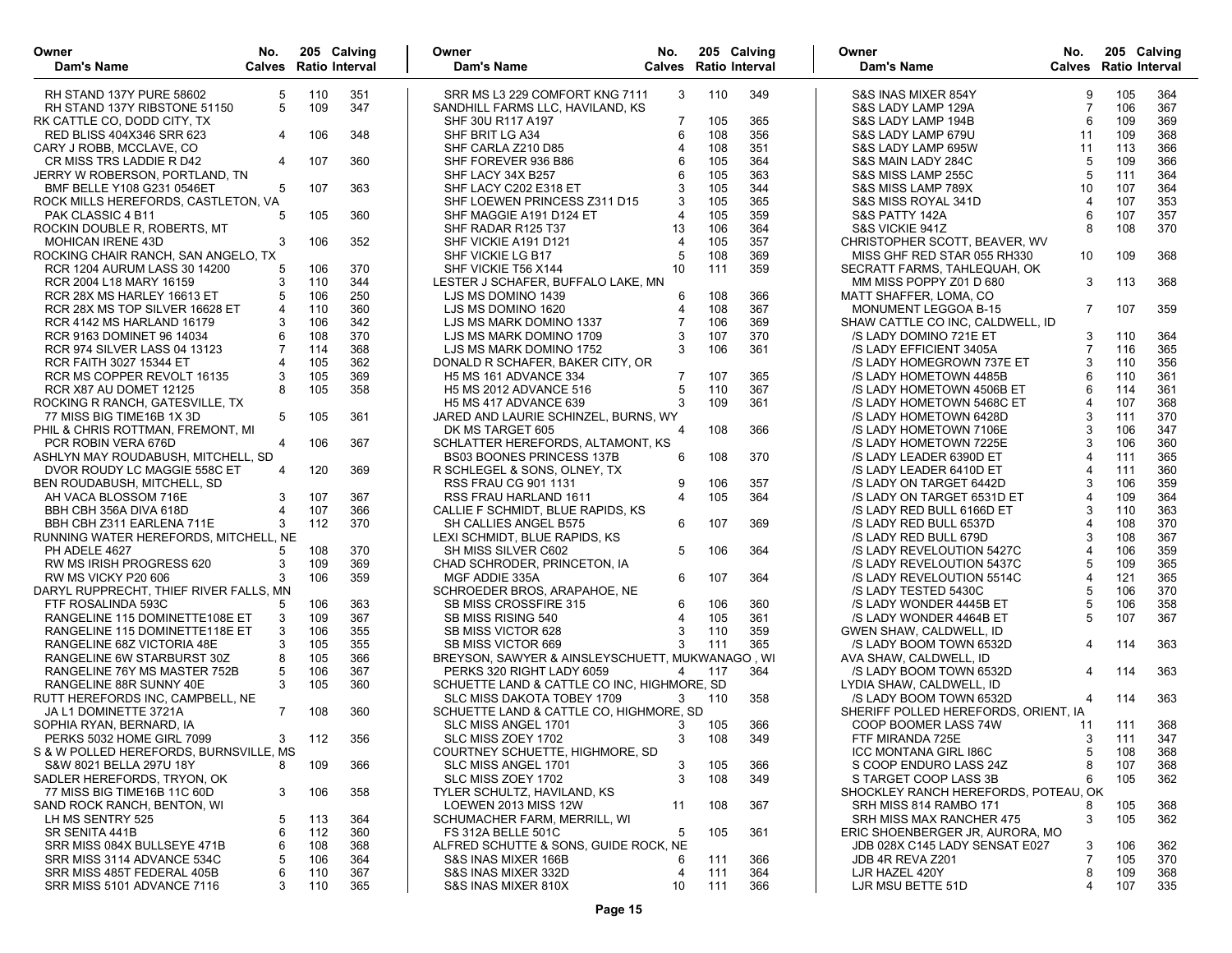| Owner<br>Dam's Name                           | No.            |     | 205 Calving<br><b>Calves</b> Ratio Interval | Owner<br>Dam's Name                     | No.<br><b>Calves</b> Ratio Interval |     | 205 Calving | Owner<br>Dam's Name                      | No.                   | 205 Calving<br><b>Calves</b> Ratio Interval |     |
|-----------------------------------------------|----------------|-----|---------------------------------------------|-----------------------------------------|-------------------------------------|-----|-------------|------------------------------------------|-----------------------|---------------------------------------------|-----|
| SHOENBERGER POLLED HEREFORDS, AURORA, MO      |                |     |                                             | SH 27A MARYLYN E774                     | 3                                   | 107 | 364         | SR SENITA 573C                           | 5                     | 108                                         | 366 |
| LJR MSU BETTE 51D                             |                | 107 | 335                                         | SH LADY REVELUTION C664                 | 5                                   | 108 | 370         | SR SENITA 578C                           | 5                     | 109                                         | 370 |
| LJR MSU DEW DREAM 396Y                        | 9              | 105 | 363                                         | SH LADY RT C514                         | 5                                   | 108 | 366         | SR TAMMY 543C                            | 5                     | 105                                         | 365 |
| LJR MSU WILLOW 272D                           | 4              | 106 | 345                                         | SH SPARKY 6964 E781                     | 3                                   | 107 | 355         | E HOYT STUCKEY & SONS, VINCENNES, IN     |                       |                                             |     |
| DAVID & ALMA SHORTER, KENDALL, KS             |                |     |                                             | SH STACKED GIRL X120                    | 10                                  | 112 | 369         | STUCKEY ERICA Z-F55                      | -8                    | 110                                         | 369 |
| JA L1 DOMINETTE 6825D                         | 4              | 106 | 363                                         | SPRING POND FARM, MATTYDALE, NY         |                                     |     |             | STUCKEY'S LOGIC X204                     | g                     | 110                                         | 370 |
| SIERRA RANCHES, MODESTO, CA                   |                |     |                                             | SPF 01B DORA 19D                        | 4                                   | 106 | 365         | SUGG HEREFORD RANCH, HUNTSVILLE, AR      |                       |                                             |     |
| <b>SR 512X BLAISE 4104 ET</b>                 | 5              | 113 | 358                                         | SPRING POND FARM II, BRANCHPORT, NY     |                                     |     |             | SUGG BELIEVE 414                         | 6                     | 106                                         | 364 |
| TRAVIS SIMMONS, ELLAVILLE, GA                 |                |     |                                             | SPF 028X DIANNE 02D                     | 4                                   | 105 | 358         | SUGG DOT B814                            | 12                    | 108                                         | 363 |
| WHITEHAWK 896 BEEFMAID 466A                   | 8              | 106 | 347                                         | SPRUCE HILL POLLED HFRDS, DEERFIELD, WI |                                     |     |             | SUGG EMBASSY SWEET 011                   | 10                    | 105                                         | 368 |
| SIMON POLLED HEREFORDS, EXCELSIOR SPRINGS, MO |                |     |                                             | SH 30Y JORDAN TIMECAPSULE 21E           | 3                                   | 110 | 343         | SUGG OUT OF SIGHT 213                    | $\overline{7}$        | 105                                         | 354 |
| SPH MISS 4T ONLINE 15Z                        | 8              | 106 | 359                                         | SQUARE G RANCH, THOMAS, OK              |                                     |     |             | ADAM SUGG, HUNTSVILLE, AR                |                       |                                             |     |
| SPH MISS 6A LOGIC 9D                          | 4              | 106 | 360                                         | <b>SG MISS DAISY D44</b>                | 3                                   | 106 | 370         | SUGG KAT 22                              | 7                     | 119                                         | 364 |
| SPH MISS X043 DUDE 13D                        | 4              | 109 | 352                                         | <b>SG MISS SHOGUN B69</b>               | 5                                   | 109 | 362         | SUL-TAY POLLED HEREFORDS, ELROD, AL      |                       |                                             |     |
| STOCKLADY DEE 7X                              | 10             | 111 | 367                                         | LARRY STANGLE, MARSLAND, NE             |                                     |     |             | /S LADY JET 5092C                        | 5                     | 106                                         | 367 |
| EUGENE SIMPKINS & FAMILY, GLADWIN, MI         |                |     |                                             | LS BONITA 605D                          | 4                                   | 105 | 349         | SWEIGER FARMS, WEATHERBY, MO             |                       |                                             |     |
| SSR MISS BEEJAY 441                           | 6              | 113 | 355                                         | LS BRITNEY 415B                         | 6                                   | 105 | 363         | SHF MANDA 235F                           | -3                    | 105                                         | 369 |
| SK HEREFORDS, MEDINA, NY                      |                |     |                                             | LS BRITTNEY 549C                        | 5                                   | 111 | 363         | SHF RENA IREN 207D                       | $\boldsymbol{\Delta}$ | 105                                         | 369 |
| <b>SK LILY 9566W 5208C</b>                    | 5              | 106 | 360                                         | LS HARRIET 228Z                         | $\overline{7}$                      | 107 | 369         | DELBERT SWIHART, QUINTER, KS             |                       |                                             |     |
| SK MS ADVANCED 0132X 5143C ET                 | 5              | 115 | 367                                         | LS HARRIET 357A                         | $\overline{7}$                      | 107 | 364         | L1 MS HARMONY 116Y                       | 8                     | 105                                         | 366 |
| SK MS INTENSE 7134T 3485A                     | $\overline{7}$ | 108 | 366                                         | LS HARRIET 435B                         | 6                                   | 109 | 365         | L1 MS HARMONY 347A                       | 6                     | 108                                         | 365 |
| SK MS IZZY 8147U 5008C                        | 5              | 105 | 357                                         | LS LADONNA 104Y                         | 9                                   | 108 | 365         | T D NALL FARMS, SALEM, MO                |                       |                                             |     |
| SK MS KINGTEN 8200 7678E                      | 3              | 108 | 359                                         | LS ROXXY 758E                           | 3                                   | 110 | 337         | TD MISS MICK                             | 5                     | 108                                         | 370 |
| SK MS MASTERPIECE 730T 5135CET                | 5              | 109 | 346                                         | WHITNEY STECKEL, TAYLOR, NE             |                                     |     |             | T W J FARMS, CARROLL, NE                 |                       |                                             |     |
| SK MS TEARDROP 3503A                          | 3              | 107 | 353                                         | DR MISS DOMINO 009                      | 9                                   | 106 | 368         | TWJ BBH 743 TENNILLE 114Y                | 9                     | 106                                         | 364 |
| SK MS VILLANOVA 9566W 6496D                   | 4              | 109 | 362                                         | RICK & LAURIE STEINBECK, HERMANN, MO    |                                     |     |             | T-BONE RANCH, SANDERSVILLE, GA           |                       |                                             |     |
| <b>SK MS WW TARGET 9050 4741B</b>             | 6              | 106 | 360                                         | CMF 33X RHONDA 83B                      | 6                                   | 105 | 355         | THM T-BONE MATTIE 40                     | 5                     | 105                                         | 365 |
| K L SLAGSVOLD HEREFORDS, LINDSAY, MT          |                |     |                                             | FTF FABULOUS 181Y                       | 9                                   | 109 | 365         | CALLIE B TAYLOR, MAYSVILLE, WV           |                       |                                             |     |
| MISS KLS MONTANA BRITISHER1513                | 4              | 108 | 363                                         | STEINY'S HEREFORDS, NEW LISBON, WI      |                                     |     |             | NJW 144Y 704X ANGIE 160D                 | 3                     | 113                                         | 352 |
| PAUL & BETTE SLAYTON, BEDFORD, PA             |                |     |                                             | STEINY'S B293 DOLL LILY 121E            | 3                                   | 109 | 358         | NJW 71Z 704X MONTANA 138D                | 3                     | 106                                         | 362 |
| SLAYTON 540 NETTIE 7Y 100W ET                 | 5              | 105 | 368                                         | STICKLEY & SONS, PARKERSBURG, IA        |                                     |     |             | TAYLORS MILL FARM, ZEBULON, NC           |                       |                                             |     |
| SLAYTON 706 NETTIE OF 540/3027                | 3              | 105 | 347                                         | SS 157 CANDICE 07T                      | 13                                  | 107 | 364         | TMF A16 Z15 D13                          | 3                     | 105                                         | 363 |
| DOUGLAS R SMITH, SHEYENNE, ND                 |                |     |                                             | SS 755T LADY VICTOR 36B                 | 5                                   | 108 | 367         | KEN TEAGUE, WILLARD, MO                  |                       |                                             |     |
| DRS MIDWAY HUNTER LADY 528A                   | 6              | 106 | 352                                         | SS NO WORRIES 41C                       | 5                                   | 105 | 361         | MEAD Q924 OF 444B M464                   | 4                     | 116                                         | 361 |
| MICHELLE & MARY FRANCES SMITH, HARTSVILLE, TN |                |     |                                             | GENE & CINDY STILLAHN, CHEYENNE, WY     |                                     |     |             | CLARENCE TEGTMEIER & SONS, BURCHARD, NE  |                       |                                             |     |
| MC JC L1 GOLDEN GIRL TNT 1516                 | 4              | 105 | 365                                         | TS BOMBSHELL 401                        | 6                                   | 106 | 362         | CT MISS FEDERAL 4A                       | 6                     | 105                                         | 354 |
| PAUL E SMITH, IOLA, IL                        |                |     |                                             | MELISSA STOGDILL, BAY CITY, WI          |                                     |     |             | CT MISS TANK 51Y                         | 8                     | 112                                         | 361 |
| TLD LIBERTY ROSY 250D                         |                | 107 | 338                                         | LHF 20T JASMINE 085X                    | 10                                  | 105 | 367         | TERRACE FARMS, LEXINGTON, NC             |                       |                                             |     |
| SOMMERS HEREFORDS LLC, PINEDALE, WY           |                |     |                                             | STOREY HEREFORD RANCH, BOZEMAN, MT      |                                     |     |             | TF KIMBERLY C75 818B 116E                | $\overline{4}$        | 108                                         | 354 |
| SRH SAGE 717                                  | 3              | 109 | 369                                         | E 332A EDNA E74                         | 3                                   | 105 | 369         | ZACH & LARISSA TESSIER, BELFIELD, ND     |                       |                                             |     |
| SRH SAGE 722                                  | 3              | 105 | 356                                         | KEVIN L STORK, NEW RICHMOND, WI         |                                     |     |             | MH 299 MEDORA 4133                       | 6                     | 109                                         | 370 |
| SONOMA MOUNTAIN HEREFORDS, SANTA ROSA, CA     |                |     |                                             | KLS VIOLET 12C                          | 5                                   | 106 | 354         | <b>TESSIER TUNDRA LADY 607D ET</b>       | 4                     | 110                                         | 362 |
| SMH MISS DOMINO ADVANCE 2003                  | 8              | 105 | 363                                         | STRANG HEREFORDS, MEEKER, CO            |                                     |     |             | TEXAS STARDANCE CATTLE LLC, HAMILTON, TX |                       |                                             |     |
| T MISS HARLAND ADVANCE 1282                   | 9              | 106 | 370                                         | SH 816U MISS DOMINO 425B                | 5                                   | 107 | 367         | STARDANCE PETTICOAT 2019                 | 7                     | 109                                         | 366 |
| SOUTHERN CROSS RANCH, DAVIS, OK               |                |     |                                             | STROH HEREFORD RANCH, KILLDEER, ND      |                                     |     |             | STARDANCE PETTICOAT 4097                 | 5                     | 110                                         | 363 |
| S+ ANNIE O 1661                               | 3              | 107 | 368                                         | LADY RANCHER 5161                       | 4                                   | 113 | 370         | THE BERRY'S, CHEYENNE, WY                |                       |                                             |     |
| S+ MISS WASHITA 1572                          | $\overline{4}$ | 111 | 364                                         | STUBER HEREFORDS, BOWMAN, ND            |                                     |     |             | AEB MISS ADVANCE 598C                    | 5                     | 107                                         | 358 |
| SOUTHERN STAR POLLED HEREFORDS, RICEVILLE, TN |                |     |                                             | SR DS MANELLA 637D                      | 4                                   | 106 | 369         | B 5110 DOMINETTE 2003Z                   | 8                     | 106                                         | 361 |
| SS ANNIE 1604                                 |                | 109 | 356                                         | STUBER RANCH, BOWMAN, ND                |                                     |     |             | <b>B DEANAS LADY 440B</b>                | 6                     | 105                                         | 369 |
| SPAETH FARMS, CADOTT, WI                      |                |     |                                             | SR 8Y WARDETTE 412B                     | 6                                   | 106 | 370         | B LADY ANCHOR 6002D                      | $\overline{4}$        | 111                                         | 360 |
| PERKS GVM HOMETOWN QUEEN ET                   | 6              | 109 | 363                                         | SR AUTRY 217Z                           | 8                                   | 106 | 369         | <b>B LADY ANCHOR 655D</b>                | $\overline{4}$        | 108                                         | 349 |
| SF 096X BAMBI 702                             | 3              | 107 | 347                                         | SR HARLET 0114X                         | 9                                   | 105 | 370         | B LADY ANCHOR 683D                       | $\overline{4}$        | 107                                         | 369 |
| SPEARHEAD RANCH, COPPERAS COVE, TX            |                |     |                                             | SR JODY 362A                            | $\overline{7}$                      | 108 | 369         | <b>B LADY EXCEL 330A</b>                 |                       | 106                                         | 363 |
| MCM 613S 4R JULIE 59Z                         | 7              | 105 | 363                                         | SR MANELLA 609D                         | 4                                   | 106 | 367         | <b>B LADY PROFICIENT 366A</b>            |                       | 108                                         | 364 |
| SPEARHEAD X51 DOLLY D8                        | 4              | 105 | 358                                         | SR SCOPIA 5123C                         | 5                                   | 106 | 369         | <b>B LADY RIBSTONE 150Y</b>              | 8                     | 106                                         | 365 |
| SPEARS FARMS, FRANKLIN, KY                    |                |     |                                             | SR SENITA 270Z                          | 7                                   | 108 | 369         | <b>B MISS ADVANCE 569C</b>               | 5                     | 106                                         | 354 |
| EPH VICTORIA 172 1609                         | 3              | 105 | 356                                         | SR SENITA 278Z                          | 8                                   | 110 | 364         | B MISS NO FOOLIN 652D                    | 4                     | 107                                         | 369 |
| SPRING HILL HEREFORD FARMS, BLUE RAPIDS, KS   |                |     |                                             | SR SENITA 422B                          | 6                                   | 105 | 369         | <b>B MISS SENSATIONAL 731E</b>           | 3                     | 109                                         | 366 |
| SH 100W X049 MISS D704 ET                     | 4              | 105 | 365                                         | SR SENITA 470B                          | 6                                   | 110 | 370         | <b>B MISSS ADVANCE 557C</b>              | $\overline{4}$        | 107                                         | 357 |
| SH 12Y 601 MISS A303                          | $\overline{7}$ | 106 | 361                                         | SR SENITA 487B                          | 6                                   | 106 | 370         | B MOONPIE 712                            | 3                     | 106                                         | 338 |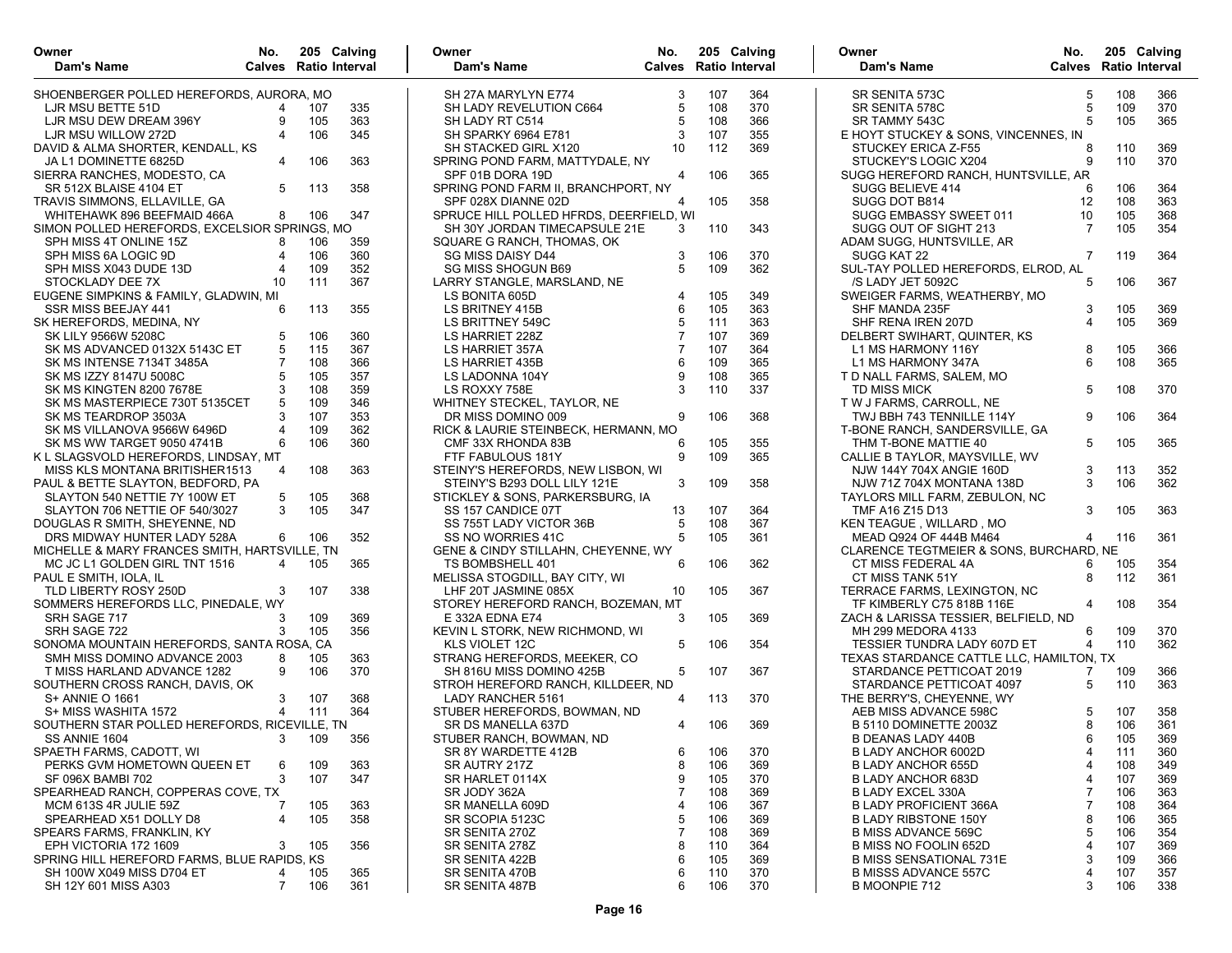| Owner<br>Dam's Name                                  | No.            |            | 205 Calving<br>Calves Ratio Interval | Owner<br>Dam's Name                                              | No.     |            | 205 Calving<br>Calves Ratio Interval | Owner<br>Dam's Name                                       | No.          |            | 205 Calving<br>Calves Ratio Interval |
|------------------------------------------------------|----------------|------------|--------------------------------------|------------------------------------------------------------------|---------|------------|--------------------------------------|-----------------------------------------------------------|--------------|------------|--------------------------------------|
| B PI LADY 530C                                       | 5              | 107        | 361                                  | THR MISS THOR 7023E                                              | 3       | 106        | 355                                  | LLL CONNIE 63X 106C                                       | 5            | 109        | 359                                  |
| B PI LADY 538C                                       | 5              | 107        | 363                                  | THR MISS THOR 7109E                                              | 3       | 107        | 345                                  | LLL MAGGIE 103X 126C                                      | 5            | 107        | 364                                  |
| B PI LADY 602D                                       |                | 108        | 369                                  | THREE HILLS RANCH, BERNARD, IA                                   |         |            |                                      | LLL MARGIE Y97 103D                                       | 3            | 106        | 361                                  |
| WESLEY SCOTT THEURET, KENEDY, TX                     |                |            |                                      | CHAN LADY 0100 T272 Y432                                         | 5       | 107        | 355                                  | TRIPLE S RANCH, GRANNIS, AR                               |              |            |                                      |
| WST MS 0233 PURE GOLD W611                           | 11             | 105        | 362                                  | CHAN LADY 0100 Y369                                              |         | 105        | 357                                  | 3S ARIEL TOTO 442S                                        | 6            | 108        | 370                                  |
| WST MS 2099 DOMINO 1109                              | $\overline{4}$ | 108        | 357                                  | CHAN LADY 0100 Z348                                              | 4       | 110        | 358                                  | 3S AUGUSTINA TOTO 328S                                    |              | 109        | 364                                  |
| WST MS 6159 HIDALGO W616                             | 10             | 112        | 364                                  | CHAN LADY 0100 Z410                                              |         | 107        | 364                                  | 3S BUFFY WIZARD 552S                                      |              | 111        | 358                                  |
| GREG THOMAS, BONANZA, OR                             |                |            |                                      | CHAN LADY HARLAND 5 T371                                         | 8       | 113        | 365                                  | 3S LADY CHURCHILLSENATION423S                             | 6            | 108        | 364                                  |
| T LADY ADVANCE 1174 505                              | 4              | 108        | 341                                  | CHAN LADY HARLAND 6 Z309                                         |         | 110        | 363                                  | 3S MAUREEN SPARKY 187S                                    | 8            | 108        | 359                                  |
| T LADY BERETTA 20                                    | 8              | 110        | 365                                  | CHAN LADY OBELISK Z308                                           |         | 105        | 356                                  | 3S MS BOOMER REVO 340S 664S                               | 4            | 107        | 353                                  |
| T LADY BERETTA 232                                   |                | 107        | 364                                  | CHAN LADY VICTOR 719T W444                                       | 6       | 108        | 365                                  | 3S MS MORGAN 340S 662S                                    | 4            | 107        | 352                                  |
| T LADY BERETTA 46                                    |                | 105        | 367                                  | CHAN MS RADIANT GOLD 5 Z397                                      |         | 109        | 360                                  | TRU-LA-DA RANCH, FIELDON, IL                              |              |            |                                      |
| T LADY RIATA 615                                     |                | 105        | 362                                  | CHAN MS SECRET WEAPON 10 W364                                    | 6       | 107        | 367                                  | TLD TRISH JEANNIE 203X                                    | 10           | 106        | 364                                  |
| T LADY RIATA 637                                     |                | 107<br>108 | 363<br>363                           | CHAN MS SECRET WEAPON 13 Y396                                    | 5<br>4  | 111<br>111 | 365<br>370                           | WOODS BRANCH MILKMAIDR13 X15                              | 10           | 105        | 360                                  |
| T RIATA LADY 603<br>HEATHER A THOMAS, GOLD CREEK, MT |                |            |                                      | CHAN MS SUPER NATURAL Z325<br>TIDWELL FARMS INC., TRUSSVILLE, AL |         |            |                                      | TS HEREFORDS & QUARTER HORSE RCH, COTTONWOOD<br>FALLS, KS |              |            |                                      |
| HT MS 5051 SMALLTOWNKID 7122                         | 3              | 105        | 355                                  | TNT L1 DOMINETTE 4118                                            | 5       | 105        | 360                                  | MISS W26 1340 1524                                        | 5            | 108        | 364                                  |
| KURT & JESSICA THOMAS, WOLFFORTH, TX                 |                |            |                                      | TIERNAN POLLED HEREFORDS, STUART, IA                             |         |            |                                      | TSR CATTLE COMPANY, ELKTON, SD                            |              |            |                                      |
| KT MS 0124 TIMES A WASTIN 6007                       | 4              | 107        | 369                                  | EMT LASS 205X                                                    | 10      | 106        | 361                                  | THR MISS THOR 4252B                                       | 5            | 105        | 369                                  |
| KT MS 44U DURANGO 2167                               |                | 118        | 366                                  | <b>EMT MISS STELLA 12C</b>                                       | 5       | 105        | 358                                  | TT HEREFORD RANCH, KINGSLAND, TX                          |              |            |                                      |
| KT MS 5051 SMALLTOWNKID 7097                         | 3              | 106        | 369                                  | FTF PROMISE 6346D                                                | 4       | 115        | 348                                  | <b>MS TT A1 28E</b>                                       | 4            | 105        | 352                                  |
| THOMAS FAMILY HEREFORDS, TRENTON, MO                 |                |            |                                      | TK CATTLE COMPANY, BURWELL, NE                                   |         |            |                                      | LARRY & URSULA TUTLAND, MASON, WI                         |              |            |                                      |
| FTF CLASSY LADY 2371Z                                | 6              | 117        | 362                                  | <b>TKCC AUDACIOUS 501</b>                                        | 5       | 107        | 370                                  | TPH 101 MISS REVOLUTION 17A                               | $\mathbf{7}$ | 106        | 368                                  |
| SCHU-LAR 408 VIVIAN 16R U208ET                       | 5              | 118        | 367                                  | TMC LAND & CATTLE COMPANY LLC. WARTRACE, TN                      |         |            |                                      | UDY CATTLE CO, ROCKLAND, ID                               |              |            |                                      |
| THOM 015 OF 22S (502C)                               |                | 106        | 369                                  | WALKER ERICA X51 425P B108 ET                                    | 6       | 105        | 363                                  | <b>UCC MISS SENSATION 4145</b>                            | 5            | 106        | 365                                  |
| THOM 408 OF 4R (6003)                                | 3              | 120        | 366                                  | TNT HEREFORDS, RAMSEY, IL                                        |         |            |                                      | UHLENHAKE CATTLE CO, LOYAL, OK                            |              |            |                                      |
| RICHARD & SHIRLEY THOMAS, GOLD CREEK, MT             |                |            |                                      | <b>BAR S MISS 10Y 729</b>                                        | 3       | 112        | 345                                  | BR DURANGO 4037 1158 4478                                 | 6            | 105        | 362                                  |
| RST MS 0124 TIMESAWASTIN 5011                        | 4              | 105        | 363                                  | <b>BAR S MISS 4248 744</b>                                       |         | 106        | 361                                  | UMBERGER POLLED HEREFORDS, ROZEL, KS                      |              |            |                                      |
| RST MS 2019 SIR WILLIAM 6226                         |                | 106        | 363                                  | BAR S MS 2203 631                                                | 3       | 106        | 365                                  | UPH COUNTRY GAL Y12 285B                                  | 6            | 107        | 362                                  |
| RST MS 3125 MAGNIFICENT 6258                         |                | 105        | 364                                  | CODY TODD, LEXINGTON, TN                                         |         |            |                                      | UPH DAISY 323P 333B                                       |              | 106        | 366                                  |
| RST MS 4180 REVOLUTION 7050                          | 3              | 106        | 369                                  | <b>WSF JACKIE E132</b>                                           | 3       | 107        | 338                                  | UPH KAYLYNN Y12 284B                                      | 6            | 110        | 368                                  |
| RST MS 4180 REVOLUTION 7069                          | 3              | 108        | 367                                  | TOPP HEREFORDS, GRACE CITY, ND                                   |         |            |                                      | UPH KIM 173A                                              |              | 111        | 367                                  |
| RST MS 44U DURANGO 3001                              | 6              | 111        | 370                                  | 5STAR 9001W DAPHNE 608                                           | 4       | 107        | 364                                  | UPH MS KAYLYNN 232A                                       | 7            | 106        | 365                                  |
| RST MS 5051 SMALLTOWNKID 7126                        | 3              | 106        | 358                                  | GO MS 7195 ADVANCE X68                                           | 10      | 106        | 367                                  | UPH SYMBOLS BEAUTY 791K 866X                              | 10           | 108        | 363                                  |
| RST MS 7822 LOADED 2155                              |                | 105        | 369                                  | RANGELINE 18Y MS SHEYENNE 785A                                   | 6       | 113        | 367                                  | UPSTREAM RANCH, TAYLOR, NE                                |              |            |                                      |
| RST MS X651 TESTED 7021                              | 3              | 106        | 355                                  | TH 280B 5C VICTRA 376E                                           |         | 105        | 362                                  | UPS MISS 0723 SPARTAN 5947                                | 5            | 106        | 366                                  |
| THORSTENSON HEREFORD RANCH, SELBY, SD                |                |            |                                      | TH 372C 456B GEMINI 51E                                          |         | 112        | 364                                  | UPS MISS 2124 DOMINO 5708                                 |              | 106        | 358                                  |
| THR MISS THOR 0113X                                  | 10             | 106        | 367                                  | TH 3X 12U NEVAEH 505E ET                                         | 3       | 105        | 334                                  | UPS MISS 2193 ADVANCE 4895                                | 6            | 106        | 363                                  |
| THR MISS THOR 1342Y                                  | 9              | 105        | 368                                  | TH 417Y 9050 LORETTA 32A                                         | 7       | 105        | 362                                  | UPS MISS ADVANCE 3570                                     |              | 105        | 367                                  |
| THR MISS THOR 2212Z                                  | -7             | 109        | 365                                  | TH 432Y 0220 LORETTA 39B                                         | 6       | 107        | 361                                  | UPS MISS ATHENS 6069                                      |              | 108        | 362                                  |
| THR MISS THOR 2300Z                                  |                | 105        | 364                                  | TH 453Z 145Y VICKI 165B                                          | 6       | 110        | 361                                  | UPS MISS DISTINCTION 4231                                 |              | 115        | 357                                  |
| THR MISS THOR 2340Z                                  | 8              | 105        | 367<br>365                           | TH 463 4037 CRYSTAL 53U                                          | 11<br>7 | 105        | 368                                  | UPS MISS DOMINO 1540<br>UPS MISS DOMINO 60064             |              | 107<br>106 | 368                                  |
| THR MISS THOR 3007A<br>THR MISS THOR 3289A           |                | 107<br>109 | 366                                  | TH 588 409X MILLIE 106A<br>TH 649 121C FAIRVIEW 60E              | 3       | 108<br>107 | 363<br>364                           | UPS MISS HOMETOWN 6541                                    |              | 108        | 365<br>370                           |
| THR MISS THOR 5001C                                  | 5              | 113        | 361                                  | TH 713C 456B PAIGE 6E                                            |         | 112        | 370                                  | UPS MISS MASS 4925                                        |              | 109        | 360                                  |
| THR MISS THOR 5007C                                  | 5              | 106        | 367                                  | TH 788A 49B PARIS 140E                                           |         | 105        | 360                                  | UPS MISS MASS 5740                                        |              | 108        | 361                                  |
| THR MISS THOR 5075C                                  | 5              | 112        | 360                                  | TH 800C 456B TANA 21E                                            | 3       | 106        | 356                                  | UPS MISS NAVARRO 2644                                     |              | 109        | 357                                  |
| THR MISS THOR 5102C                                  | 5              | 108        | 366                                  | LAUREN TOPP, GRACE CITY, ND                                      |         |            |                                      | UPS MISS SENSATION 4006                                   |              | 107        | 367                                  |
| THR MISS THOR 5127C                                  |                | 109        | 360                                  | VIN-MAR MISSIE 164                                               |         | 107        | 353                                  | UPS MISS SENSATION 6574                                   |              | 122        | 358                                  |
| THR MISS THOR 5136C                                  | 5              | 110        | 369                                  | LOGAN TOPP, GRACE CITY, ND                                       |         |            |                                      | UPS MISS SENSATION 6605                                   | 4            | 116        | 367                                  |
| THR MISS THOR 5146C                                  | 5              | 110        | 363                                  | WMS 37T 755T VICTOR 394Y                                         | 8       | 106        | 367                                  | UPS MISS TUG 1630                                         | 8            | 107        | 365                                  |
| THR MISS THOR 5148C                                  | 5              | 107        | 360                                  | TOWNER FARM, GIRARD, KS                                          |         |            |                                      | UPS MISS TUG 1793                                         | 9            | 112        | 366                                  |
| THR MISS THOR 5163C                                  | 5              | 111        | 364                                  | TOWNER MS OUTCROSS 39C                                           | 5       | 107        | 359                                  | VIN-MAR MISS 645                                          | 4            | 106        | 353                                  |
| THR MISS THOR 5175C                                  |                | 108        | 363                                  | <b>TOWNER NINA 27B</b>                                           | 5       | 107        | 365                                  | VIN-MAR RUBY 607                                          | 4            | 111        | 369                                  |
| THR MISS THOR 6065D                                  |                | 117        | 368                                  | TRINITY FARMS, MOUNT PLEASANT, TX                                |         |            |                                      | KALLI VALEK, AGENDA, KS                                   |              |            |                                      |
| THR MISS THOR 6076D                                  |                | 116        | 358                                  | <b>TF 2203Z ERICA 704</b>                                        | 4       | 107        | 368                                  | WGF HERSHEEZ 932                                          | 11           | 110        | 370                                  |
| THR MISS THOR 6091D                                  |                | 105        | 364                                  | TRIPLE H ACRES, MILLER, MO                                       |         |            |                                      | WGF VERA 48B                                              | 6            | 105        | 359                                  |
| THR MISS THOR 6144D                                  | 4              | 109        | 344                                  | THA 701 ALEXANDRA J307                                           | 7       | 105        | 369                                  | VALLEY CREEK RANCH, FAIRBURY, NE                          |              |            |                                      |
| THR MISS THOR 6229D                                  | 4              | 106        | 364                                  | TRIPLE L RANCH, FRANKLIN, TN                                     |         |            |                                      | VCR 028X MISSY 501C                                       | 5            | 105        | 369                                  |
| THR MISS THOR 6288D                                  |                | 105        | 366                                  | LLL CONNIE 113U 51E                                              | 3       | 108        | 356                                  | VCR 993W DUCHESS 405B                                     | 6            | 107        | 365                                  |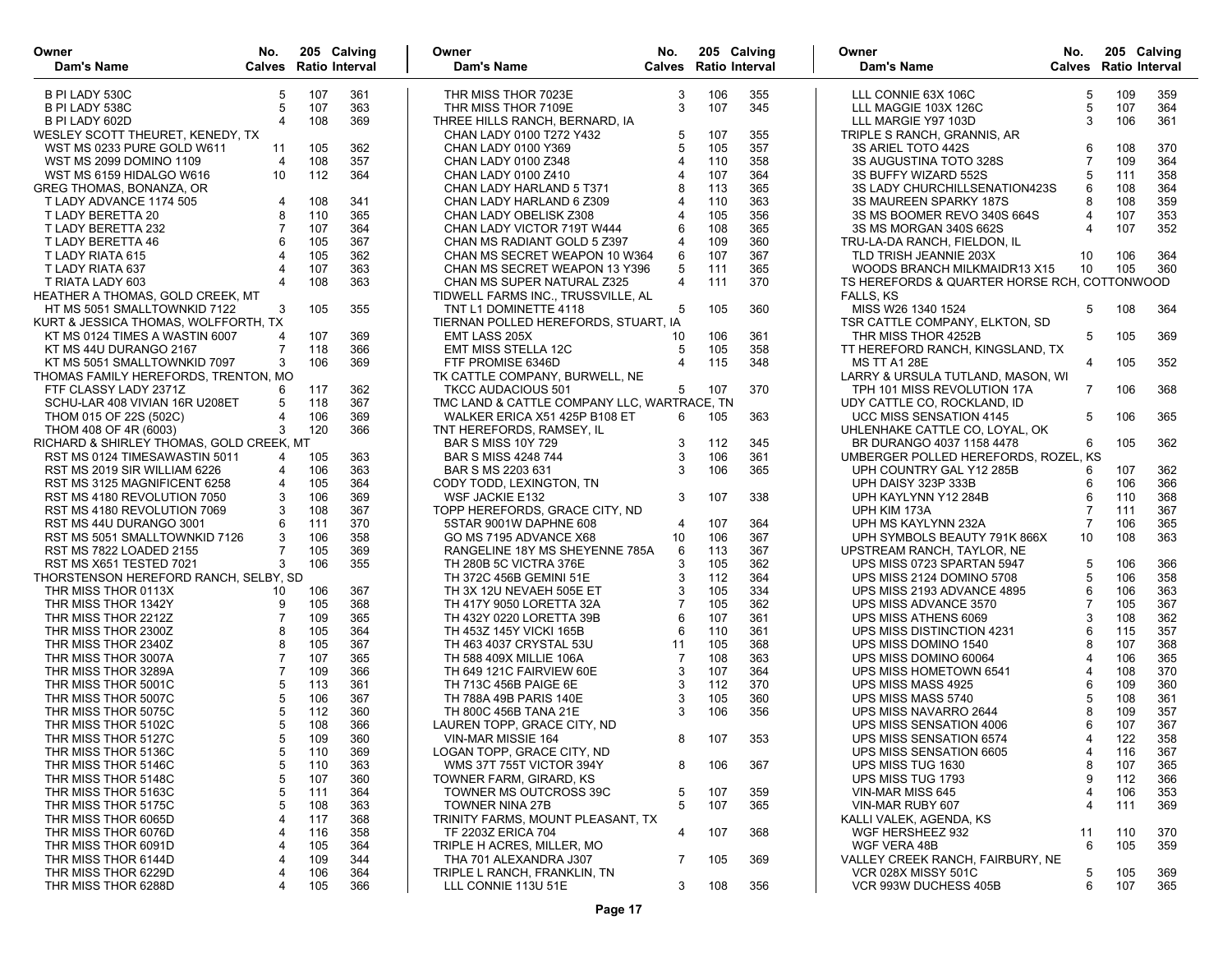| Owner<br>Dam's Name                      | No.                              |            | 205 Calving<br><b>Calves</b> Ratio Interval | Owner<br>Dam's Name                                      | No.                      |            | 205 Calving<br><b>Calves</b> Ratio Interval | Owner<br>Dam's Name                                                 | No.<br><b>Calves</b> Ratio Interval |     | 205 Calving |     |
|------------------------------------------|----------------------------------|------------|---------------------------------------------|----------------------------------------------------------|--------------------------|------------|---------------------------------------------|---------------------------------------------------------------------|-------------------------------------|-----|-------------|-----|
| VAN NEWKIRK HEREFORDS, OSHKOSH, NE       |                                  |            |                                             | UU MS VALUE 1218                                         | 8                        | 107        | 359                                         | CODY JACKSON WALKER, MORRISON, TN                                   |                                     |     |             |     |
| UU BELLE 7480E                           | 3                                | 109        | 366                                         | UU MS VALUE 1234                                         | 9                        | 106        | 361                                         | <b>WALKER LASS 732T 221 417B</b>                                    | 5                                   |     | 105         | 368 |
| UU DOMINETT 3040                         | $\overline{7}$                   | 107        | 352                                         | UU MS YANKEE 2237                                        | $\overline{7}$           | 117        | 369                                         | WALNUT GROVE FARM, AGENDA, KS                                       |                                     |     |             |     |
| UU DOMINETTE 6099D                       | $\overline{4}$                   | 106        | 349                                         | UU MS YANKEE 3177                                        | $\overline{7}$           | 110        | 369                                         | WGF MAGGIE 43A                                                      | 7                                   |     | 105         | 364 |
| UU DOMINETTE 6153D                       | $\overline{4}$                   | 111        | 366                                         | UU MS YANKEE 3298                                        | $\overline{7}$           | 110        | 370                                         | JACKSON WALSH, MURDOCK, MN                                          |                                     |     |             |     |
| UU DOMINETTE 6158D                       | $\overline{4}$                   | 105        | 356                                         | UU MS YUCCA 4045                                         | 6                        | 108        | 360                                         | FHF 320 RITA 165C                                                   | 5                                   |     | 105         | 368 |
| UU DOMINETTE 7217E                       | 3<br>$\overline{7}$              | 107        | 364                                         | UU PATCHES 7399E                                         | 3                        | 106        | 345                                         | FHF X337 ACHIEVA 123A                                               |                                     |     | 107         | 357 |
| UU HALEY 2056<br>UU HALEY 2060           | 8                                | 105<br>107 | 363<br>364                                  | MITCHELL VANDERWAL, BRENTFORD, SD<br>GR MISS DOMINO 2235 | 5                        | 109        | 357                                         | HALLE WALSH, MURDOCK, MN<br>FHF 320 RITA 165C                       | 5                                   |     | 105         | 368 |
| UU HALEY 6481D                           | $\overline{4}$                   | 107        | 355                                         | VIN-MAR CATTLE CO, GORDON, NE                            |                          |            |                                             | MIA WALSH, MURDOCK, MN                                              |                                     |     |             |     |
| <b>UU MS ADV 5170 9053</b>               | 10                               | 105        | 370                                         | VIN-MAR JAN 432                                          | 5                        | 111        | 368                                         | <b>FHF 320 RITA 165C</b>                                            | 5                                   |     | 105         | 368 |
| UU MS AUTHORITY 2424                     | 8                                | 108        | 365                                         | VIN-MAR LADY 605                                         | 3                        | 109        | 360                                         | BELL JUDITH WARD, SHERIDAN, WY                                      |                                     |     |             |     |
| UU MS AUTHORITY 4240                     | 6                                | 109        | 362                                         | WCC 17Z 50Y CAITLYN 12C                                  | $\overline{4}$           | 111        | 364                                         | NJW 75A 38Y EDNA 208D                                               | 4                                   |     | 109         | 357 |
| UU MS AXTON 9334                         | 10                               | 107        | 366                                         | VJS POLLED HEREFORDS, HAYS, KS                           |                          |            |                                             | NED & JAN WARD, SHERIDAN, WY                                        |                                     |     |             |     |
| UU MS BAKKEN 7037E                       | 3                                | 109        | 348                                         | VJS 56A BLISSFUL 1763E                                   | 3                        | 109        | 356                                         | NJW 149Z 10W LEXY 8B                                                | 6                                   |     | 105         | 367 |
| UU MS BAKKEN 7131E                       | 3                                | 107        | 370                                         | VJS 65B MAJESTIC 1746E                                   | 3                        | 108        | 370                                         | NJW 165A 38Y FAITH 175D ET                                          | 4                                   |     | 107         | 353 |
| UU MS BAKKEN 7206E                       | 3                                | 109        | 355                                         | VJS AFFECTIONATE 1575C                                   | 5                        | 109        | 359                                         | NJW 177B 103C FASHION 161E                                          | 3                                   |     | 105         | 352 |
| UU MS DIABLO 6214D                       | $\overline{4}$                   | 106        | 362                                         | VJS BLOSSOM 1268Z                                        | 8                        | 105        | 362                                         | NJW 54C 394A LADYSPORT 33E                                          | 3                                   |     | 107         | 345 |
| UU MS DOMINO 5104                        | $\overline{4}$                   | 107        | 367                                         | VJS BOUNTIFUL 1438B                                      | 6                        | 114        | 362                                         | NJW 76S 27A SPRITQUEEN 165D ET                                      | 4                                   |     | 107         | 370 |
| UU MS DRAKE 5487                         | 5                                | 107        | 366                                         | VJS BOUNTIFUL 1583C                                      | 5                        | 106        | 364                                         | WARFEL FAMILY FARM, CASEY, IL                                       |                                     |     |             |     |
| UU MS EPIC 0274                          | 10                               | 105        | 367                                         | VJS BUNGALOW 1667D                                       | $\overline{4}$           | 117        | 355                                         | KACZ 4K YY1 4R Z55                                                  | 8                                   |     | 109         | 366 |
| UU MS FRECKLES 1304                      | 8                                | 109        | 357                                         | VJS CRAFTY ""CEO' 1776E                                  | 3                        | 107        | 370                                         | SHAUN WATSON, CABOOL, MO                                            |                                     |     |             |     |
| UU MS FRESNO 5481                        | $\overline{5}$                   | 105        | 361                                         | VJS EXPLICIT 1448B                                       | 6                        | 107        | 366                                         | MISS SW KAHN SHREK 146                                              | 4                                   |     | 106         | 359 |
| UU MS GOLD 0112                          | 10                               | 108        | 368                                         | VJS FUZZY NAVEL 1775E                                    | 3                        | 109        | 349                                         | MISS SW TIMEX ROYAL 114                                             | 6                                   |     | 109         | 359 |
| UU MS GOLD 0183                          | 9                                | 105        | 359                                         | VJS LAINEY 1784E                                         | 3                        | 105        | 345                                         | MISS SW TIMEX SUGAR BABY 225                                        | 4                                   |     | 106         | 369 |
| UU MS HAL 5469                           | $\overline{5}$                   | 108        | 358                                         | VJS MEDLEY 1109Y                                         | 9                        | 106        | 368                                         | DON WEAVER, BIG SANDY, MT                                           |                                     |     |             |     |
| UU MS KINGSLEY 7314E                     | 3                                | 112        | 358                                         | VJS MISS MEDLEY 055X                                     | 10                       | 107        | 368                                         | DW MISS VICTOR 1404                                                 | 6                                   |     | 107         | 358 |
| UU MS KINGSLEY 7354E                     | 3                                | 105        | 370                                         | VJS OVERSIGHT 1674D                                      | $\overline{4}$           | 106        | 370                                         | DW MISS VICTOR 1502                                                 | 5                                   |     | 105         | 364 |
| UU MS LISCO 7471E                        | 3                                | 114        | 345                                         | VJS OVERSIGHT 1676D                                      | $\overline{4}$           | 114        | 354                                         | WEBER ROSE FARMS LLC, CAMBRIDGE, OH                                 |                                     |     |             |     |
| UU MS LOST CREEK 3455                    |                                  | 105        | 369                                         | VJS PASSION 1334A                                        | $\overline{7}$           | 108        | 364                                         | <b>JLCS 0091 SALINA 836 B26</b>                                     | 6                                   |     | 106         | 365 |
| UU MS LOST CREEK 4374                    | 6                                | 107        | 366                                         | VJS PERMISSIVE 1367A                                     | $\overline{7}$           | 108        | 369                                         | <b>MOHICAN VICKIE C8</b>                                            |                                     |     | 105         | 339 |
| UU MS LOST CREEK 6384D                   | $\overline{4}$<br>$\overline{7}$ | 108        | 358                                         | VJS SHOWCASE 1463B                                       | 6                        | 107        | 363                                         | WRF 54A CHARITY 47C                                                 |                                     |     | 107         | 345 |
| UU MS MCCORD 3152                        | $\overline{5}$                   | 111<br>105 | 365<br>364                                  | VJS STREAMLINE 1452B                                     | 6<br>6                   | 106<br>110 | 369                                         | LOGAN WEICHE, GREENLEAF, KS                                         | 3                                   |     | 106         |     |
| UU MS MCCORD 5326<br>UU MS MCCORD 5348   | 5                                | 108        | 367                                         | VJS TENACITY 1470B<br>VJS UNIQUE 1777E                   | 3                        | 106        | 365<br>366                                  | REED 840A CATAPULT 702E<br>WEIMER CATTLE COMPANY, SUSANVILLE, CA    |                                     |     |             | 370 |
| UU MS MCCORD 7300E                       | 3                                | 107        | 360                                         | VJS Y02 YAHOO 1675D                                      | $\boldsymbol{\varDelta}$ | 106        | 360                                         | TCW CALL GIRL 187Z 505C                                             | 5                                   |     | 106         | 369 |
| UU MS MCCORD 7346E                       | 3                                | 106        | 352                                         | VOGEL VALLEY FARMS, EVANS CITY, PA                       |                          |            |                                             | TCW SWEET CAROLINE 187Z 507C                                        | 5                                   |     | 105         | 364 |
| UU MS MCCRAY 4352                        | 6                                | 113        | 362                                         | <b>VVF CHIPPEWA C13</b>                                  | 4                        | 105        | 348                                         | RAGAN E WEINEL, ALEXANDRIA, KY                                      |                                     |     |             |     |
| UU MS MCCRAY 6431D                       | $\overline{4}$                   | 107        | 369                                         | VOLLSTEDT FARMS, ALBANY, OR                              |                          |            |                                             | CHF MASTER LASS 61D                                                 | 4                                   |     | 105         | 362 |
| UU MS RECAP 3266                         |                                  | 106        | 364                                         | VF 459Y MISS PROOF 405B                                  | 5                        | 105        | 365                                         | ROBERT & RITA WEITZEL, DOLORES, CO                                  |                                     |     |             |     |
| UU MS RECAP 3343                         | 7                                | 106        | 369                                         | VF X51 MISS FUTURE 509C                                  | 4                        | 109        | 344                                         | RW 0042X BEULAH B08                                                 | 6                                   |     | 109         | 366 |
| UU MS RENDITION 6439D                    | 3                                | 108        | 347                                         | W & A HEREFORD FARM, PROVIDENCE, NC                      |                          |            |                                             | RW 507C EMBER E05                                                   | 3                                   |     | 107         | 358 |
| UU MS RENDITION 7366E                    | 3                                | 108        | 361                                         | THM Z426 BRIANNA 7086                                    | 4                        | 108        | 358                                         | RW R294 MISS MOLLY Z09                                              | 8                                   |     | 110         | 368 |
| UU MS SENSATION 3058                     | $\overline{7}$                   | 108        | 370                                         | W-2 CATTLE CO, DUBLIN, TX                                |                          |            |                                             | WEST STAR RANCH, FOLSOM, NM                                         |                                     |     |             |     |
| UU MS SENSATION 4031                     | 5                                | 105        | 362                                         | W2 COLEMAN D24                                           | 4                        | 113        | 359                                         | WEST STAR DAME 301A                                                 |                                     |     | 105         | 363 |
| UU MS SENSATION 4066D                    | $\overline{4}$                   | 108        | 355                                         | W2 SUTTOND E43                                           | 3                        | 108        | 358                                         | <b>WEST STAR PRINCESS 706E</b>                                      | 3                                   |     | 112         | 354 |
| UU MS SENSATION 5055                     | 5                                | 109        | 368                                         | REESE & ELLY JO WAGNER, REDFIELD, SD                     |                          |            |                                             | WEST STAR SARAH 725E                                                |                                     |     | 105         | 356 |
| UU MS SENSATION 5074                     | 5                                | 112        | 361                                         | <b>BAR JZ ENCHANTRESS 611D ET</b>                        | 4                        | 114        | 369                                         | WEST STAR SUNNY 607D                                                | 4                                   |     | 110         | 359 |
| UU MS SENSATION 5173                     | 5                                | 105        | 367                                         | GR MISS AMAYA FELT 865                                   | 5                        | 114        | 366                                         | WSR DOMINETTE 500C                                                  | 5                                   |     | 110         | 362 |
| UU MS SENSATION 6029D                    | 4                                | 105        | 348                                         | PH HEATHER BA 2518                                       | 8                        | 111        | 363                                         | WSR DOMINETTE 741E                                                  | 3                                   |     | 114         | 345 |
| UU MS SENSATION 6031D                    | $\overline{4}$                   | 106        | 369                                         | PH HOLLY JDM 4619                                        | 6                        | 106        | 360                                         | WSR DOMINETTE 755E                                                  | 3                                   |     | 105         | 339 |
| UU MS SENSATION 6152D                    | 4                                | 105        | 363                                         | RW MISS RED BULL C22                                     | 5                        | 108        | 364                                         | WEST VIRGINIA UNIVERSITY, MORGANTOWN, WV                            |                                     |     |             |     |
| UU MS SENSATION 7033E                    | 3                                | 106        | 362                                         | RW MISS TIMES A WASTIN B19                               | 6                        | 106        | 367                                         | WVU LAUREL 315A 501C                                                | 5                                   | 112 |             | 364 |
| UU MS SENSATION 7079E                    | 3                                | 106        | 335                                         | WH MISS 159P BOND 53E                                    | 3                        | 108        | 369                                         | RICHARD W & BETTY WETTLAUFER, WINFRED, SD                           |                                     |     |             |     |
| UU MS SENSATION 7139E                    | 3                                | 108        | 369                                         | WH MISS BAR JOHN 5009 05E                                | 3                        | 109        | 353                                         | <b>TRICKYS GAL X51-1402 E73</b>                                     | 3                                   |     | 105         | 367 |
| UU MS SOLUTION 5216                      |                                  | 109        | 369                                         | WH MISS FLO SENSATION 4387 81E                           | 3                        | 114        | 362                                         | TRICKYS REVA U10-4R B46                                             | 5                                   |     | 106         | 369 |
| UU MS STERLING 2403                      | 8                                | 105        | 367                                         | WH MISS LAMBEAU 161E                                     | 3                        | 112        | 342                                         | TRICKYS SHEYETTEA42-3X C06                                          | 4                                   |     | 107         | 369 |
| UU MS STERLING 6231D                     |                                  | 106        | 361                                         | WH MISS SENSATION 123D                                   | $\overline{4}$           | 110        | 368                                         | <b>TRICKYS X51-A52 D24</b>                                          | 4                                   |     | 110         | 370 |
| UU MS STERLING 7014E<br>UU MS VALOR 2414 | 3<br>8                           | 106<br>107 | 370<br>366                                  | WESTON WAGNER, REDFIELD, SD<br>WH MISS BAR JOHN 5009 01E | 3                        | 114        | 350                                         | WHISKEY BEND RANCH, PAULS VALLEY, OK<br><b>CBY MISS PATRIOT C30</b> | 9                                   |     | 105         | 362 |